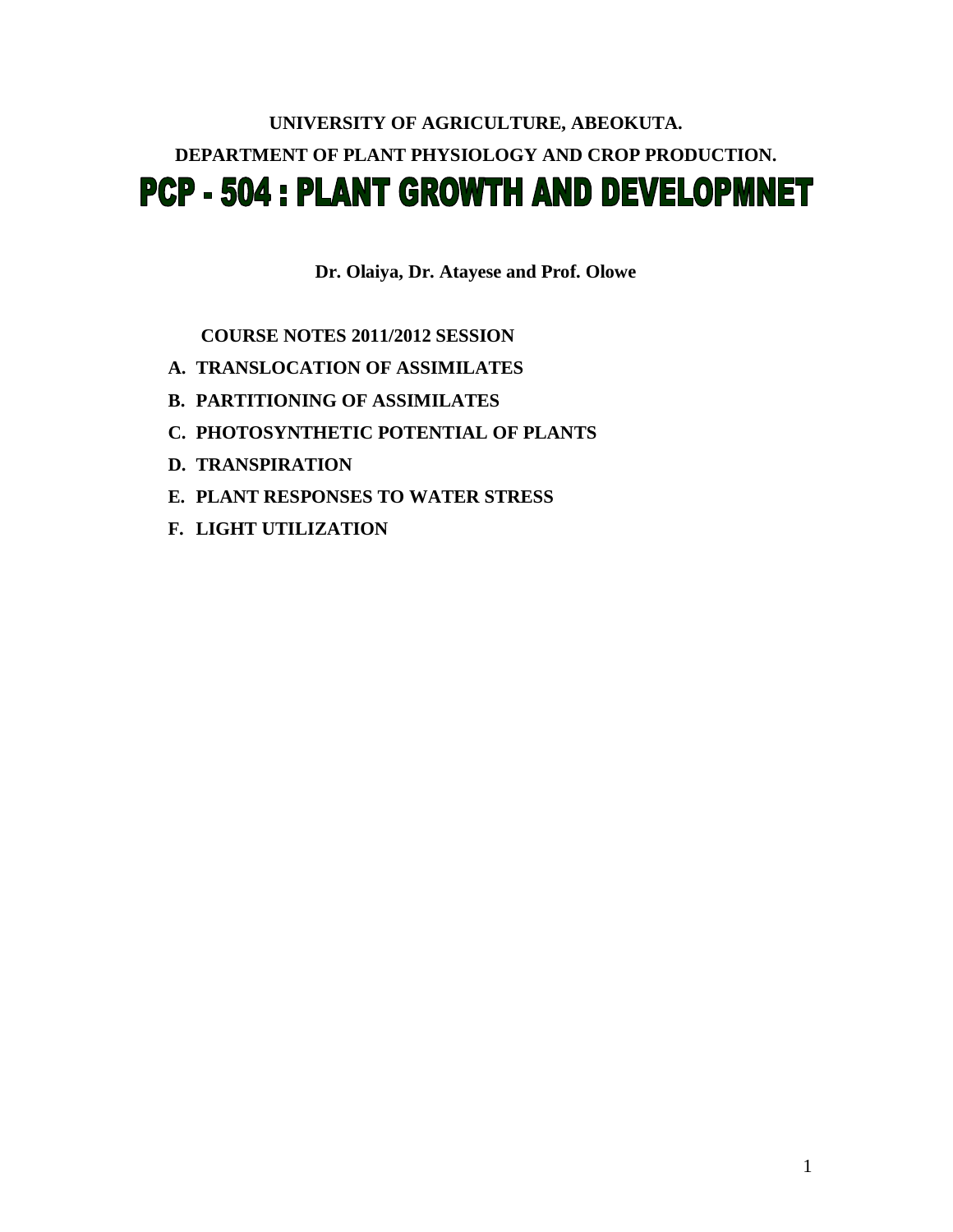#### **A. TRANSLOCATION**

**Translocation** is the movement of dissolved materials throughout the plant. The rate at which photosynthetic (Ps) products such as sucrose move from the leaves to the sink organs controls the rate of photosynthesis.

Plant species that have high Ps rates also have relatively high translocation rates. This is consistent with the idea that effective removal of Ps products maintains rapid  $CO<sub>2</sub>$ fixation. Severe infection of leaves by pathogens often so severely inhibits Ps rates that these leaves become sugar importers instead of sugar exporters. The adjacent healthy leaves then gradually attain marked increases in Ps rates, suggesting that enhanced translocation has reduced  $CO<sub>2</sub>$  fixation.

There are four principal pathways for translocation of materials after uptake by the roots of leaves of a plant.

- a. Movement in the xylem along the transpiration stream. It allows the upward movement of organic materials in the xylem from the soil solution into foliage.
- b. Through the phloem or other cells such as ray parenchyma. This is the major pathway of movement of materials applied to the leaves. Subsequently, phloem flow may take solutes up to the stem apex as easily as down to the lower parts of the plant.
- c. Through the cell walls. Aqueous network through the cell walls is described as apoplast (outside protoplast). It is the principal region of the apparent free space.
- d. Through the intercellular spaces. The rapid systemic permeation of gases and volatiles through the plants indicates a ready movement through the intercellular spaces.

Most of the metabolic sinks in plants are connected with the source by phloem elements in vascular strands. Sugars move from source to sink down the concentration gradients. Translocation occurs in the sieve tubes of the phloem and although other sugars and derivatives and also nitrogenous compounds may be found in the phloem exudates, the most important and general constituent is the disaccharide sucrose.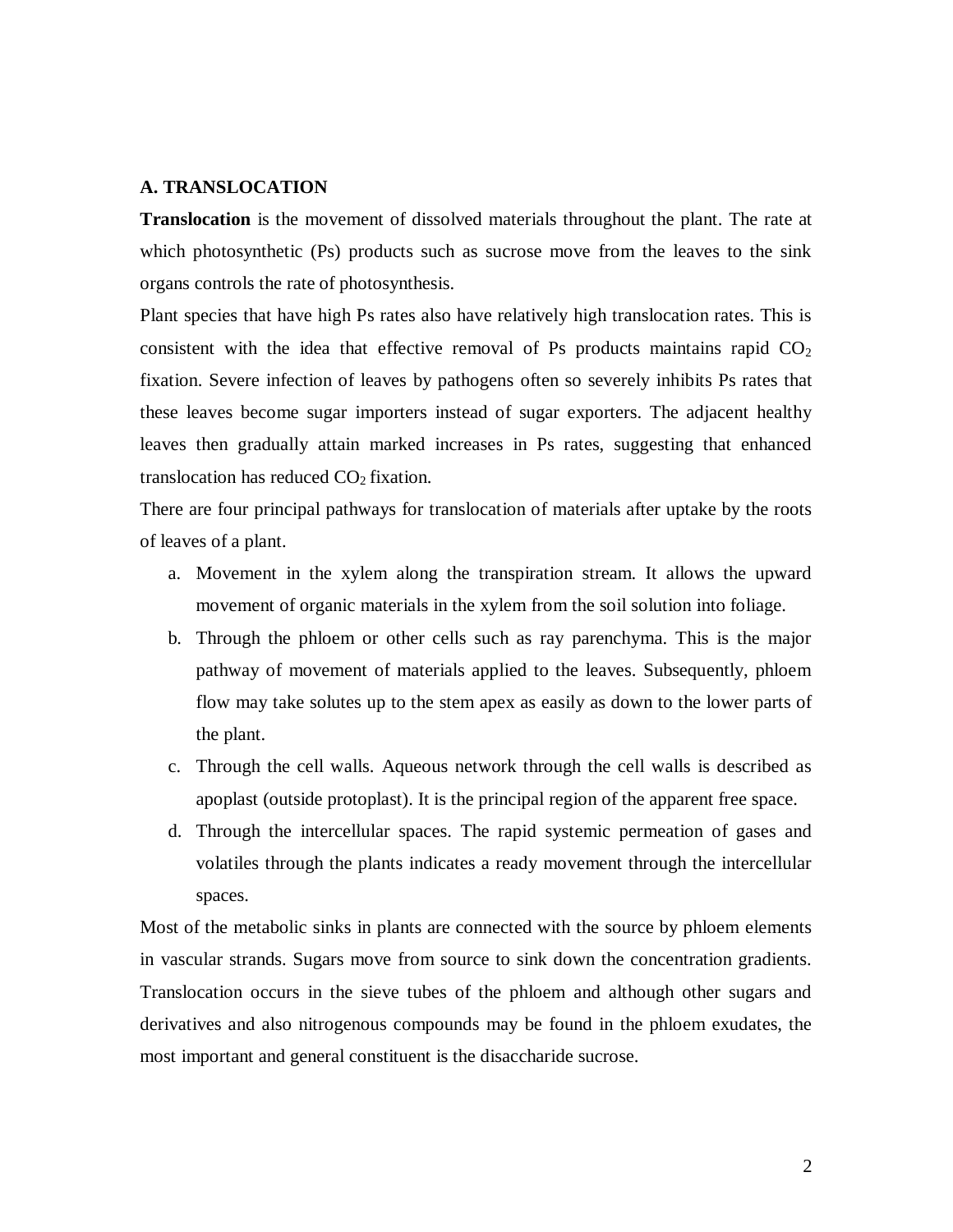The movement of photosynthate or metabolites from the surrounding mesophyll cells of the leaf into the conducting tissues of the phloem is known as "*phloem lading*". The process of loading is selective, as shown by the failure of certain sugars and organic acids to be transferred while others moved in readily. Entrance into the sieve tubes is apparently independent of concentration differences between the mesophyll and sieve tubes in the case of sucrose, amino acids and organic acids. Both the process of transport to the sieve tubes and the terminal step of passage into the sieve tubes may require ATP. The concentration of sugars in leaves where they are produced is usually higher than that in the sinks. Only a fraction of the products of photosynthesis remain at the site of production in fully expanded leaves, most of them are translocated to other organs where they are either used as building blocks for various cell-constituents or deposited as storage products. A certain part is always lost through respiration during transport and at the final storage site. Photosynthathes (PS) are distributed within the plant at a definite distribution pattern. The pattern of movement changes continuously during the growth of the plant and exerts a profound effect on both the morphological form and the yielding properties of the plant.

During the development of a single young leaf, it imports PS from other parts of the plant to build up its own structure; but very soon it becomes self-supporting and in a short time starts to export PS. As long as the plant is young, this export is mainly directed towards centres of active growth, such as developing leaves, root tips, or shoot apices; but later on much of the assimilate transport is diverted to storage organ such as fruits, grains, or tubers. Another expression of the distribution pattern is the fact that leaves in different positions on the plant may preferentially supply different growing organs with assimilates. The PS for the roots are thus mainly produced in the lower leaves and those for the apical parts in the upper leaves, whereas leaves in an intermediate position deliver assimilates in both directions. This general pattern is only relative, however, and may be modified both by differences in the internal organizations of the vascular system. Different centres of active growth may exhibit various strengths of "demand" for assimilates and therefore, reproductive organs often (but not always) dominate vegetative organs; shoot apices dominate root tips.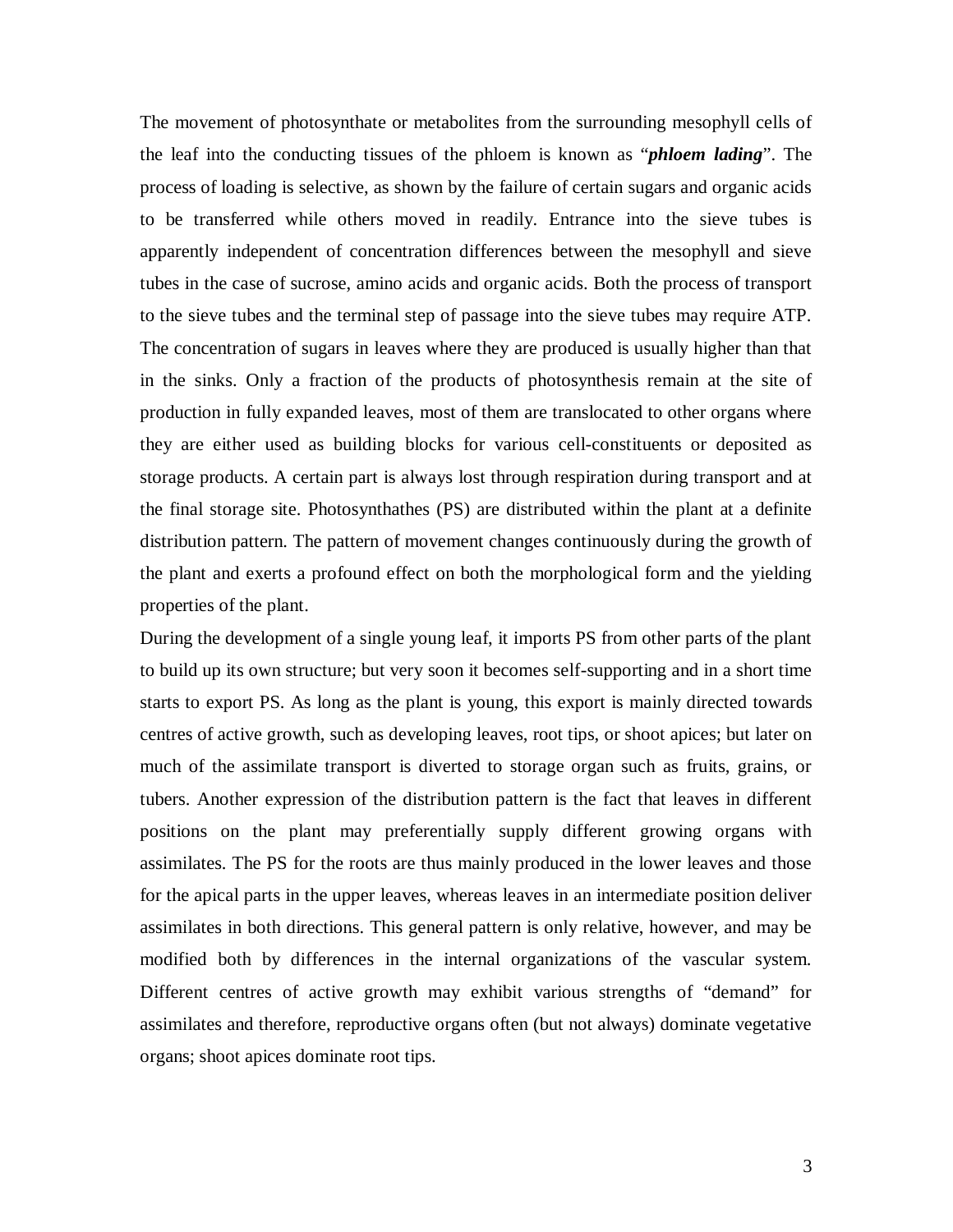The continues growth of higher green plants well supplied with water and inorganic nutrients depends primarily on

- i. the accomplishment of photosynthesis in the leaves of the plants
- ii. the transport of organic compounds from the leaves to heterotrophic cells which constitute metabolic sinks

Underground parts – roots and a variety of storage organs are obvious examples of plant parts leading a heterotrophic existence and developing tubers are regarded as the classical sink for products of photosynthesis. Non-green aerial plant paerts – bilbs, flowers and fruits and most of the cells in stems and petioles also constitute a drain on photosynthetic products. Even within leaves there are many cells without chloroplasts and the autotrophic cells themselves consume PS in their own growth and respiration..

In a germinating seedling, the sink is the rapidly growing embryo and this is supplied by mobile organic materials produced during hydrolytic activity in the source storage organs – cotyledon or endosperm.

In a vegetative plant, the developing green leaves are a sink not only for their own PS but also for that produced in older leaves with appropriate vascular connections, which also support apical growth. The oldest leaves near the base of the plant, provided they receive adequate illumination export sugars to the roots. Developing buds and meristematic regions in the roots place demands on the available assimilates and compete successfully as sinks with developing leaves. The onset of flowering and subsequent fruit development have a marked effect on the redistribution of assimiliates. Fruits develop at then expense of vegetative growth and at this time the growth of roots may be restricted.

The principal carbohydrate translocated in the sieve tubes appears to be sucrose, but in trees and some other plants this molecule may have condensed with it one or more molecules of galactose, to give rafinose, starchyose or verbascose in order of decreasing concentrations. Sucrose is also the principal carbohydrate translocated in herbaceous plants. Amino and organic acids, minerals, viruses, hormones and steroids are also known to be translocated. As sucrose moves through the sieve tubes it may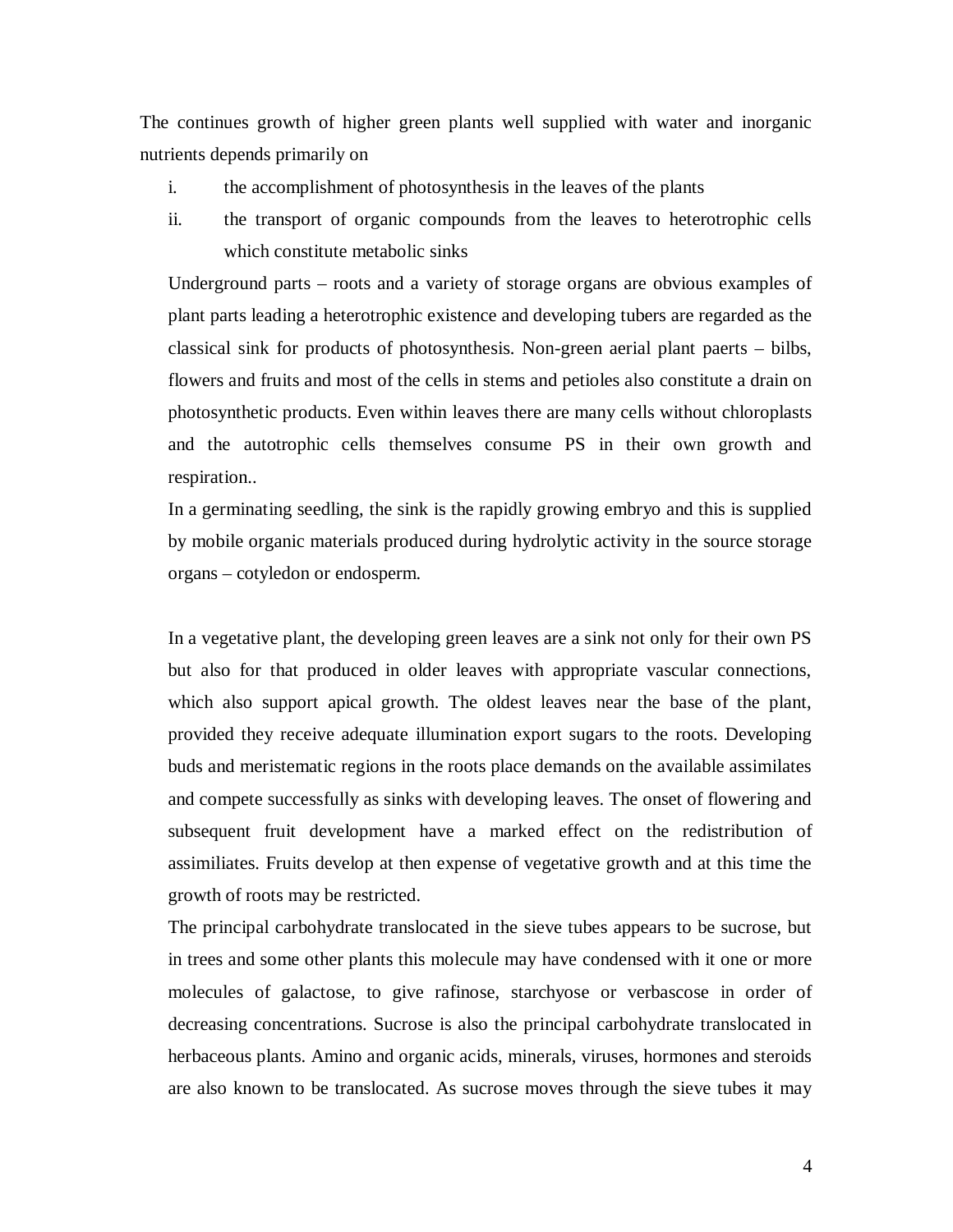be withdrawn into surrounding cells and hydrolyzed there so that whole-phloem analysis may give misleading results.

#### **B. PARTITIONING OF ASSIMILATES**

Partitioning describes the distribution of new assimilates to growth of various plant parts and to respiration. Partitioning is subject to a control system whose flexibility is indicated by its capacity to respond appropriately to different environmental stimuli. Thus shading is likely to increase partition (relative to the total dry weight) to the laminae whereas water or nutrient stress improves partition to the roots. Removal of plant parts results in temporarily increased partition to other similar parts until partition relationship of intact control plants is re-established. All the vegetative sinks are potentially in competition during the vegetative phase, the dominant sink being sheath and stem. Yield depends on the translocation of assimilates in most species largely sucrose from the leaves or other photosynthetic tissues to the parts of economic importance – tubers, seeds, etc. Other parts – roots, stems, young leaves and fruits also rely on the assimilates produced by the mature leaves. The source and sinks are linked by a transport pathway of phloem sieve elements. Mature leaves are the primary sources of assimilates, from the current photosynthesis, but this can be supplemented by the mobilization of stored reserves/organs such as the stems, which may be described as secondary sources.

In most dicots, cotyledons initially serve as source of reserves, but are subsequently raised above ground, when they assume a photosynthetic function which supports further growth until the first true leaves are photosynthetically competent. Storage function is taken over by endosperm from which mobilized reserves are absorbed by the cotyledons and then translocated to the embryonic axis. Sucrose from the endosperm is accumulated in the phloem cells of the cotyledons largely sustain growth of the hypocotyls and roots. Elongation of the hypocotyls raises the cotyledon.

Dry matter partitioning between roots, above ground vegetative growth, and reproductive growth are usually modified by water deficits. The response depends upon the species, when the stress occurs, its duration, and its severity. The increase in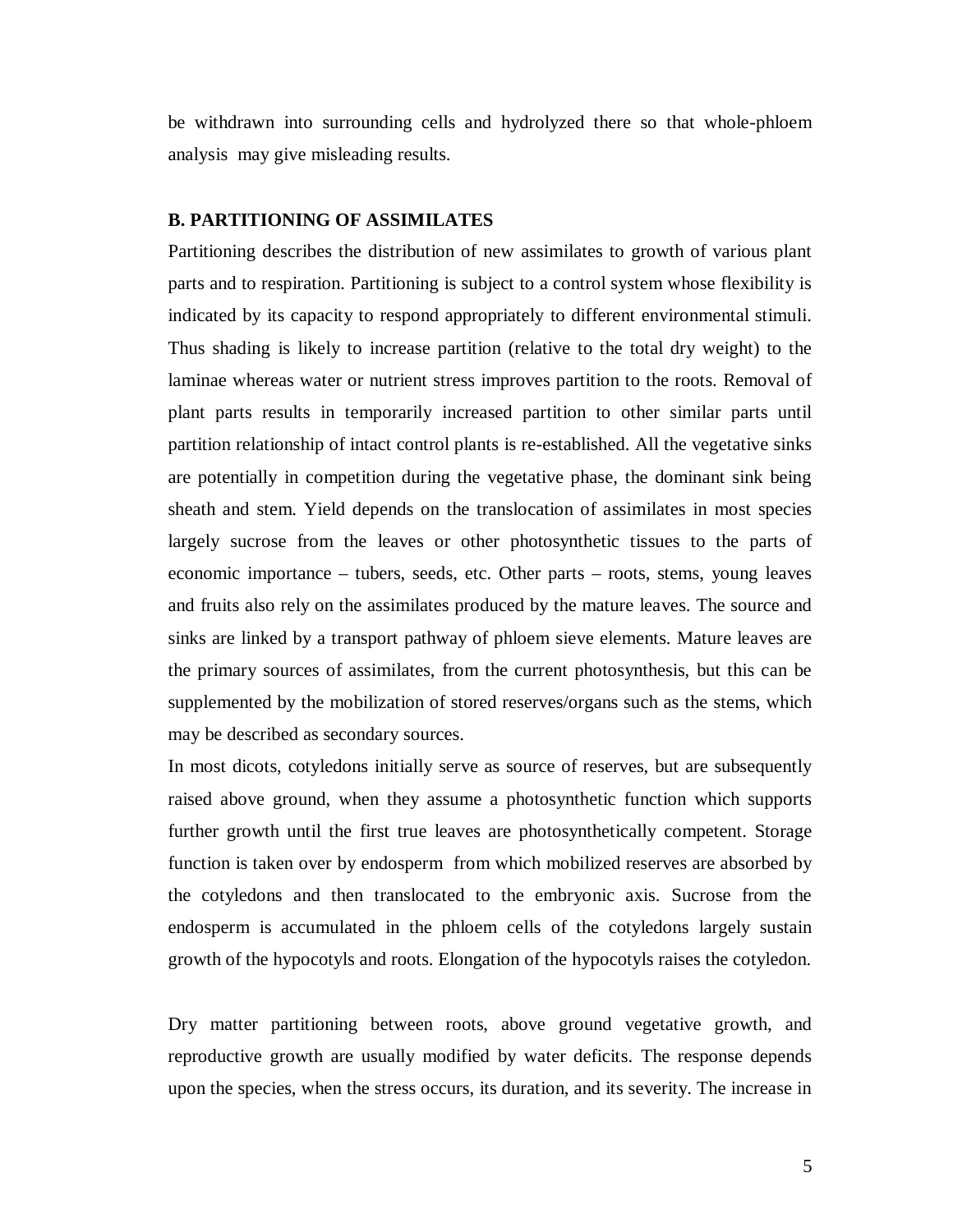root-shoot ratio of crops under water deficits may reflect an increase in the proportion of assimilates allocated to the roots, or a change in the rate of death or turn over of roots relative to the shoot. An increase in root growth may indicate a greater density or a greater depth of roots. Soil and root resistances to water uptake are reduced when root length density increases, thereby permitting higher water flow rates through the plant and delaying the onset of severe plant water deficits. Whilst partitioning of dry matter to roots may enhance water uptake, it represents a loss to above ground dry matter production. An exception is root crops, such as cassava, where water deficit could be beneficial to economic yield, provided that the increased proportion of dry matter partitioned to the roots goes mainly to the tubers. Since photosynthesis is inhibited more than translocation during stress, dry matter produced before flowering may be transferred from the stem and roots to the grain during grain filling  $-$  " **Compensatory translocation**" The amount of pre-anthesis assimilate partitioned to the grain is dependent on the timing and severity of water deficits as it affects the source-sink balance.

#### **C. PHOTOSYNTHETIC POTENTIAL OF PLANTS**

There are basically two types of plants C-3 and C-4.

In **C-3 plants,** the earliest labeled compound i**s 3-phosphoglycerate (PGA).** The 5- Carbon substance, ribulose diphosphate (RuDP) combines with one molecule of  $CO<sub>2</sub>$ , presumably forming an unstable 6-carbon substance which immediately splits into two molecules of PGA, the 3-carbon substance which gives the C-3 cycle its name. Ribulose diphosphate +  $CO<sub>2</sub>$   $\longrightarrow$  2 X PGA

5C atoms 1 C atom 2 X 3C atoms

The reaction is catalyzed by RuDP carboxylase

C-4 plants, (most tropical grasses and cereals, except rice and a few dicots) have 4 carbon organic acid, malate or aspartate) as the immediately labeled product which is formed by the combination of 3-carbon phosphoenol pyruvate (PEP) with  $CO<sub>2</sub>$ 

 $PEP + CO_2$  PEP carboxylase malate or aspartate

 $3C + 1C$  4C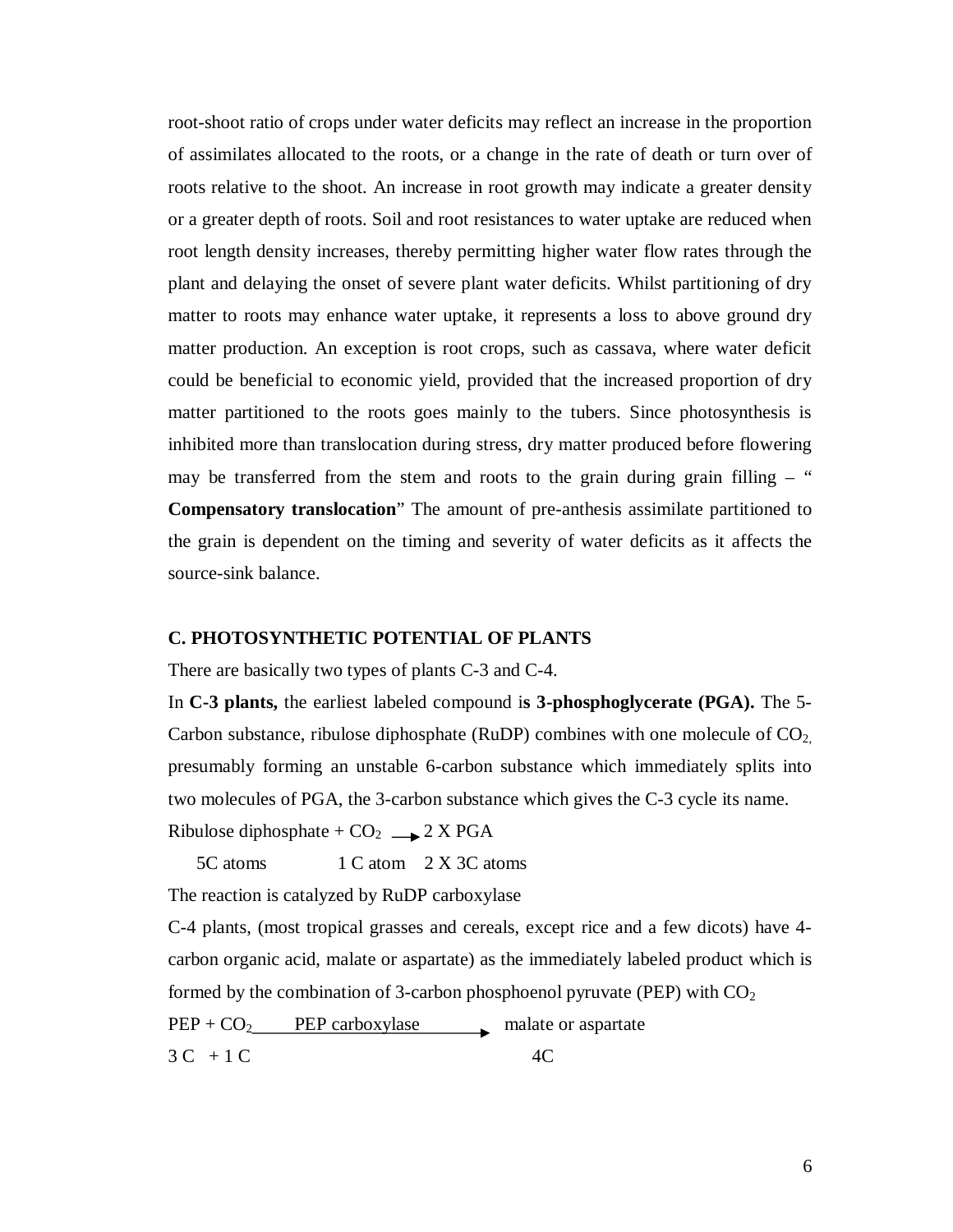A feature of the C-3 is photorespiration which reduces net  $CO<sub>2</sub>$  assimilation rates in all C-3 species especially at high leaf temperatures. C-4 plants actually contain the enzymes for C-3 photosynthesis including RuDP carboxylase but they are confined to certain cells in the leaf surrounding the smaller veins and called the bundle sheath cells. In the mesophyll cells,  $CO<sub>2</sub>$  is fixed to form the C-4 acid which are translocated to the bundle sheath cells where they dissociate to release  $CO<sub>2</sub>$  which is re-fixed by RuDP carboxylase. The other dissociated product, probably pyruvate, is translocated back to the mesophyll.

The net Ps rates of C-4 plants are higher than in C-3 plants, whereas the rate of water use is not greatly different from C-3 species, the WUE of C-4 plants may be 50-100% better than C-3 species.

| Sn              | <b>CHARACTERISTIC</b>                     | $C-3$                | $C-4$                |
|-----------------|-------------------------------------------|----------------------|----------------------|
| $\mathbf{1}$    | Leaf anatomy                              | No distinct bundle   | Well organized       |
|                 |                                           | sheath of            | bundle sheath,       |
|                 |                                           | photosynthetic cells | rich in organelles   |
|                 |                                           |                      | (starch storing      |
|                 |                                           |                      | chloroplasts)        |
| $\overline{2}$  | Carboxylating enzyme                      | Ribulose             | Phosphoenol          |
|                 |                                           | diphosphate          | pyruvate (PEP)       |
|                 |                                           | (RuDP)               | $carboxylase +$      |
|                 |                                           | carboxylase          | RuDP carboxylase     |
| $\overline{3}$  | Theoretical energy requirement            |                      |                      |
|                 | (CO <sub>2</sub> :ATP:NADPH)              | 1:3:2                | 1:5:2                |
| $\overline{4}$  | Transpiration ratio                       | 450-950              | 250-350              |
|                 | $g/H_2O/g$ dry wt increase                |                      |                      |
| $5\overline{)}$ | Leaf chlorophyll a to b ratio             | $2.8 + 0.4$          | $3.9 + 0.6$          |
| 6.              | Requirement for $Na+$ as a micronutrient  | N <sub>o</sub>       | Yes                  |
| 7.              | $CO2$ compensation point                  | 30-37                | $0 - 10$             |
|                 | (ppm $CO2$ ) i.e $CO2$ conc. at which net |                      |                      |
|                 | Photosynthesis ceases                     |                      |                      |
| 8.              | Photosynthesis inhibited by 21% $O_2$     | Yes                  | No.                  |
|                 |                                           |                      | $<3\%$ largely       |
|                 |                                           |                      | independent of $O_2$ |
|                 |                                           |                      | concentration        |
| 9.              | Photorespiration detectable?.             | Yes                  | Only in the bundle   |
|                 |                                           |                      | sheath               |
| 10.             | Optimum temperature for                   | $15-25$ °C           | $30-40^{\circ}$ C    |

**SOME PHOTOSYNTHETIC CHARACTERISTICS OF C-3 AND C-4 PLANTS**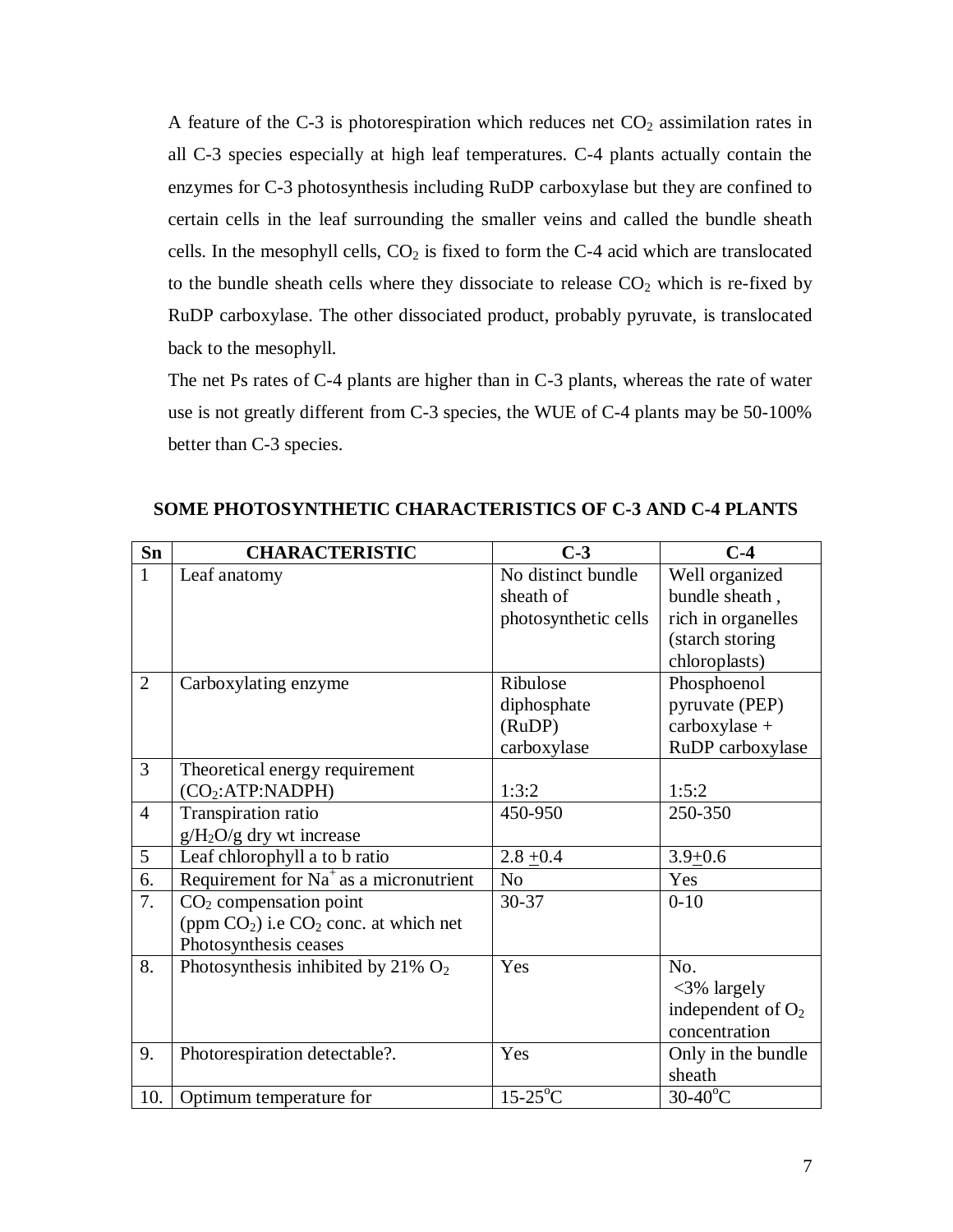| photosynthesis                     |          |       |
|------------------------------------|----------|-------|
| Dry matter production tons/ha/year | $v \sim$ | $30+$ |

#### **D. TRANSPIRATION**

Transpiration is the evaporation of water from the plant through the openings between the guard cells. The opening and the guard cells are collectively called **'stomatal apparatus'**. Adjacent to each guard cell are usually one or two other modified epidermal cells called **accessory or subsidiary cells**. Water evaporates inside the leaf from the palisade parenchyma and spongy parenchyma cell walls into the intercellular spaces, which are continuous with the outside air when the stomates are open. Many of the cell walls of palisade and spongy parenchyma cells are collectively called mesophyll cells and are exposed to the internal leaf atmosphere. Stomates often as the guard cells take up water and swell. The guard cell then curves during opening, partially because it is attached to each end of its partner.

#### **Environmental Effects on Stomates**

- Stomates of most plants open at sunrise and close in darkness, allowing entry of  $CO<sub>2</sub>$  needed for photosynthesis during the day time. Light intensity influences the rate of opening and the final aperture size, bright light causing a wider aperture.
- Low conc. of  $CO<sub>2</sub>$  cause stomates to open and removal of  $CO<sub>2</sub>$  during photosynthesis by parenchyma and mosophyll cells results in opening of stomates of most species in the day. High  $CO<sub>2</sub>$  conc causes the stomates to close in the light and dark.
- As water potential decreases (water stress increases), the stomates close.
- High temperatures (30-35 $^{\circ}$ C) cause the stomates to close due to water stress or increase in  $CO<sub>2</sub>$  conc within the leaf.
- Exposure to gentle breeze can lead to partial closure of stomates because additional  $CO<sub>2</sub>$  is brought close to stomates where it can diffuse in faster.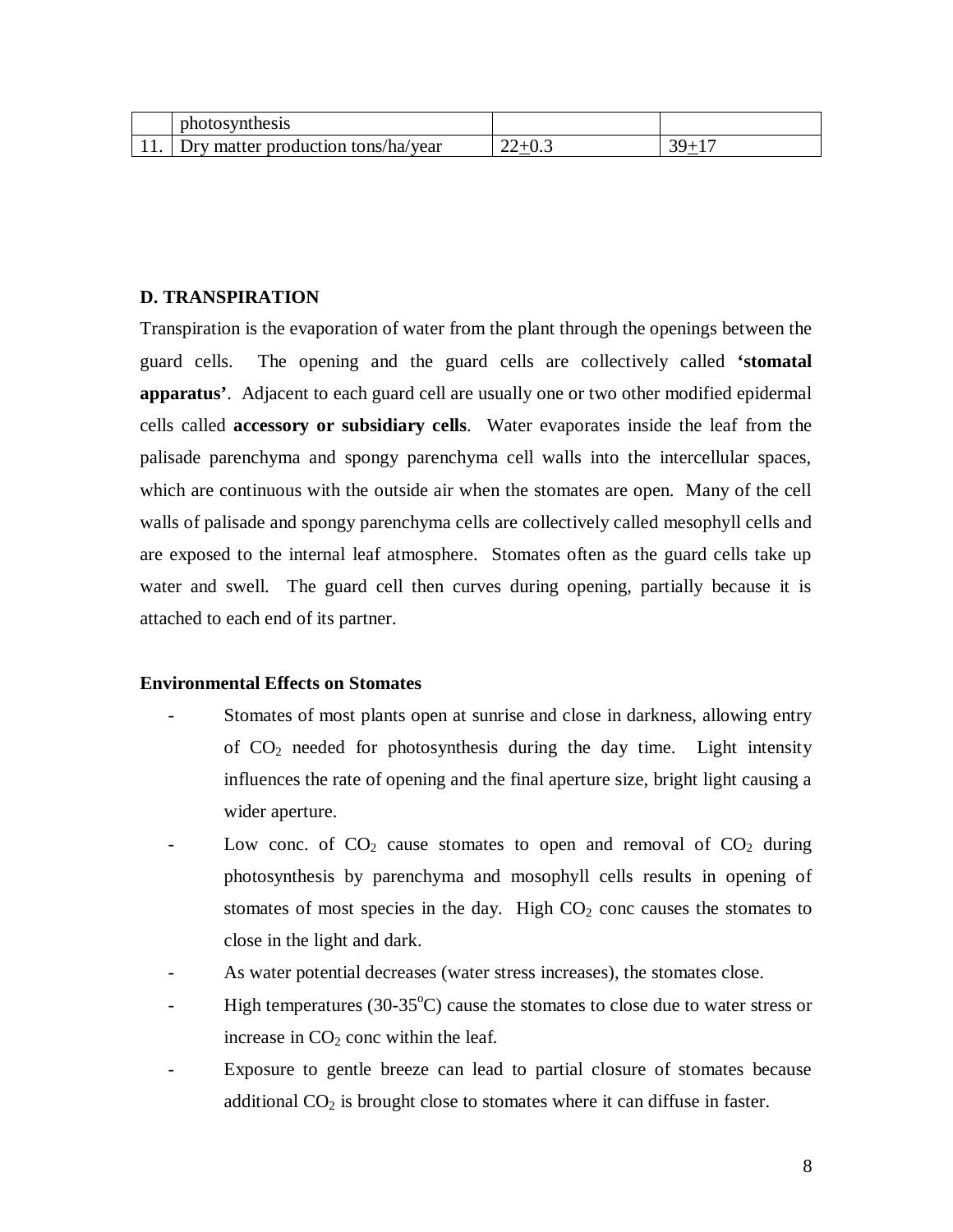#### **Guard Cell Uptake of K+**

When the stomates open, relatively large quantities of  $K<sub>+</sub>$  move from the surrounding cells into the guard cells. Light causes a building of  $K<sub>+</sub>$  in guard cells, as does  $CO<sub>2</sub>$ -free air. When leaves are transferred to the dark, K+ moves out of guard cells into the surrounding cells and stomates close.

Stomates also close in response to the application of abscisic acid whose application causes loss of K+ from the guard cells.

Blue light under low light intensity can cause stomatal opening when red light has no effect by acting directly on guard cells that receive  $K<sub>+</sub>$  and thereby open up.

Ecologists classify plants according to their response to water as follows:

- a. Hydrophytes plants that grow where water is super abundant.
- b. Mesophytes plants that grow where water availability is intermediate
- c. Xerophytes Plants that grow where water is scarce

Solutes strongly influence water potential, so ecologists further classify plants that are sensitive to relatively high salt concentrations as GLYCOPHYTES and those that are able to grow in the presence of high salts as HALOPHYTES

Xerophytes are plants that escape, resist or endure drought. They can be described as being hardy. Annual plants in the desert escape the drought by existing as dormant seeds during the dry season. Succulent species resist drought by storing water in their succulent tissues (cactus). Enough water is stored and its rate of loss is so extremely low (due to an exceptionally thick cuticle and stomatal closure during the day time.

Non-succulent perennial perennials avoid drought by having extensive shallow root system capable of absorbing surface moisture after rain storm, reduction in size of leaf blades (which increases heat transfer by convection, lowers leaf temperature and thus reduces transpiration, sunken tomates, shedding of leaves during dry periods and such other factors as heavy pubescence on leaf surfaces.

**Transpiration** may also refer to sweating and hyperhydrosis.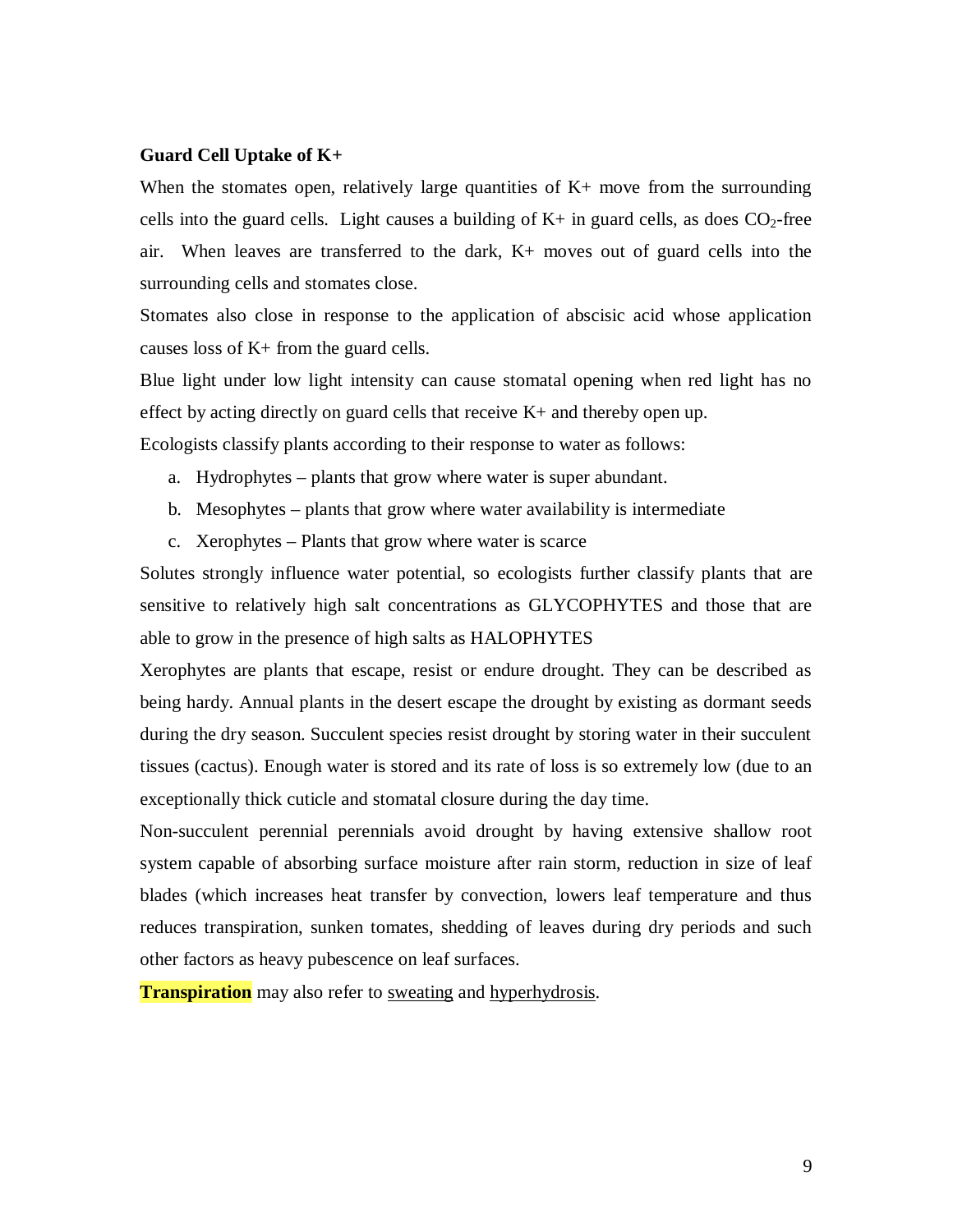

品

Stoma in a tomato leaf shown via colorized scanning electron microscope.



#### 石

The clouds in this image of the Amazon Rainforest are a result of **transpiration**.

**Transpiration** is a process similar to evaporation. It is the loss of water from the aerial parts of plants, especially leaves but also stems, flowers and roots. Leaf surfaces are dotted with openings called stoma, and in most plants they are more numerous on the undersides of the foliage. The stoma are bordered by guard cells that open and close the pore. Collectively the structures are called stomata.<sup>[1]</sup> Leaf **transpiration** occurs through stomata, and can be thought of as a necessary "cost" associated with the opening of the stomata to allow the diffusion of carbon dioxide gas from the air for photosynthesis. **Transpiration** also cools plants and enables mass flow of mineral nutrients and water from roots to shoots.

Mass flow of liquid water from the roots to the leaves is caused by the decrease in hydrostatic (water) pressure in the upper parts of the plants due to the diffusion of water out of stomata into the atmosphere. Water is absorbed at the roots by osmosis, and any dissolved mineral nutrients travel with it through the xylem.

The rate of **transpiration** is directly related to the degree of stomatal opening, and to the evaporative demand of the atmosphere surrounding the leaf. The amount of water lost by a plant depends on its size, along with the surrounding light intensity, temperature,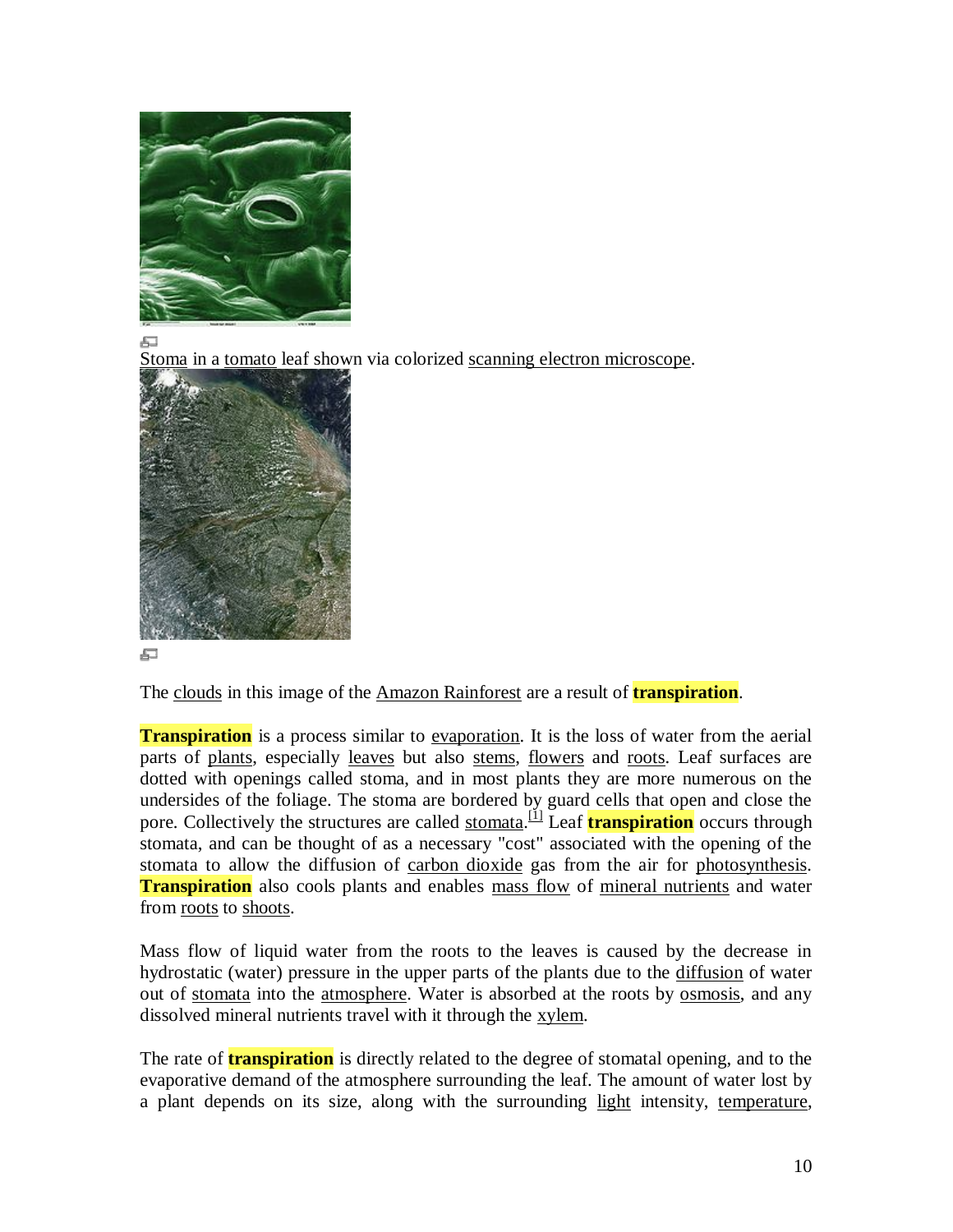humidity, and wind speed (all of which influence evaporative demand). Soil water supply and soil temperature can influence stomatal opening, and thus **transpiration** rate.

A fully grown tree may lose several hundred gallons (a few cubic meters) of water through its leaves on a hot, dry day. About 90% of the water that enters a plant's roots is used for this process. The **transpiration** ratio is the ratio of the mass of water transpired to the mass of dry matter produced; the **transpiration** ratio of crops tends to fall between 200 and 1000 (*i.e.*, crop plants transpire 200 to 1000 kg of water for every kg of dry matter produced). $\frac{[2]}{[2]}$ 

**Transpiration** rate of plants can be measured by a number of techniques, including potometers, lysimeters, porometers, and heat balance sap flow gauges.

Desert plants and conifers have specially adapted structures, such as thick cuticles, reduced leaf areas, sunken stomata and hairs to reduce **transpiration** and conserve water. Many cacti conduct photosynthesis in succulent stems, rather than leaves, so the surface area of the shoot is very low. Many desert plants have a special type of photosynthesis, termed crassulacean acid metabolism or CAM photosynthesis in which the stomata are closed during the day and open at night when **transpiration** will be lower.

### **E. PLANT RESPONSES TO WATER STRESS**

- a. Cellular growth appears to be the most sensitive to water stress. Decreasing the external water potential by only a bar or less results in a perceptible decrease in cellular growth. This sensitivity is responsible the common observation that many plants grow only at night when water stress is lowest.
- b. The response of cellular growth to water stress is manifested as a reduction in cell wall synthesis.
- c. Protein synthesis in the cell may be almost equally sensitive to water stress. These responses are observed only in tissues that are normally growing rapidly (synthesizing cell wall polysaccharides and proteins). The effects on protein synthesis are apparently controlled at the translational level, the level of ribosome activity.
- d. At slightly more negative water potentials, protochlorophyll formation is inhibited.
- e. Activities of certain enzymes e.g  $NO<sub>3</sub>$  reductase decrease quite sharply as water stress increases. Whereas, a few enzymes, such as alpha amylase and ribonulease, show increased activities. It was thought that such hydrolytic enzymes might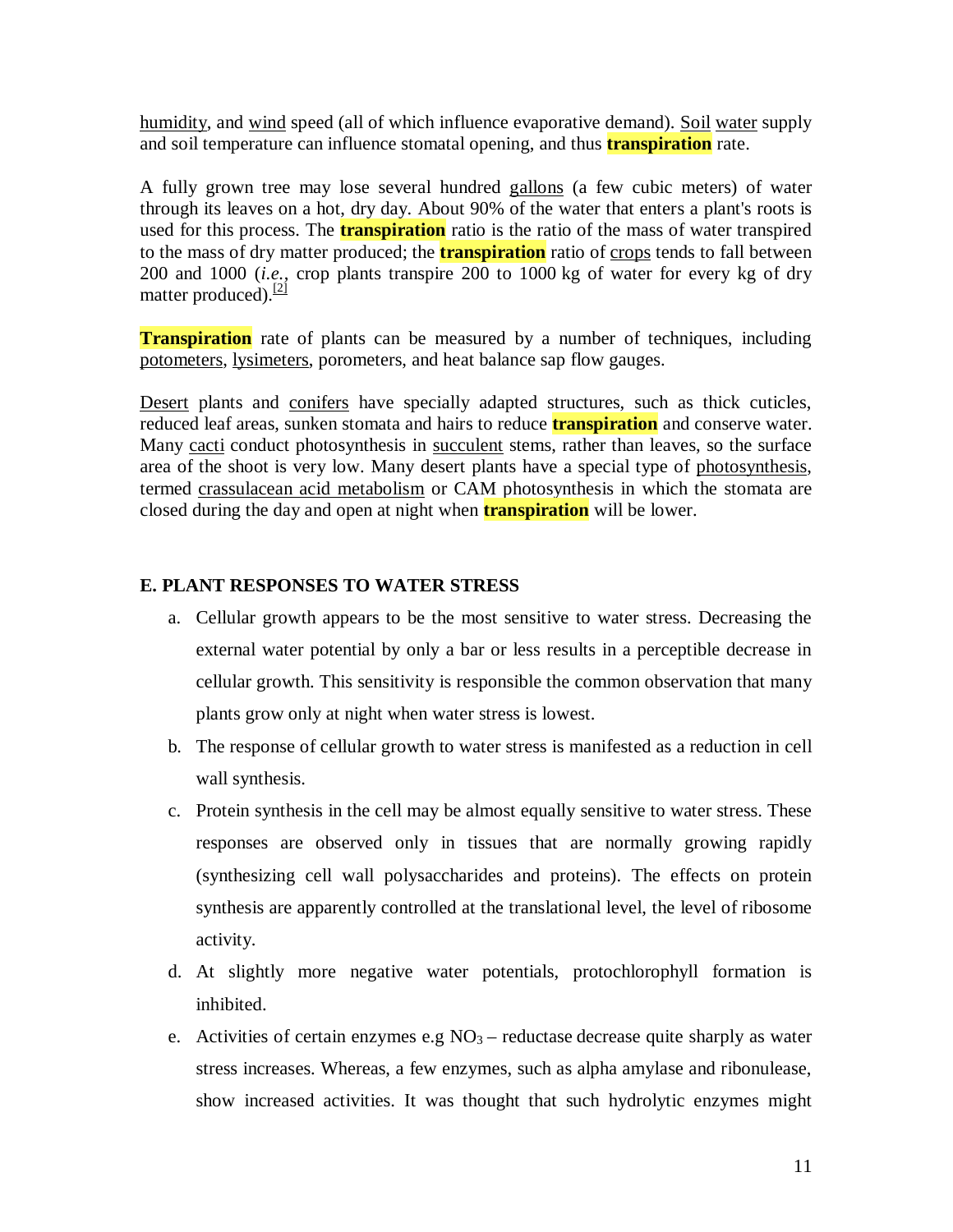break down starches and other materials to make the osmotic potential more –ve, thereby resisting the drought.

- f. Nitrogen fixation and reduction also drop with water stress. At levels of stress that cause observable changes in enzyme activities, cell division is also inhibited.
- g. The stomates begin to close leading to a reduction in transpiration and photosynthesis.
- h. At about this level of stress, Abscisic acid (ABA) begins to increase markedly in leaf tissues. This could be responsible for stomatal closure, since applied ABA causes stomates to close rapidly. At slightly higher stress levels, the amino acids praline begins to increase sharply, sometime building up to levels of 1% of the tissue dry weight. At higher level of stress (Water potential  $= 10 - 20$  bars,), respiration, translocation of assimilates and  $CO<sub>2</sub>$  assimilation drop to levels near zero. Hydrolytic enzyme activity increases considerably and ion transport can be slowed down.
- i. Parts of the transpiration stream in the xylem eventually cavitate so the xylem becomes blocked by vapour space.
- j. Since growth is especially sensitive to water stress, yields may be noticeably decreased even with moderate drought.
- k. Cells are smaller and leaves develop less during water stress, resulting in reduced area for photosynthesis. Furthermore, plants may be especially sesnsitive to drought during certain stages , such as tassel formation in maize.

#### **Mechanism of plant response to water stress**

- 1. Water activity (its ability to enter into chemical reactions) is a function of water potential and is thus lowered by water stress.
- 2. Solutes increase in concentration as water is lost.
- 3. Water stress might result in special changes in membranes
- 4. Water stress might upset the hydration of macro-molecules e.g. dehydration of key enzymes could cause disulfide within proteins to break and reform leading to enzyme denaturation when molecules are re-hydrated.
- 5. Water stress can change the turgor pressure within the plant cells.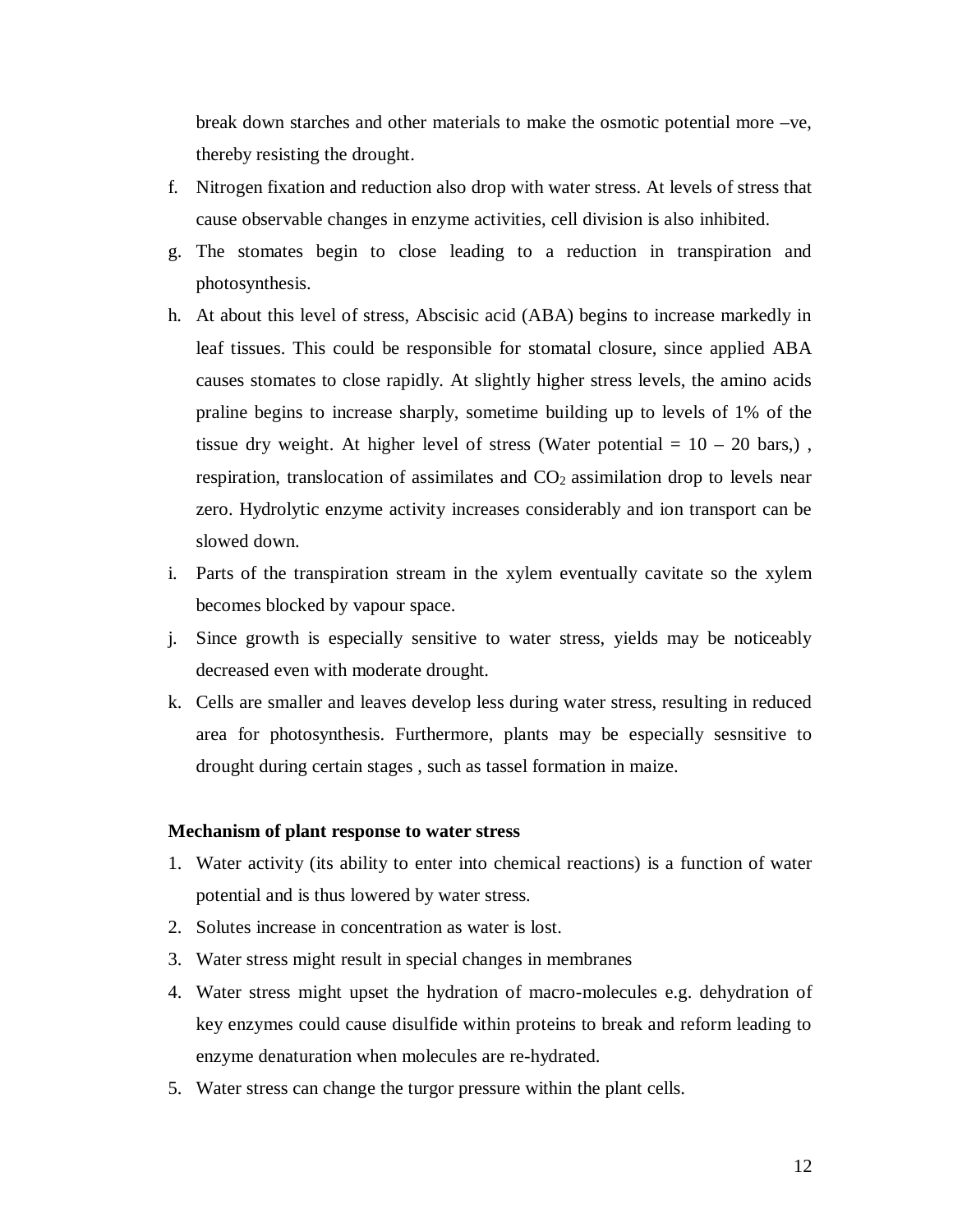#### **F. LIGHT UTILIZATION**

Crops grow and use water because they intercept radiation from the sun, sky and atmosphere. Diurnal changes of solar radiation dictate the diurnal course of photosynthesis and transpiration and the vertical gradient of radiation flux in a canopy is a measure of the absorption of energy by foliage at different heights. The distribution of radiation within a plant community is the most important single element of microclimate.

**Radiation**: Features of solar radiation relevant to Crop Ecology.

- 1. The angle of incidence of the sun's rays usually specified by the solar elevation ß.
- **2.** The spectral composition of the radiation. The wave band in which radiant energy is available for PS is usually defined by the limits  $0.4 - 0.7 \mu$ m corresponding to the blue and red ends of visible spectrum PAR (**Photosynthetically Active Radiation).**
- 3. The relative intensity of diffuse radiations from the blue sky, haze and clouds, and of direct radiation from the solar beam.

The ratio of PAR to total radiation changes slightly with the amount of water vapor and dust in the atmosphere but seems to be relatively insensitive to the presence of clouds.

#### **Leaves**

Most of the radiation intercepted by a field crop is absorbed by leaves, more specifically, by leaf laminae. Leaf sheaths, stems and inflorescences also absorb radiation and are capable of PS in some species.

The area of leaf laminae within any horizontal layer of a canopy is specified by a leaf area index, LAI, the area of leaves per unit area of ground beneath them. The transmission of radiation by leaves depends strongly on wavelength. In the region of 0.4 to 0.7µm where pigment absorbs most strongly, the leaves of many crop plants absorb 80-90% of incident radiation. Absorption is much smaller in the infra-red (0.7- 3µm) often falling to 10-20% between 0.7-0.8 µm. The proportions of radiation transmitted and reflected by crop leaves are usually similar at about  $5 - 10\%$  in the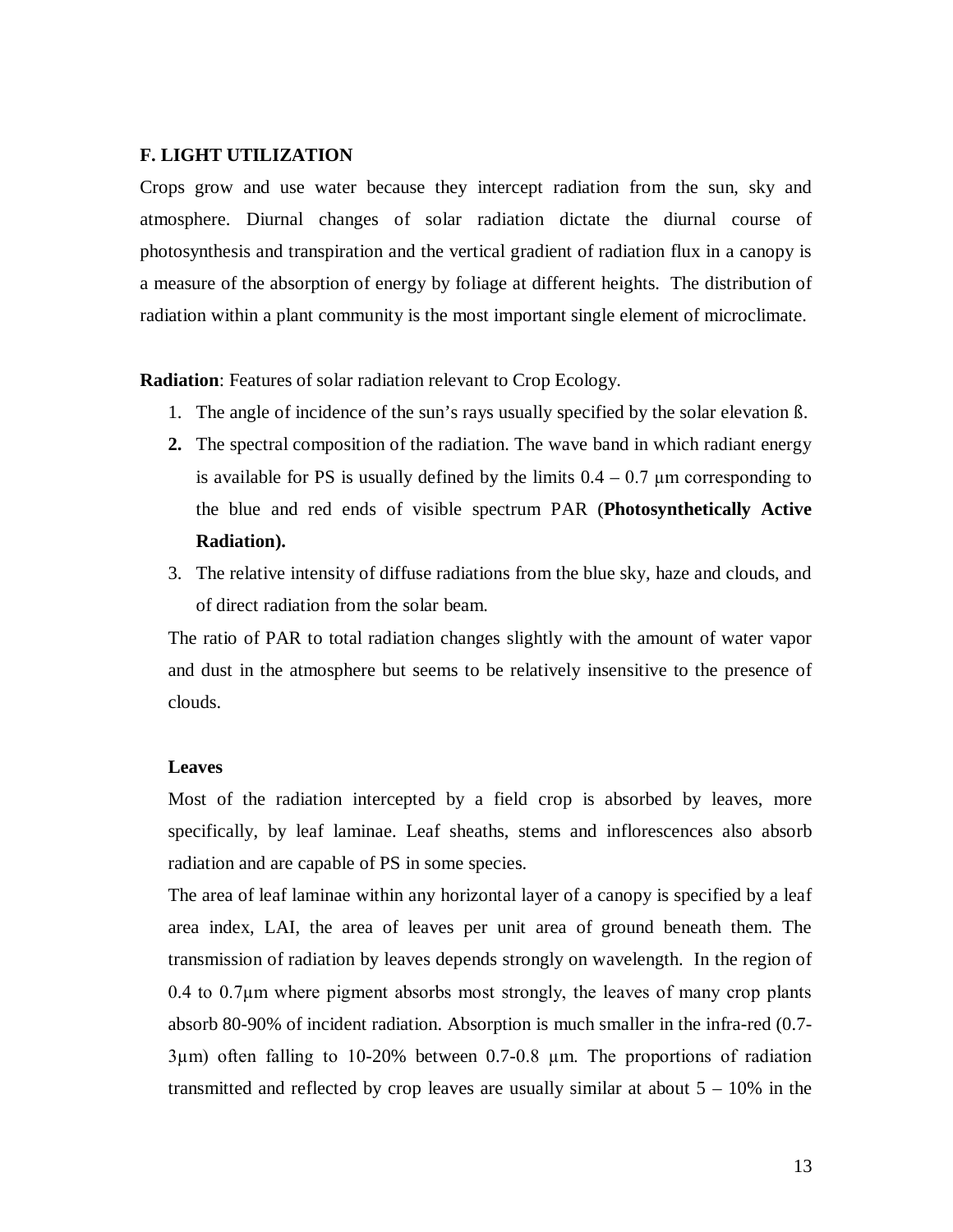visible spectrum and  $30 - 40\%$  in the infrared. It will be assumed here that leaves transmit 7% of PAR and 25% of total solar radiation because leaves absorb visible radiation preferentially, marked differences of spectral composition are observed in plant communities.

Light quantity is defined as the wavelength available and active in a particular biological phenomenon. The quality of light that arrives at the top surface of the canopy may be changed as it moves through a leaf or is reflected from a leaf.

**Light intensity (quantity)** – a product of irradiance and duration. The quantity of radiation increase sharply as day length increases. Species differ in their response to light intensity. With increasing light, a unit area of corn leaf shows increasing PH capacity when compared to the same area of soybean leaf. A soybean leaf is only 2/3 as efficient as a corn leaf in fixing carbon at full sunlight. It is common to observe that species botanically referred to as shade species (e.g. tobacco) are saturated (i.e. cease to respond to increased light intensity) more rapidly than do sun species. Tobacco is saturated near ¼ full sunlight. Sunflower and corn continue to respond to light intensity changes in the range near full sunlight.

One flat layer of leaves over a unit area would reflect 10% of the incoming radiation, absorb 80% and transmit only 10% to the next leaf area. The optimum leaf area index range for most crops is between **2.5 to 5.0** based on these facts.

- 1. the LAI during growth should be sufficient to intercept as much of the incoming radiation as possible
- 2. the LAI should be of a magnitude which prevents parasitism: i.e. a condition of lower leaves using carbohydrates at a greater rate than they photosynthesize.
- 3. the LAI must suit the condition and purposes of which the crop is grown.

Max LAI does not always equal max grain yield, nor does it always yield maximum dry matter production.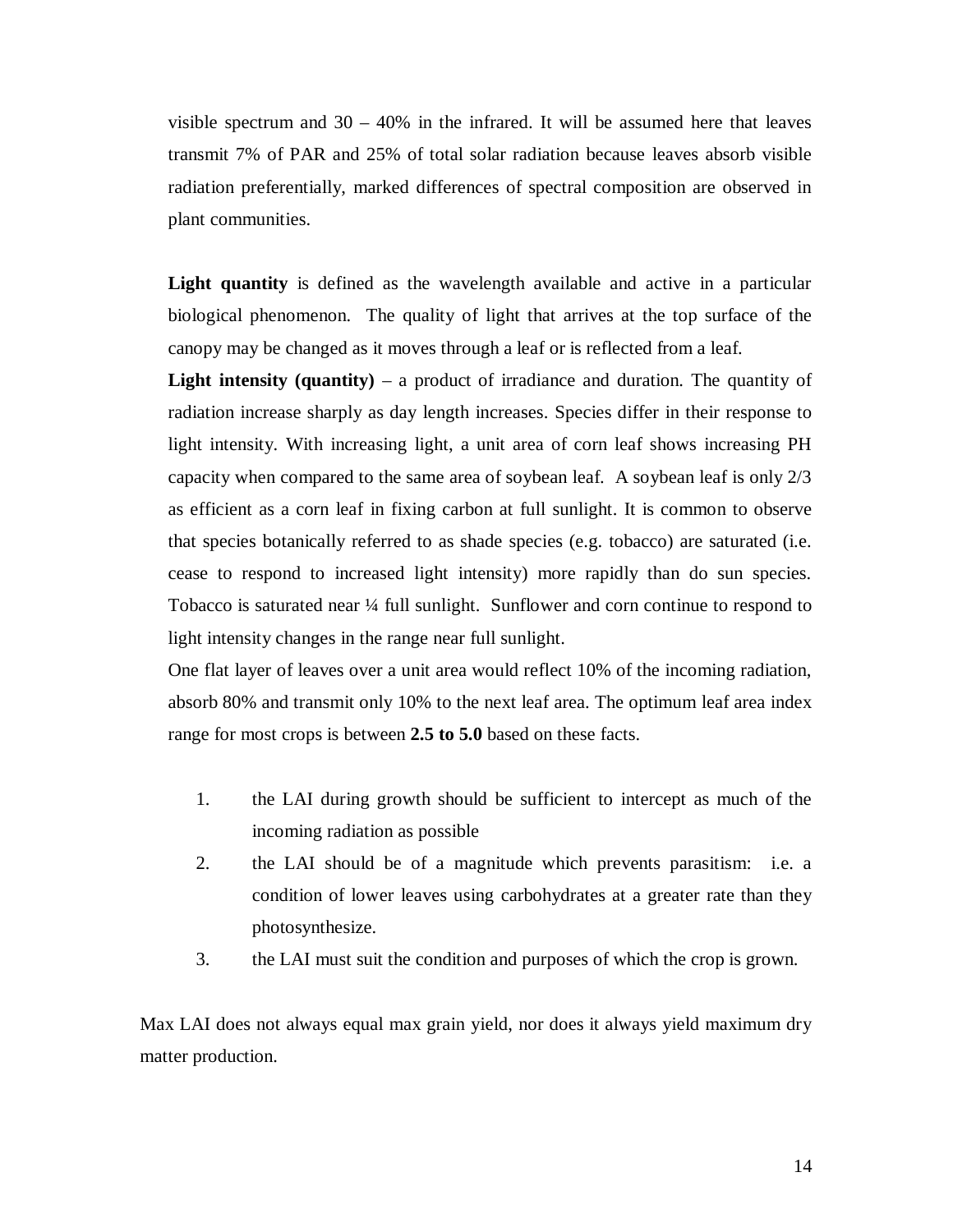Leaf Area Duration (LAD) is used to describe the length of time the leaf area is functional e.g. a field corn might have LAI of 4.5 at the time of pollination, but it could be useful also to know how long this LAI is maintained. It has been established that the grain yield of cereals is related to LAI after the ears emerge but not before.

#### **Optimum vs Critical Leaf Area**

**Optimum Leaf Area** is the leaf area at which the rate of dry matter production is max at a particular LAI and less at LAI below or above.

**Critical Leaf Area** is when the rate of dry matter production is constant after the maximum rate was reached. It is the LAI required to give 95% interception at noon.

#### **Low Light Intensity**

When light intensity limits full expression of a plant's photosynthetic potential, morphological adaptation can maximize interception of incident radiation. Leaves and leaflets of Leguminosae show coordinated movements which place leaflets perpendicular to incident light at low insolation. Such a 'day-sleep' phenomenon improves light utilization within a legume canopy by modifying community structure according to available light. The great majority of plants show some leaf movement in response to solar direction and intensity. Final position depends upon prevailing light and plant response.

In shade plants, leaves are generally in one layer and at right angles to incident light. In deep shade, leaf mosaics develop which maximize light interception but minimize mutual shading. Formation of larger thinner leaves confers additional ecological advantage in deep shade.

Plant morphology and community architecture govern the interception of solar radiation, and physiological processes in the leaf govern its utilization. Leaves on shade plants, have an impressive array of adaptive responses at low light intensity. Mesophyll cell size is reduced and laminar surface enlarges. Chloroplasts become rearranged in photosynthetic tissues, and they line upper surfaces of cells under low light but align along vertical walls when sunlight is strong.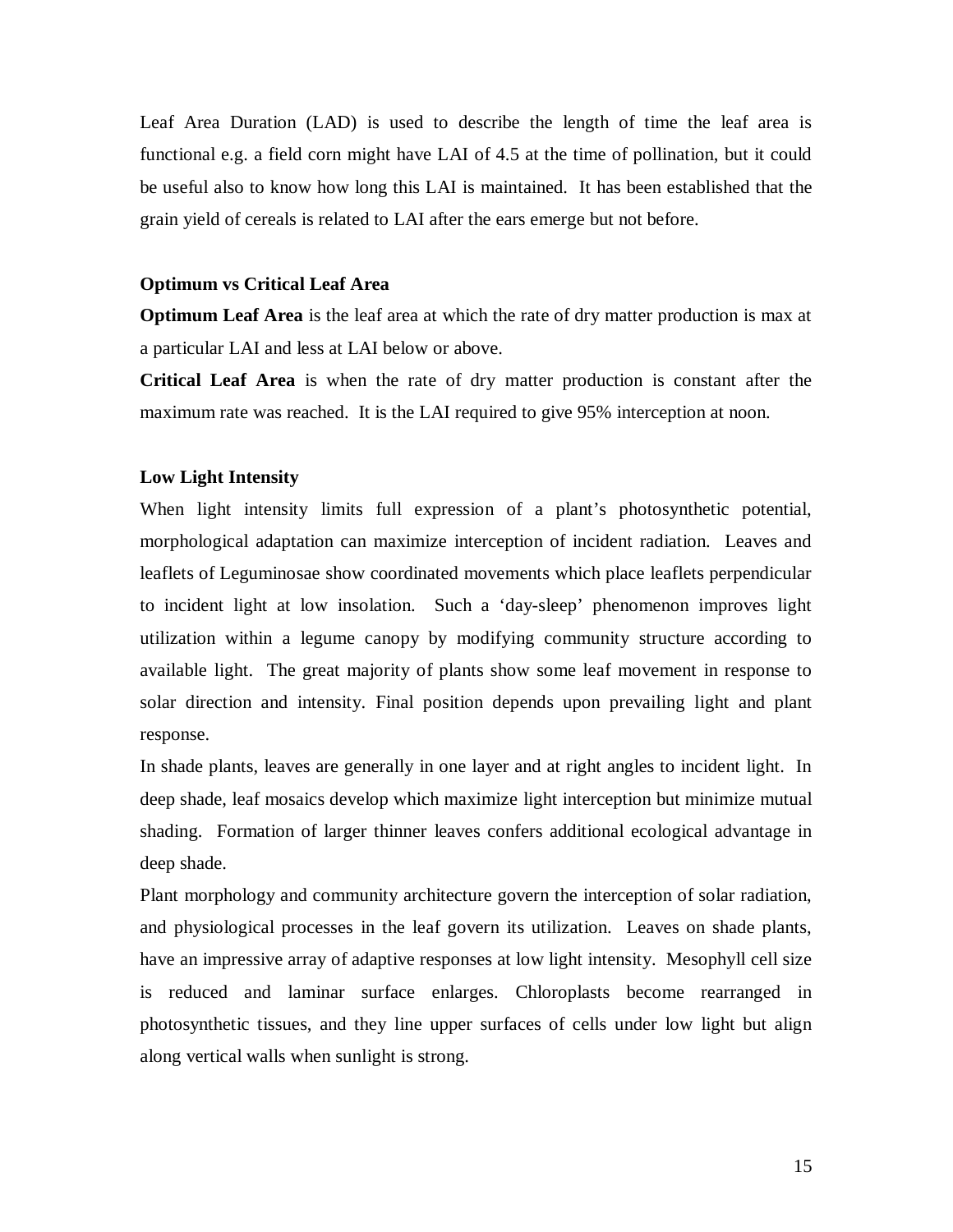Most cultivated annuals and biennials bear typical sun leaves. Their photo-synthetic apparatus is light saturated at  $\frac{1}{4}$  to 1/5 of full sunlight, with an absolute capacity well in excess of that for shade leaves. Shade leaves are much thinner and have lower rates of dark respiration and a lower value for light compensation. Respiratory losses in particular can be a primary factor in shade adaptation. Shade tolerant plants show only moderate response to high temperature even at  $35^{\circ}$ C.

#### **High Light Intensity**

Under high light intensity, leaves on a plant adopt a vertical orientation in a north south plane so that noon-time exposure is at an absolute minimum, maximum exposure occurring in early morning and late afternoon. Vertical orientation of foliage is thus a means of minimizing head load under strong irradiance but at the same time providing sufficient illumination to saturate the leafs photosynthetic apparatus for much of the day. Flat leaves, on the other hand, can reduce their energy absorption with epidermal hairs or other surface coverings (waxes) which increase reflectivity especially at high angles of incidence.

Under high light intensity, chloroplasts of most plants are saturated at intensities around 1/20 of full sun, because their light-harvesting capacity is well in excess of their ability to convert this absorbed energy into a chemically useable form.

Sustained bright light inhibits photosynthesis in shade-adapted plants whereas fluctuations in light intensity provide some opportunity for repair as well as favouring higher photosynthetic yield  $(CO<sub>2</sub>$  fixed per quantum of absorbed energy). Short intervals of light and darks of one second or less, can enhance energy conversions because dark reactions concerned with  $CO<sub>2</sub>$  assimilation can run to completion and thereby restore the photosynthetic apparatus to its full efficiency at the start of each new light phase.

#### **Photosynthetically active radiation**

**Photosynthetically active radiation**, often abbreviated **PAR**, designates the spectral range (wave band) of solar radiation from 400 to 700 nanometers that photosynthetic organisms are able to use in the process of photosynthesis. This spectral region corresponds more or less with the range of light visible to the human eye. Photons at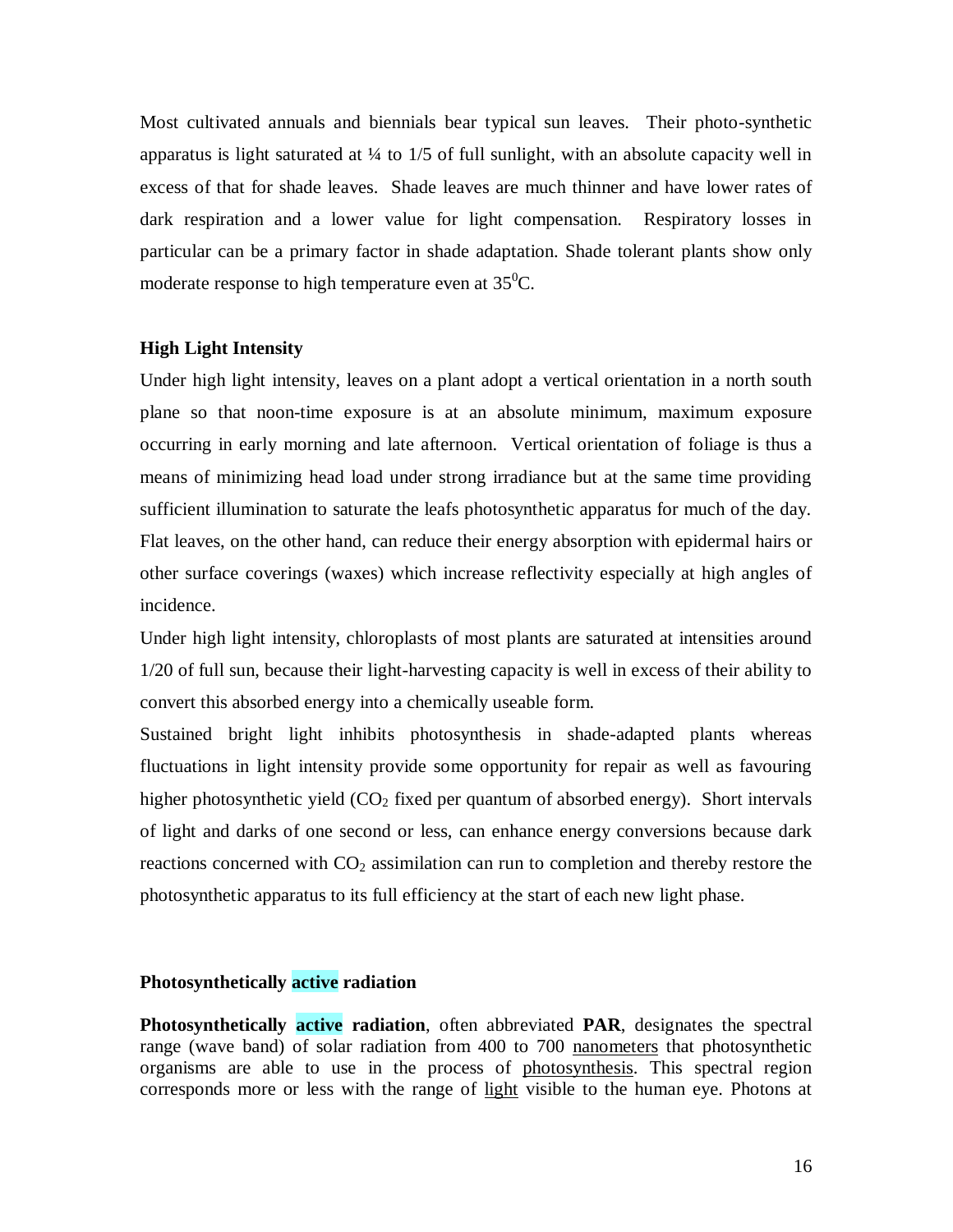shorter wavelengths tend to be so energetic that they can be damaging to cells and tissues, but are mostly filtered out by the ozone layer in the stratosphere. Photons at longer wavelengths do not carry enough energy to allow photosynthesis to take place.

Other living organisms, such as green bacteria, purple bacteria and Heliobacteria, can exploit solar light in slightly extended spectral regions, such as the near-infrared. These bacteria live in environments such as the bottom of stagnant ponds, sediment and ocean depths. Because of their pigments, they form colorful mats of green, red and purple. These organisms must make use of the leftovers discarded by the plant kingdom.



Typical PAR action spectrum, shown beside absorption spectra for chlorophyll-A, chlorophyll-B, and carotenoids

Chlorophyll, the most abundant plant pigment, is most efficient in capturing red and blue light. Horticulturists<sup>[who?]</sup> say that blue light is the most important for leaf growth and that red light encourages flowering. Accessory pigments such as carotenes and xanthophylls harvest some green light and pass it on to the photosynthetic process, but enough of the green wavelengths are reflected to give leaves their characteristic color. An exception to the predominance of chlorophyll is autumn, when chlorophyll is degraded (because it contains N and Mg) but the accessory pigments are not (because they only contain C, H and O) and remain in the leaf producing red, yellow and orange leaves.

PAR measurement is used in agriculture, forestry and oceanography. One of the requirements for productive farmland is adequate PAR, so PAR is used to evaluate agricultural investment potential. PAR sensors stationed at various levels of the forest canopy measure the pattern of PAR availability and utilization. PAR measurements are also used to calculate the euphotic depth in the ocean. PAR is normally quantified as  $\mu$ mol photons/m<sup>2</sup>/second, which is a measure of the photosynthetic photon flux (area) density, or PPFD. PAR can also be expressed in  $W/m^2$ . Because photosynthesis is a quantum process PPFD is generally used by plant biologists, but  $W/m<sup>2</sup>$  measurements are important in energy balance considerations for photosynthetic organisms.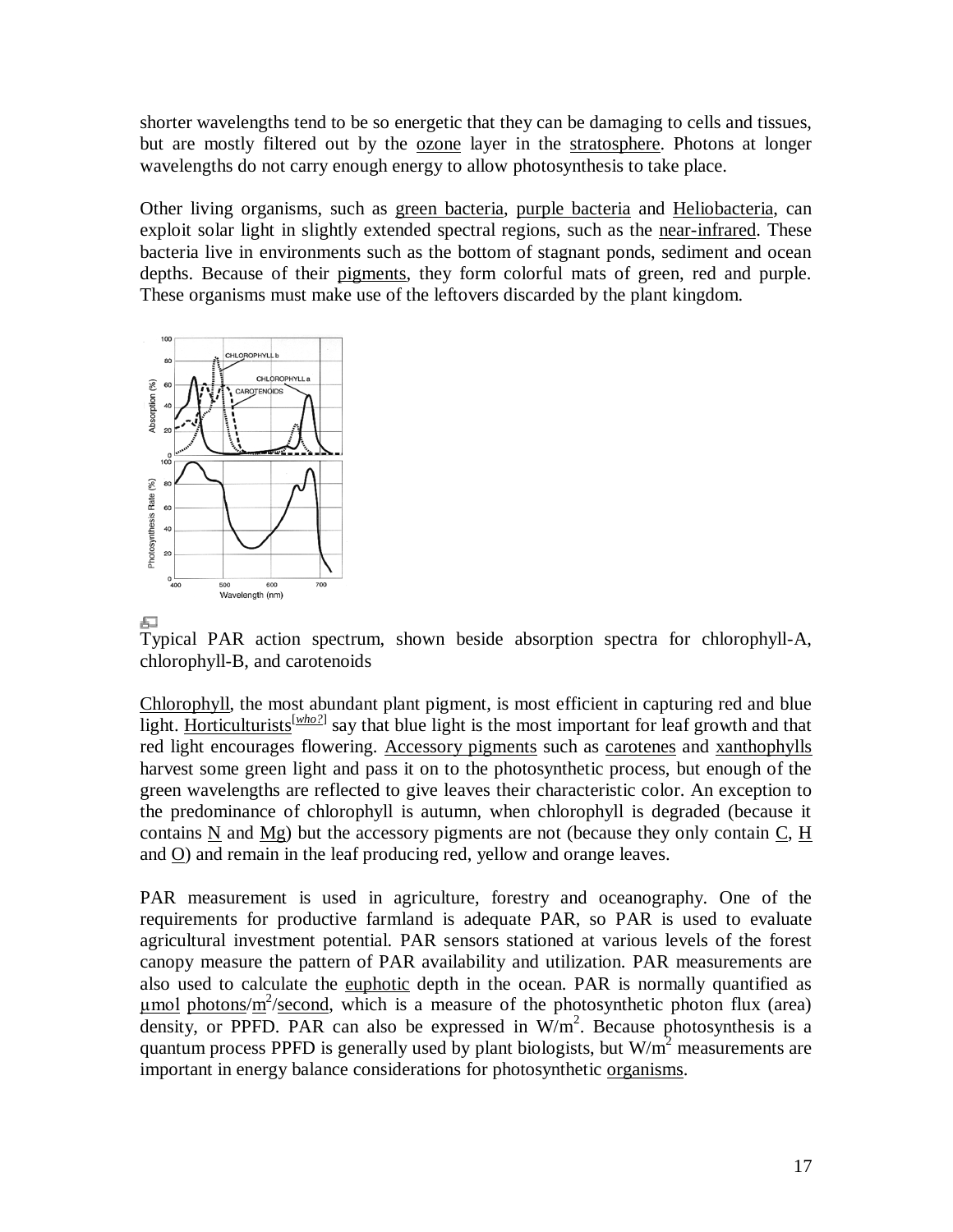#### **Growth and Development of Crops PCP 504**

**Prerequisites:** Students are expected to have a basic understanding of Plant Physiology PCP 101, PCP 191, biochemistry, Botany, Principles of Crop Production and Basic Principles of System dynamics

# **LECTURE 1: Growth Analysis and parameters**

**Learning Objectives:**

- **1. The interrelationship between Growth, Development and Yield**
- **2. Defining the concept of growth, development and yield**
- **3. Different dimensions of yield**
- **4. Approaches to growth analysis; classical and functional, comparative analysis**
- **5. Growth parameters and analysis**
- **6. Merits and demerits of growth analysis**
- **7. Environmental factors affecting yield, most especially limiting abiotic stressors (Irradiation, water and nutrients)**

The concept of yield in crop plant is varied, depending on the perspective upon which the author draws his definition. Functionally there are yield potential and potential yield. Yield potential refers to the yield of cultivars grown in an environment in which it is adapted, when water and nutrient are non- limiting and other biotic and abiotic growth factors are controlled. The environment here is both spatial and temporal. Potential yield refers to the maximum yield of a crop in a particular environment. The first definition is mostly employed by the breeders, assuming that there are genes controlling yield only, while the second one is agronomic presupposing that there are genes responsible for the control of stress factors. Yield potential is used for comparing cultivars, while potential yield is for comparing different crops in different locations at different times. Potential yield are varied, such as experimental station, on-farm trial, average or actual and record or wining yield. The assumption behind this conceptual approach is flawed, since genes control traits but they are modulated by the environment, nevertheless, such definitions are encountered in the literature.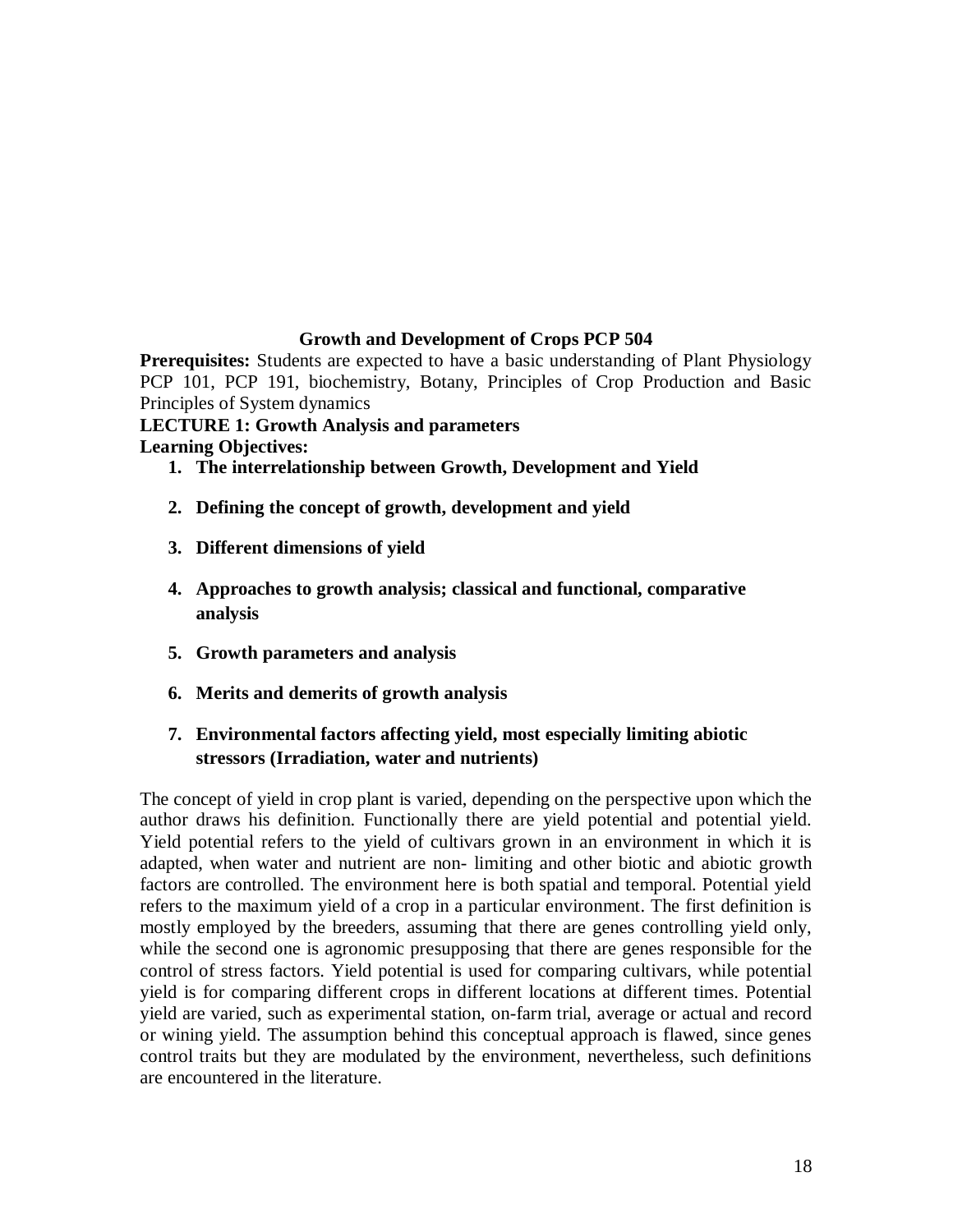Physiologically, it is the ultimate system output of a biological system, the mass of a product or the accumulation of a dry matter at final harvest. Conceptually, it could be divided into biological and economic yield.

The economic yield of the crop plant is constrained by environmental and genetic factors. The environmental factors are abiotic and biotic in nature. The importance of abiotic factor is highlighted from the pre-eminence the crop plant gives in his adaptive response to abiotic factor first before biotic. The abiotic factors that determines yields are; the amount of intercepted radiation, water, nutrient and physiological constraints to crop performance.

In case irradiance is the limiting factor to yield, crop performance could be expressed as a spatio-temporal integration of biological process, which is the product of the total amount of radiant energy  $(Q, MJ \, m^{-2})$ , the absorptance of incident solar radiation by the crop canopy  $(I_A, \mathcal{Y}_0)$ , radiation use efficiency or the efficiency of the conversion of the incident radiation into dry matter  $(\epsilon, g \text{ of dry matter MJ}^{-1})$ , partitioning efficiency  $(\rho)$ and the time duration **dt**

$$
Y_E = \textstyle{\int_{tp}}^{th} Q \; x \; I_A \; x \; \varepsilon \; x \; \rho dt
$$

**Or** 

 $Y_{E} = \int_{\text{tp}}^{\text{th}} \text{PAR} \times I_{A} \times \epsilon \times \text{pdt}$ 

Since only the visible spectrum of light is the only one of physiological value in dry matter accumulation.

# **Where:**

tp: Time of planting

th: Time of harvesting

Q: Incident Solar radiation

IA: Absorbed radiation, as a proportion of the incident solar radiation

ϵ: Radiation Use efficiency

ρ: Partitioning efficiency

dt: Phenology or the crop life cycle

PAR: Photosynthetic Active Radiation

The spatial aspect of the process connotes the duration of the plant life cycle. Alternatively the economic yield could be defined as:

# $Y_E = Y_B \times H$ **I**

Where:

 $Y_B$  = Biological yield

 $HI = Harvest Index$ 

Biological yield is the total amount of the dry matter accumulated during the life cycle of the plant. It is mainly the above dry matter accumulated per day, the exception to these are crops whose economically important part are below the ground like Sweet Potato, Yam, Sugar Beet, etc.

# $Y_B = \sum [Q(t) \times I_A(t) \times \epsilon(t)]$

The first part of the equation refers to the solar radiation. The ultimate source of light to plant and all living system is from the sun. Solar radiation affects the plant in the following ways:

1. Photosynthesis

2. Photomorphogenesis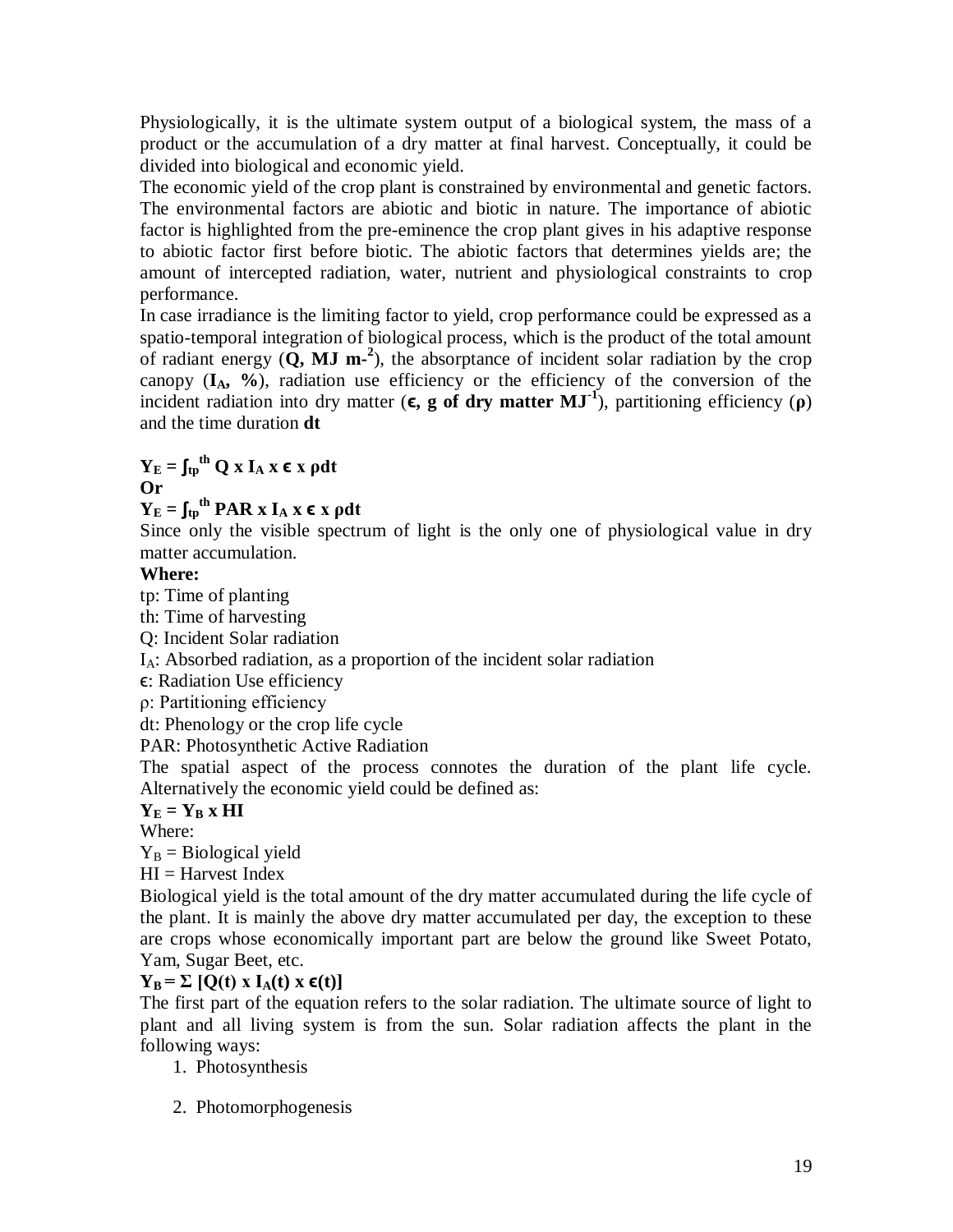- 3. Rate of metabolic reaction
- 4. Energy exchange process like in transpiration
- 5. Assimilate partitioning
- 6. Morphological adaptation
- 7. Plant-to- plant competition
- 8. Rate of development

With respect to dry matter accumulation, we shall be limiting ourselves to those aspects of the solar radiation that affects photosynthesis. Solar radiation behaves like an energy and wave. The energy of solar radiation is referred to as photons. Solar radiation energy is related to wave length and speed of light from the following relationship:

 $\mathbf{E} = \mathbf{A}\mathbf{h}\mathbf{U}/\lambda$ 

Where:

A: Avogadro's constant

H: Planks constant

Λ: wavelength

Solar radiation that is affects photosynthesis is in the visible spectrum referred to as light or Photosynthetic Active Radiation (PAR). This spectrum is mostly absorbed by chlorophyll a and b and carotene. The PAR is within the wavelength of **300 - 700µm.** PAR, UV and Infra-Red (IR) all belong to the short wave length within 300 - 3000 $\mu$ m, while from **3000 – 10,000µm** is long wave length of spectral distribution.

The interception of solar irradiance is a function of the Leaf Area Index, the arrangement of the leaf of the stem (phyllotaxy), leaf angle, optical property of the leaf and the spectral distribution of the solar radiation. The intercepted light is subject to absorption, transmission or reflection. Absorption of solar irradiance is by certain biological pigments; chlorophyll a and b and carotenoid. Chlorophyll absorb in the red and orange, violet and blue spectrum of PAR, while carotenoid absorbs in the violet and blue spectrum of light. Absorption of photon by pigment leads to the excitation of the pigment molecules resulting in the loss of excitation energy, thus the molecule returning to the ground state. The energy is lost as heat, heat and fluorescence or through inductive resonance, which is the transfer of energy to the adjacent molecule, which is consequently transferred to the light harvesting complex. Canopy architecture altered thought agro technique like spacing leads to changes in spectral distribution of solar irradiance. At close spacing, there is a preponderance of infra-red radiation compared to PAR. Even within the PAR there is more of far red than red, leading to differential absorptance and reflectance of solar radiation. This alters the morphology and biomass distribution, with the canopy displaying longer and narrower leaf, taller and thinner stem and a reduced leaf to stem ratio. The total absorbed solar radiation is reflected in the following equation:

 $I_A = I_O$  **x**  $(1-\rho_c)(1-e^{-kLAI})$ Where:  $I_A$  = Absorbed radiation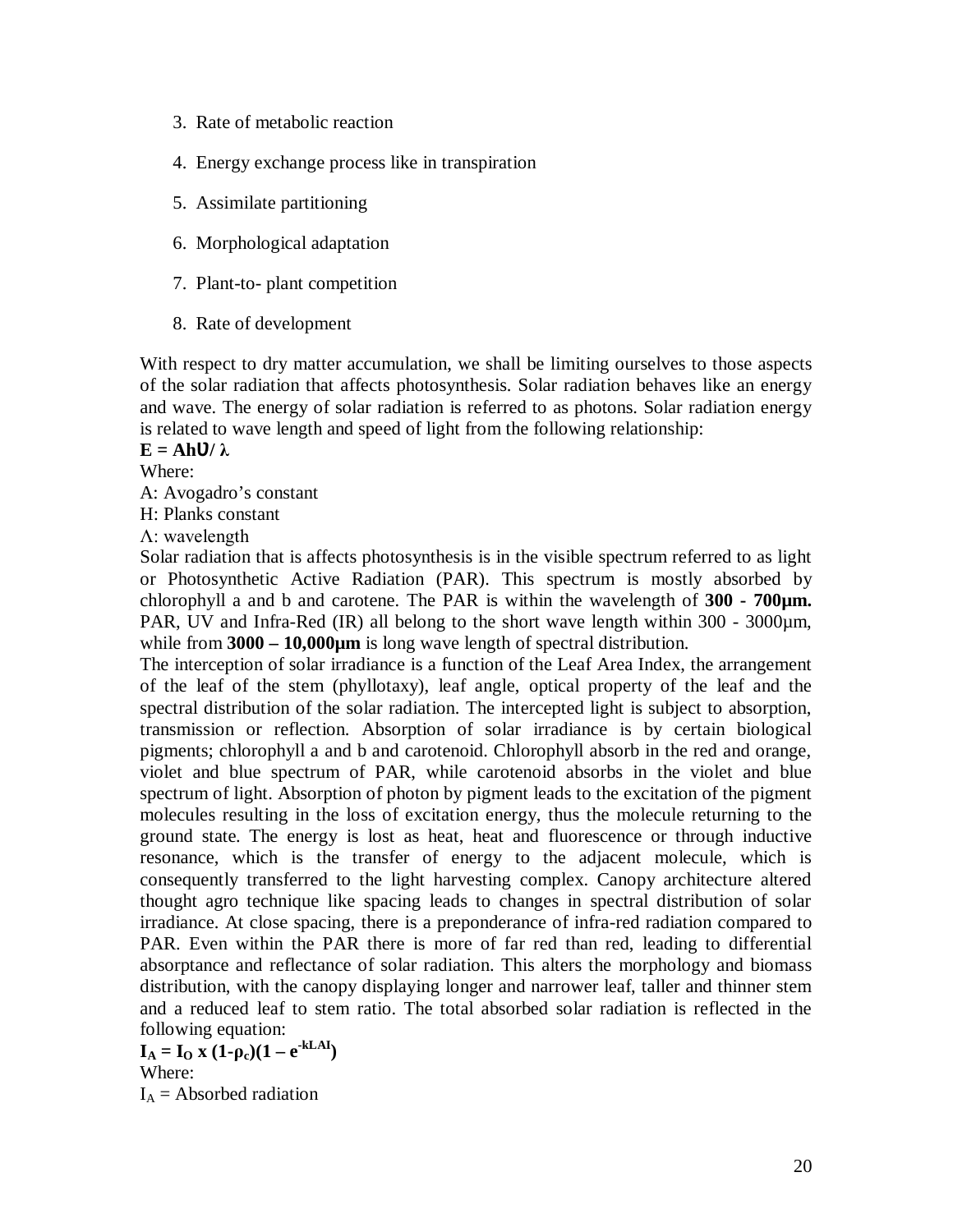$I<sub>O</sub>$  = Incident radiation

 $\rho_c$  = coefficient of reflectance

 $e$  = natural logarithm

 $k =$  coefficient extinction

 $LAI = Leaf Area Index$ 

Physiologically with increased valued for coefficient of extinction shows a parallel orientation of the leaf relative to the ground, which is a planophile, while a reduced value reflects an erectophile orientation. The more the value of k, the less will be the fraction of solar irradiance reflected and transmitted per unit area and time, that is the leaf is optically black, which is an unrealistic assumption. In that case, the absorbed solar radiation is 100%, with the above equation modified as

$$
I_A = (1 - e^{-kLAI})
$$

The physiological implication of this is that for an optically black leaf, increase in incident radiation, which is totally absorbed, i.e. with increasing photosynthetic photon flux density there is a proportional increase in gross photosynthetic rate of leaf per unit of time, photosynthetic response curve to radiation is asymptotic, increasing with increasing PPFD. For an angled leaf, under constant LAI is a reduction in gross photosynthetic rate. In a canopy, reduction in leaf angle leads to increase in canopy carbon assimilation through increase in sunlit leaf area.

Canopy architecture that affects the carbon assimilation rate or dry matter accumulation are summarised as:

- 1. Leaf area index
- 2. Leaf angle
- 3. Leaf arrangement (phyllotaxy)
- 4. Leaf size (Area)
- 5. Canopy height (vertical separation)
- 6. Optical property of the leaf

An increased leaf size with reduced vertical separation could create flux pattern of dense and sunlight plant. In the case of sunlit canopy there is an increase in gross photosynthetic rate, while shading will reduce gross photosynthesis. Smaller leaf size with taller canopy or more pronounced vertical separation will engender diffuse pattern of radiation flux, thus increasing gross photosynthetic rate.

#### **Radiation Use Efficiency**

The efficiency of conversion of absorbed solar radiation into plant dry matter is related to the mean leaf net photosynthetic rates across the crop canopy. In growth analysis the mean leaf net photosynthetic rate is called Net Assimilatory Rate (NAR), which is estimated from the rate of dry matter accumulation and mean LAR. Rather than using mean leaf net photosynthesis, which is not very meaningful when part of the canopy is sunlit and part is shaded, we can use the increase in crop dry matter (CGR). Radiation use efficiency (RUE) is estimated empirically fro the crop growth rate during the period of 2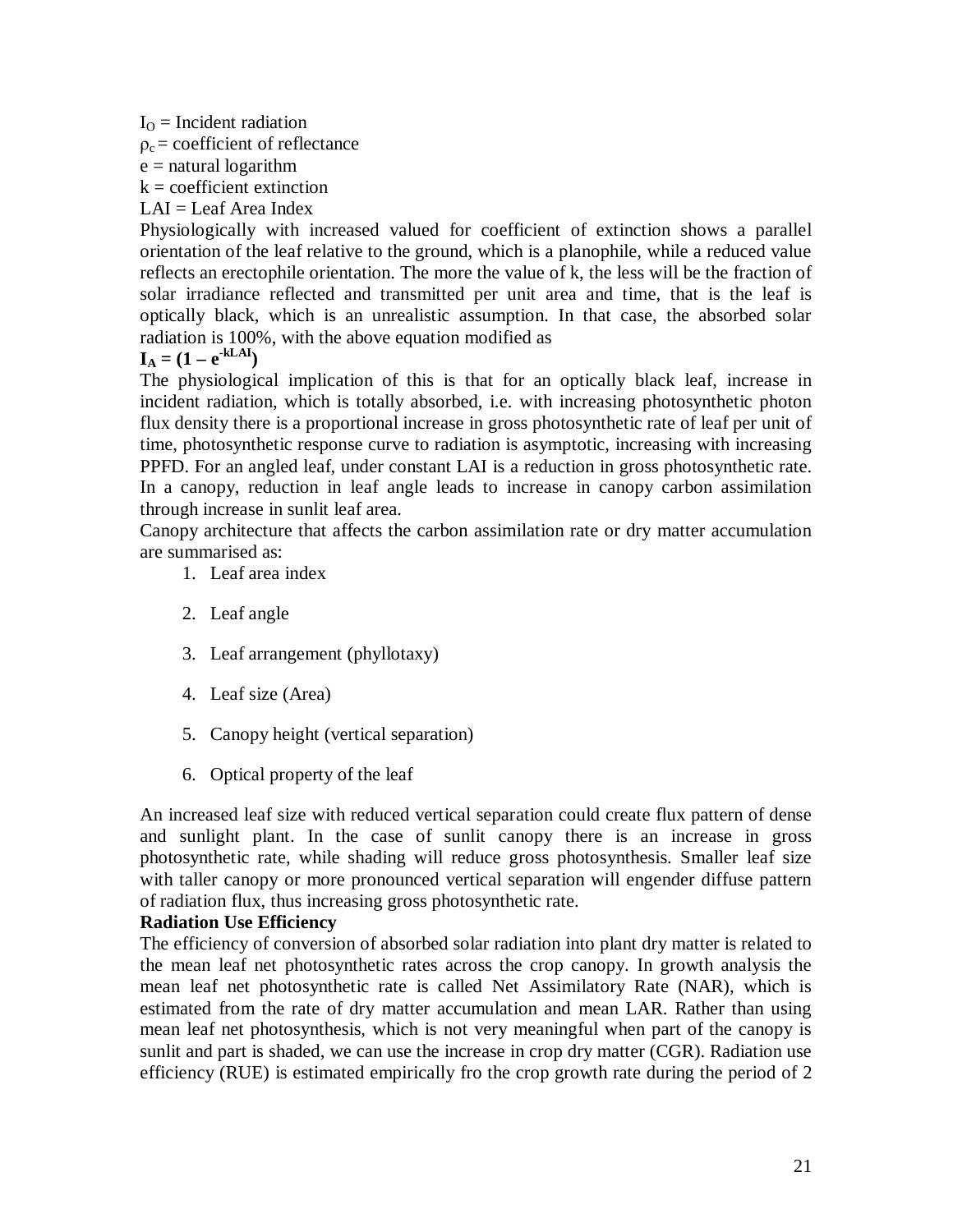weeks or more and the amount of photosynthetically active radiation intercepted by the crop canopy (RARi) during the period crop growth rate is determined.

### **RUE = CGR/PARi**

If the crop yield is expressed as a function of underlying physiological like carbon assimilation and irradiance, then the yield equation conceptually becomes:

 $A_G = A_N - R$ Changing the subject of the equation,  $A_N$  then becomes:

 $A_N = A_G - R$ If R is further broken down into components part

 $\mathbf{R} = \mathbf{R}_D + \mathbf{R}_P$ 

Then:

 $\mathbf{A}_N = \mathbf{A}_G - (\mathbf{R}_D + \mathbf{R}_P)$ 

Where:

 $A_G$  = Gross assimilation of carbon

 $A_N$  = Net Assimilation of carbon

 $R =$  Respiration

 $R_D$  = Dark Respiration

 $R_p$  = Photo Respiration

A mathematical expression of the yield equation showing  $A_N$  is:

#### $A_N$  = **PPFD.** $\Phi$ .  $A_{max}$  **-**  $R_D$ **PPFD.Φ+Amax**

Where:

PPFD: Photosynthetic Photon Flux Density

Φ: Quantum Yield

 $A<sub>max</sub>$ : Net Photosynthesis net of  $R<sub>D</sub>$ 

The Photosynthetic response curve to Irradiance is hyperbolic in nature, with different phases. With an initial increase in PPFD there is an exponential raise in carbon assimilation until it reaches a plateau and level off when carbon concentration in the cell becomes limiting, not PPFD.

The gross photosynthetic rate for the canopy is:

| $\mathbf{A}_{\mathbf{G}}$ (canopy) = $\mathbf{A}_{\mathbf{G}(\text{leaf})}$ x $\mathbf{LAI}_{\mathbf{S}}$ |      | eq.1 |
|-----------------------------------------------------------------------------------------------------------|------|------|
| $A_G = PPFD.\Phi. A_{max}$                                                                                |      | eq.2 |
| $PPFD. \Phi + A_{max}$                                                                                    |      |      |
| $\mathbf{PPFD}_{i} = \mathbf{PPFD}_{o} \times k$                                                          |      | eq.3 |
| $\mathbf{PPFD}_a = 1 - e^{-KLAI}$                                                                         |      | eq.4 |
| $LAI_s = PPFD_s/K$                                                                                        |      | eq.5 |
| $K = \text{cosine}(\theta)$                                                                               | eq.6 |      |
| Whera.                                                                                                    |      |      |

Where:

 $PPFD_i = PPFD$  normal to sunlit leaf

 $PPFD<sub>0</sub> = PPFD$  normal to the ground

Agronomically, the yield of field crops is computed from the so called yield component per unit area.

Where water is the limiting factor, crop performance is expressed as:

 $Y_E = W \times W_{Transp} \times WUE \times HI$ 

Where:

W: Amount of available water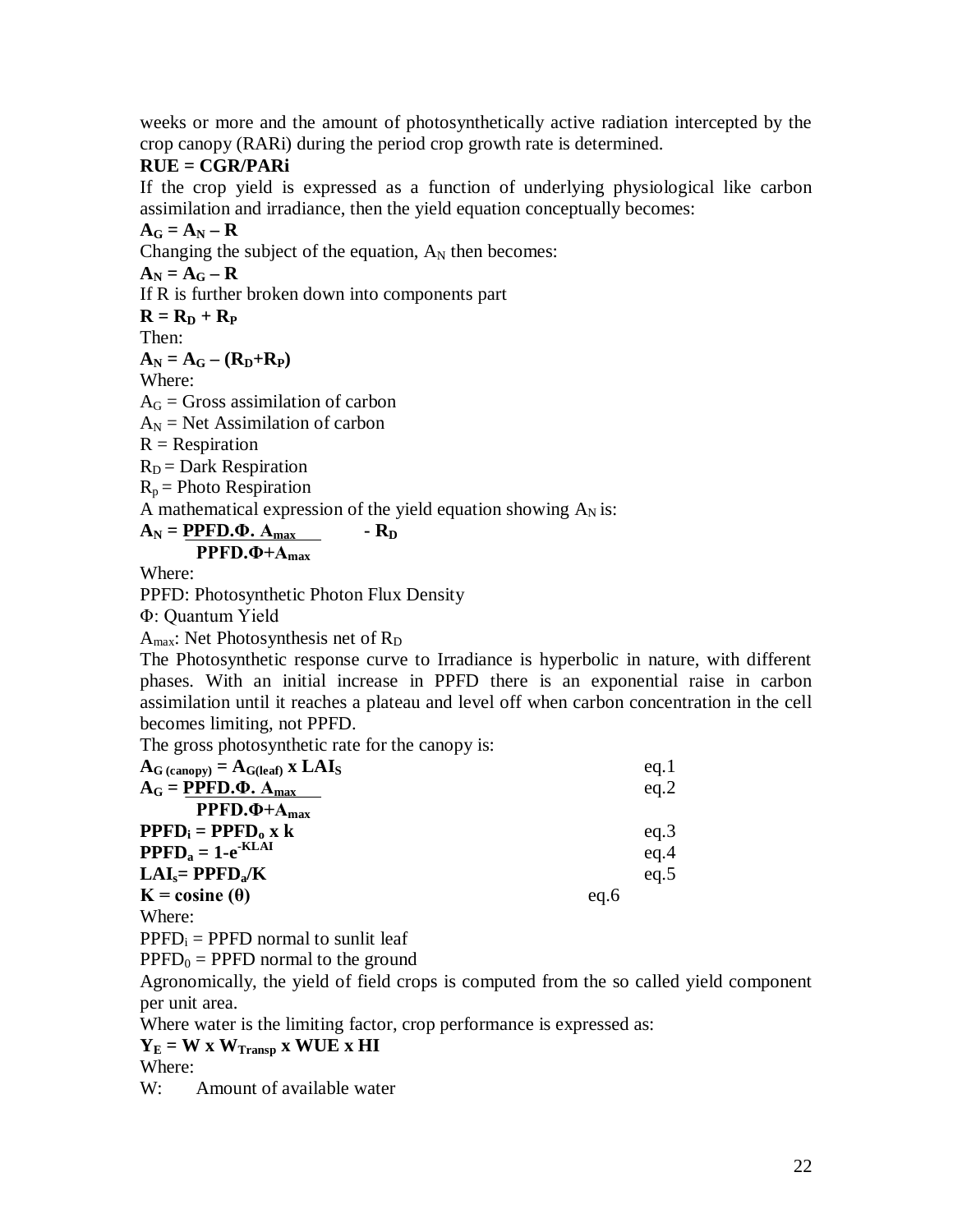WTRANSP: Water Transpired WUE: Water use efficiency HI: Harvest Index **WUE: (Pa – Pi)/ 1.6 (VPi – VPa)** Where: Pa: Partial Pressure Air Pi: Partial Pressure Inside

VPi: Vapour Pressure Inside

VPa: Vapour Pressure Air

Total amount of water consists of the available and unavailable water in the soil. The available water in the soil is a function of the texture/structure and the volumetric water content. With soil water potential less than root water potential, the water content in the soil reaches the wilting point at which the water becomes unavailable to the plant. Conversely, with increasing wetting of the soil water, soil water potential increases, becoming more available to the plant. The volumetric water content increases up to a point at which drainage of water against gravity cannot be avoided, the field capacity. The colloidal contents of the soil predispose the water to be adhered to it, thus making water available to plants. Interrelationship between soil, plant and the atmosphere is expressed conceptually via Soil-Plant-Atmosphere Continuum.

Physiologically, water use efficiency is the ratio between assimilation of carbon and transpiration. Factors responsible for increasing water use efficiency could be deduced from the equation above; decreasing partial pressure of carbon dioxide inside the cell will increase the partial pressure gradient between the leaf plant and the atmosphere, increasing carbon assimilation, assuming carbon assimilatory capacity is non-limiting in the plant. Another option is to increase the vapour pressure in the atmosphere, by increasing ambient temperature. This will minimize transpiration flux from the plant since in most cases the vapour pressure in the plant is more than that of the ambient atmosphere. Increasing stomatal conductance linearly increases transpiration but response of carbon assimilation is curvilinear. Initially, carbon assimilation responds linearly, when carbon concentration is no more limiting the curve reaches a plateau.

Transpiration is constrained physically and physiologically. The physical forces at play in evaporation is expressed in the Ficks equation

 $E = \Delta c$ . D

 $\Lambda$ x

Where:

Δc: Changes in concentration

Δx: Changes in distance

D: Diffusion coefficient

Concentration of gases is better expressed as partial pressure, while the between gases is quite difficult to express, the whole equation is better expressed as changed in partial pressure of gases, while the distance and diffusion coefficient is both expressed as diffusion coefficient (g). Physiologically, evaporation is regulated by stomatal aperture, which is equally dependent on certain environmental factors. Light affects photosynthesis, which leads to reduction in partial pressure of carbon dioxide inside the cell, leading to negative feedback loop for the opening of the stomata. Increase temperature affects rate of photosynthesis, displaying the aforementioned reaction.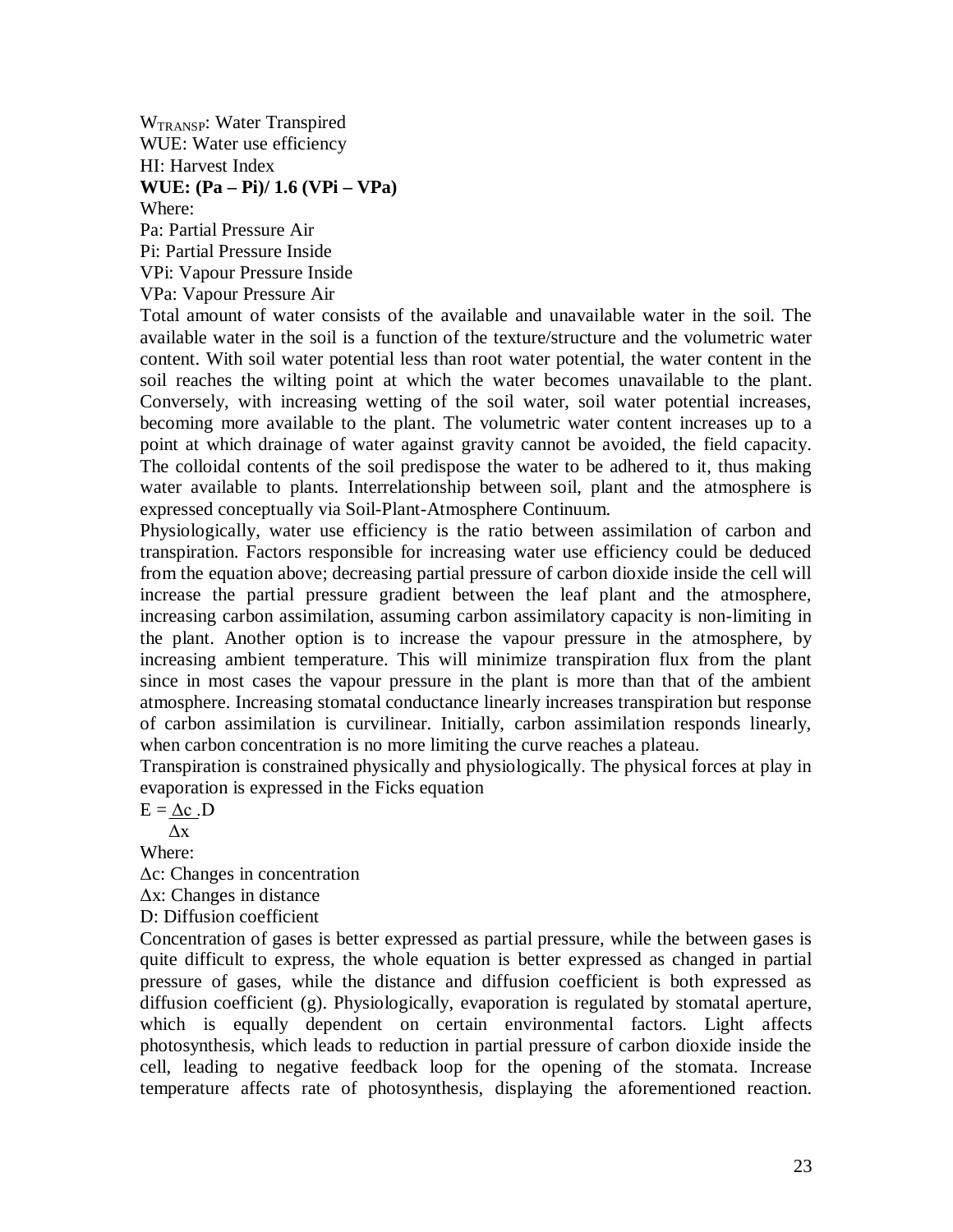Alternatively, with an increase in temperature the rate of transpiration increases, reducing leaf water potential and turgor, eventually resulting in stomatal closure. Reduced soil water potential equally result in reduction in leaf water potential, increasing formation of ABA and the eventual closure of stomata.

In case Nutrient is the limiting factor, crop performance could be expressed as the function of nutrient through the following equation:

# $Y_E = N \times N_{UPTAKE} \times NUE \times HI$

Where:

N: Available nutrient

NUPTAKE: Nutrient Uptake

NUE: Nutrient Use Efficiency

In case crop performance is limited by physiological constraints, this could be expressed through yield components.

# **Yield components**

In an effort to more carefully evaluate the several factors contributing to the final yield of a crop and especially of crop harvested for seed, agronomist have developed the concept of yield components. The final grain yield is usually considered to be the product of the following equation:

# **Yield hectare<sup>-1</sup>(kg/ha) = yield plant<sup>-1</sup> x plant density**

# **Yield plant<sup>-1</sup> or yield components = Head plant<sup>-1</sup> x Seed head<sup>-1</sup> x weight of seed (g) Plant density = 10000m<sup>2</sup> /spacing**

Yield component is another method for agronomy to analyse the performance of crops and it refers to factors that actually determine the yield of crop plants.

# **Below are yield components of other field crops.**

| Oats        | Sorghum     | Soybeans    | Corn          |
|-------------|-------------|-------------|---------------|
| Head/plant  | Heads/plant | Pods/plant  | Ears/plant    |
| Seed/head   | Seed/head   | Seeds/pod   | Kernel/ear    |
| Weight/seed | Weight/seed | Weight/seed | Weight/kernel |

# **Principles of yield maximization in agronomic crop**

- 1. Principle of simultaneous and compensatory optimization among penultimate yield components
- 2. Principle of constant system capacity. Evolving from the above principle two high highlighting stability of system arising from the compensatory relationship among yield components
- 3. Principle of adaptive balance between growing season duration and days to harvest maturity. The kernel of this principle is to ensure that the crop maximally utilise available resources during the growing season. Duration of the growing season is a function of moisture, temperature and photoperiod
- 4. Principle of autocatalytic relationship among basic physiological process of yield, i.e growth, development and partitioning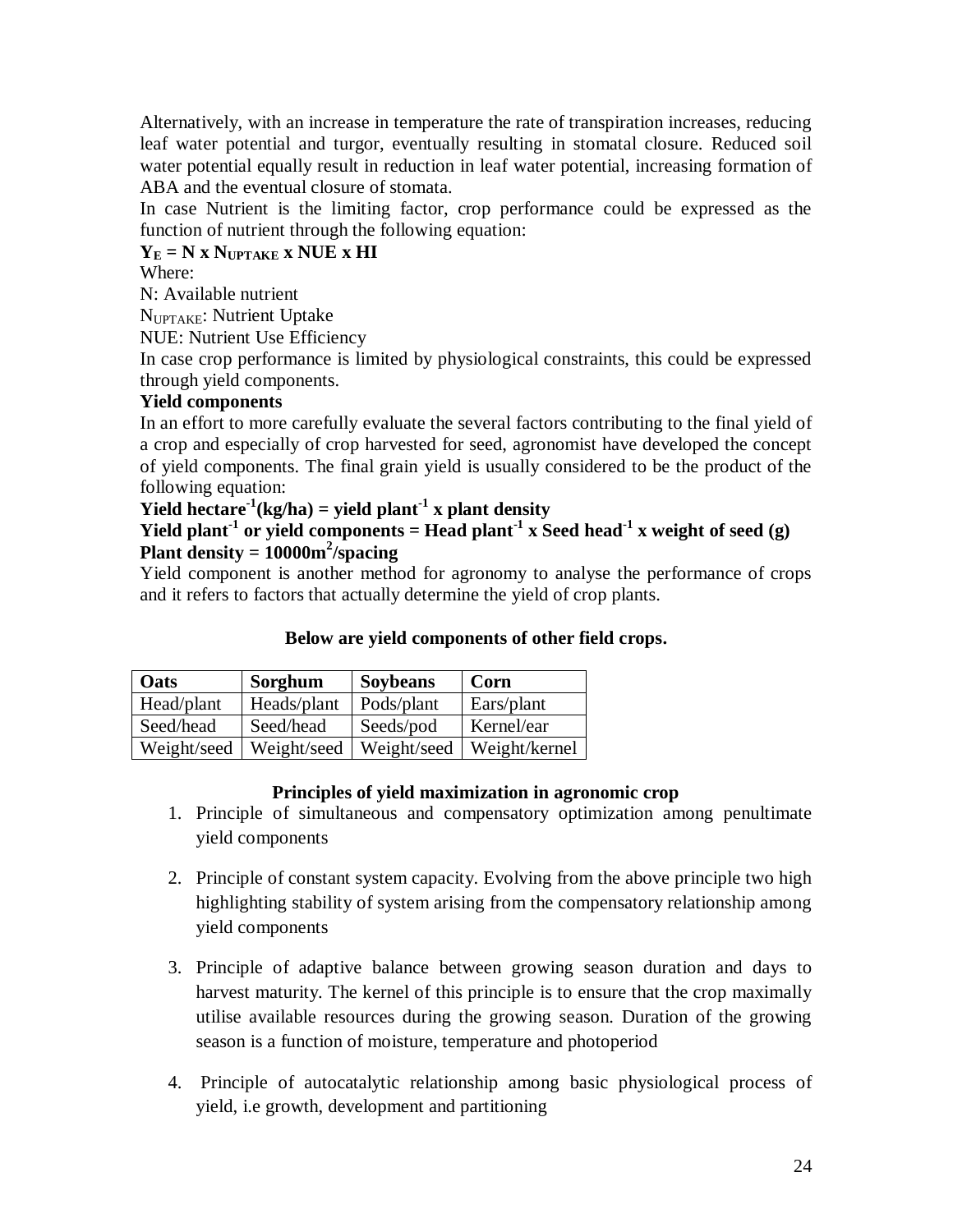- 5. Principle of genotype directed and environmentally modulated establishment of autocatalytic growth of basic physiological process
- 6. Principle of variability of correlation between penultimate system output and yield components for different growing season

#### **System approach to Yield Analysis**

The conceptual framework for yield analysis is premised on systems perspective. Underlying yield as the ultimate system output are other components that are interrelated and interconnected.

The components of the system are:

- 1. Penultimate components
	- a. Biomass accumulation
	- b. Days to Harvest Maturity
	- c. Harvest Index
- 2. Antepenultimate components
	- a. Net Rate of Biomass accumulation
	- b. Days to flowering
	- c. Duration of actual accrual of yield
	- d. Rate of partitioning
		- i. Yield day $^{-1}$  to maturity
		- ii. Yield day<sup>-1</sup> of seed fill

Please find below interrelationships and interconnections among the yield components.

- A look at the pictorial representation of yield system reveals the following
	- 1. Interrelationships and interconnectedness
	- 2. Underlying the yield components are physiological; growth, development and partitioning
	- 3. The effect of environmental and genetic factors on the yield components
	- 4. Presence of trade-off among the yield components via reciprocal relationships

Basic assumptions:

1. The presence of limited environmental resources available to plants for their basic functions.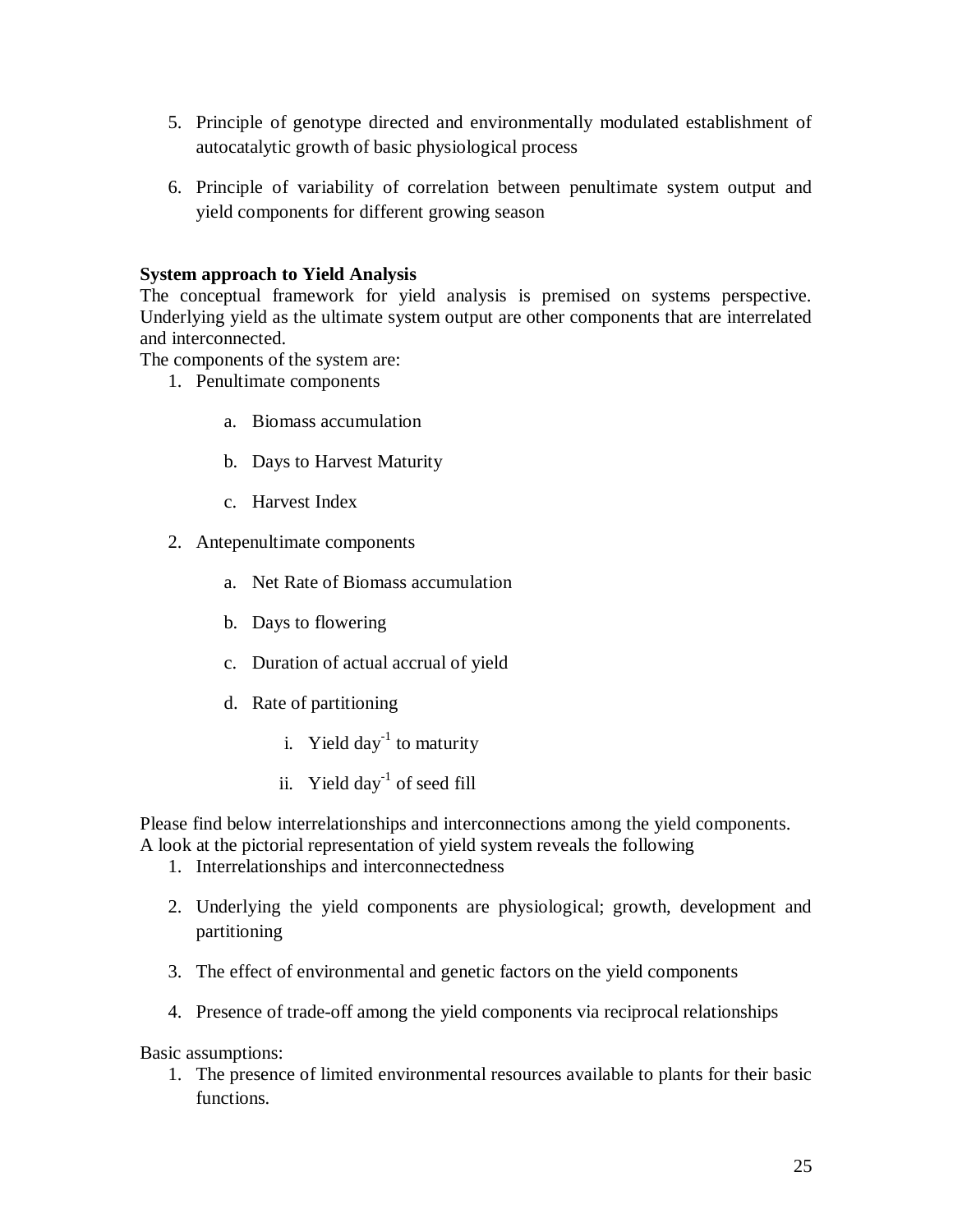- 2. Presence of simultaneous and competitive sharing system's capacity
- 3. System capacity = Intraplant metabolite and time of gene expression

The inference from the above assumption is that in the presence of limited environmental resources modulated by genetic factors, there is

- 1. Constancy of system's capacity in the form of intraplant metabolite and time if gene expression.
- 2. Simultaneous and competitive sharing of system capacity for adaptation, yield and maturity, resulting in compensatory trade-off among systems components towards maintaining functional equilibrium.
- 3. Correlation among quantitatively variable traits is dependent on all other traits and the environment
- 4. Multiple gene modulation of physiological process
- 5. Interrelationship among biochemical pathway
- 6. Relationship between the yield and other components is curvilinear
- 7. Other system components are
	- a. Maturity: Days to harvest maturity, days to flowering, duration of actual accumulation of yield
	- b. Adaptation: Resistance to pest and diseases, competitive capability
	- c. Yield: Yield components and yield quality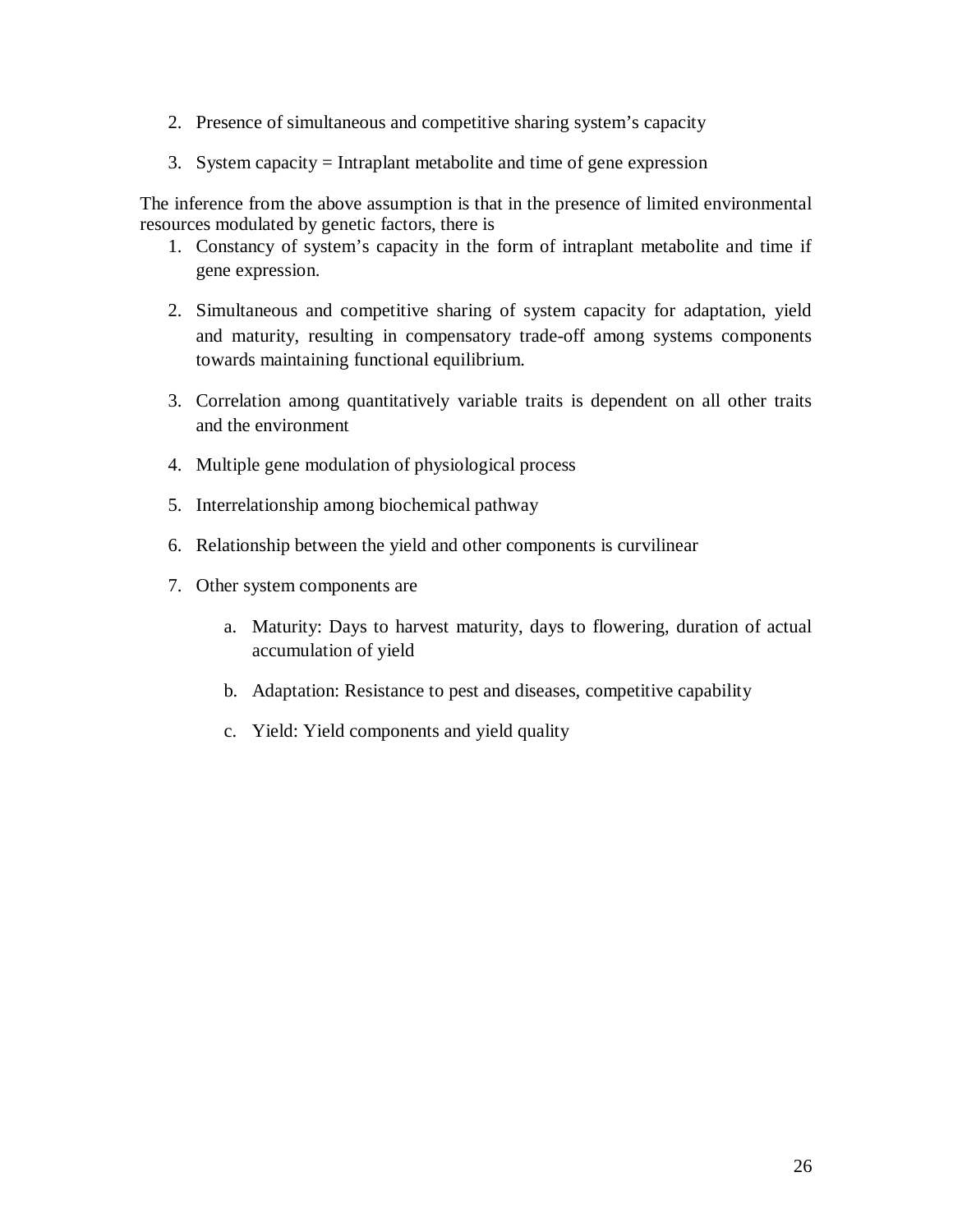

Where: CC – Constant Capacity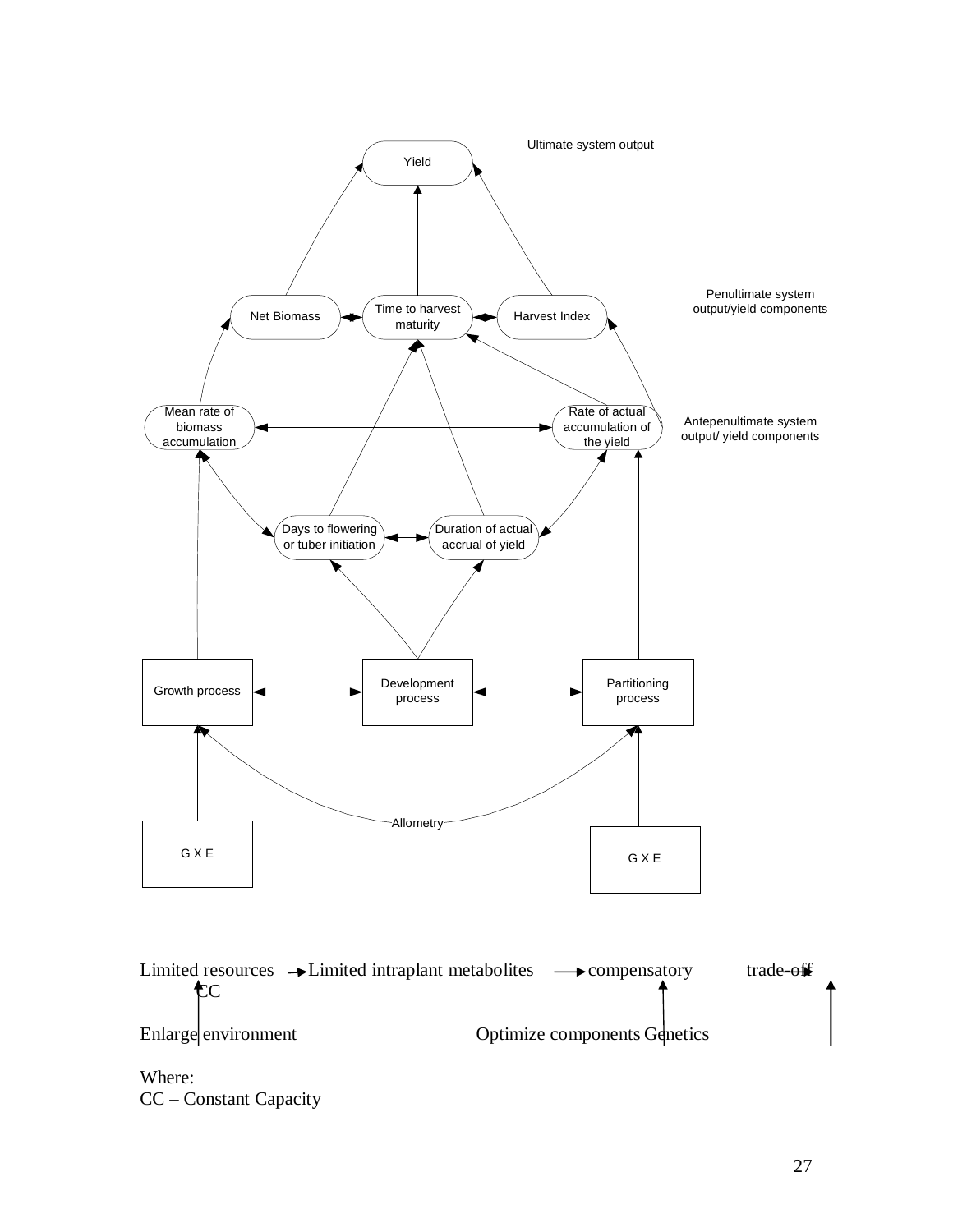Underlying physiological processes are growth, development and Partitioning.

Crop yield per Area = Yield per plant and Crop density

Yield per plant  $=$  Yield components

Yield components = heads per plant x seeds per head

Crop density per hectare =  $10,000$ m<sup>2</sup>/ spacing

Growth: Is a quantitative change in living systems. Growth has a cellular basis, involving cell division, elongation and differentiation.





| Cellular       | <b>Parameters for comparison</b> |                      |                            |                      |
|----------------|----------------------------------|----------------------|----------------------------|----------------------|
| division types | <b>Chromosome</b>                | <b>Division type</b> | <b>Effect</b><br><b>on</b> | <b>Parental type</b> |
|                | numbers                          |                      | heredity                   |                      |
| Meiotic        | Haploid                          | Reductive            | Genetic                    | Bi-parental          |

**Comparative analysis of cellular division**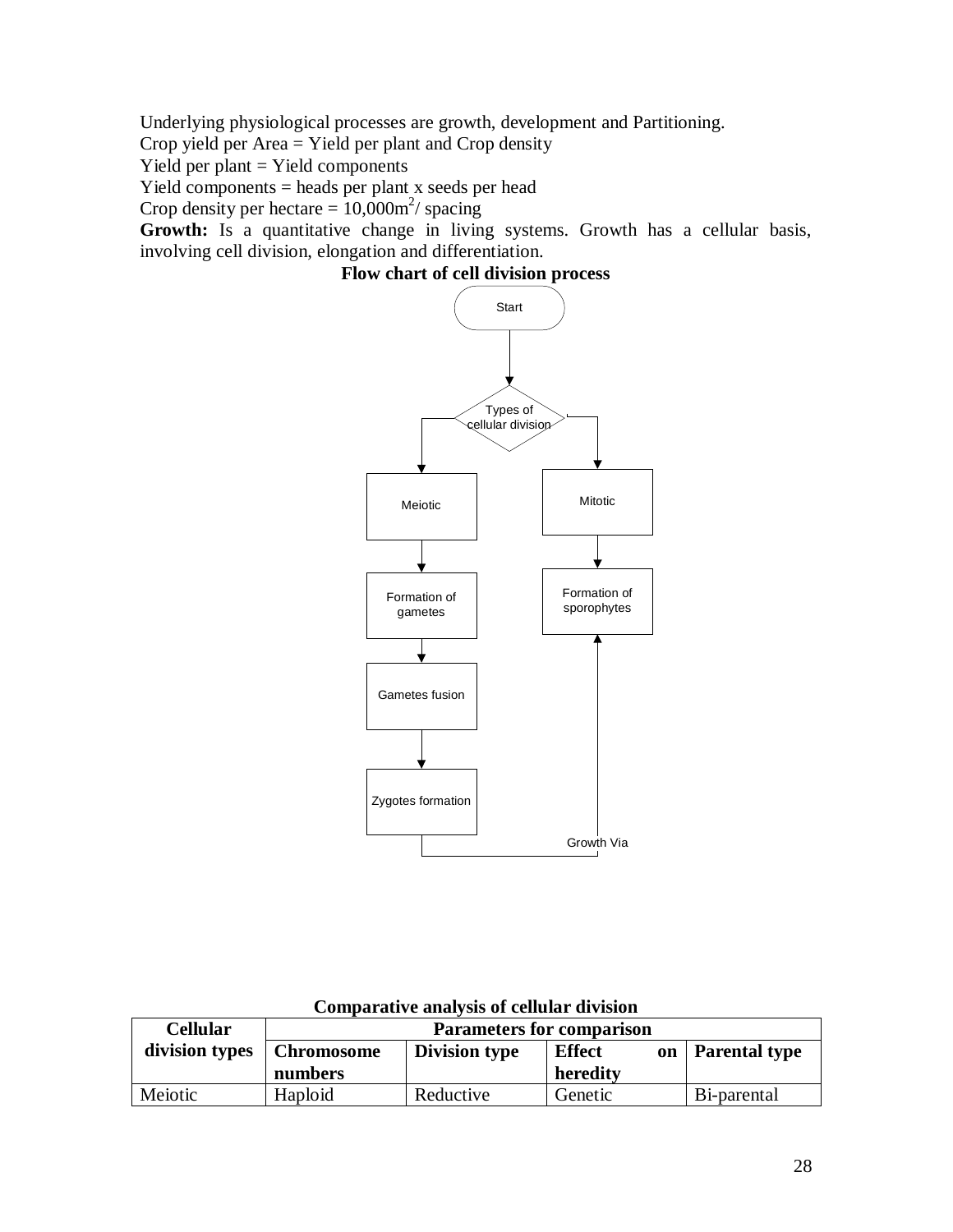|         |         |                | variation                   |               |
|---------|---------|----------------|-----------------------------|---------------|
| Mitotic | Diploid | Multiplicative | Conservation of<br>heredity | Mono-parental |

### **Cellular elongation Kinematics**

Expansin + protein extrusion acidification of cell membrane loosing of cell well (Stress relaxation) water uptake formation of turgor pressure irreversible stretching of cell wall (yielding) increase in cell volume via increase in volume of vacuole cell elongation

Rate of water uptake  $(RWU) = A + Lp (\Delta \phi_w)$ Where  $A =$ Surface Area of the cell  $Lp = Permeability of plasma membrane$ 

 $\Delta \varphi_w$  = Water potential differential

Growth Rate  $=$  m  $(Y)$ 

Where:

 $m =$  coefficient of extensibility

 $Y =$  yield threshold

Cell elongation is when

 $RWU = GR$ 

# **Merits and Demerits of growth measurements Techniques**

Growth is the increment in dry mass, volume, length, form or area that results from the division, expansion and differentiation of cells. Growth measures the response of the crop to the environmental inputs and these measurements indicates if the growth is optimal or sub-optimal; and also what remedies or interventions are needed for optimum growth development and yield.

Mathematically it could be expressed as:

Growth: dx/dt

Where:

 $X = Weight$ , volume or height

 $T = time$ 

**Size**

The size of the plant is measured by taking the height of the plant, the diameter of the canopy, circumference/girth of stem, number of branches or numbers of leaves per plant. **Merits**

- 1. Reliability and ease of measurement
- 2. Simplicity, speed and non-destructiveness of measurement. Organised used can be reused on continuous basis

### **Demerits**

1. Not all increase in size connotes growth, as examined when a crop is etiolated in case growth under low light intensity.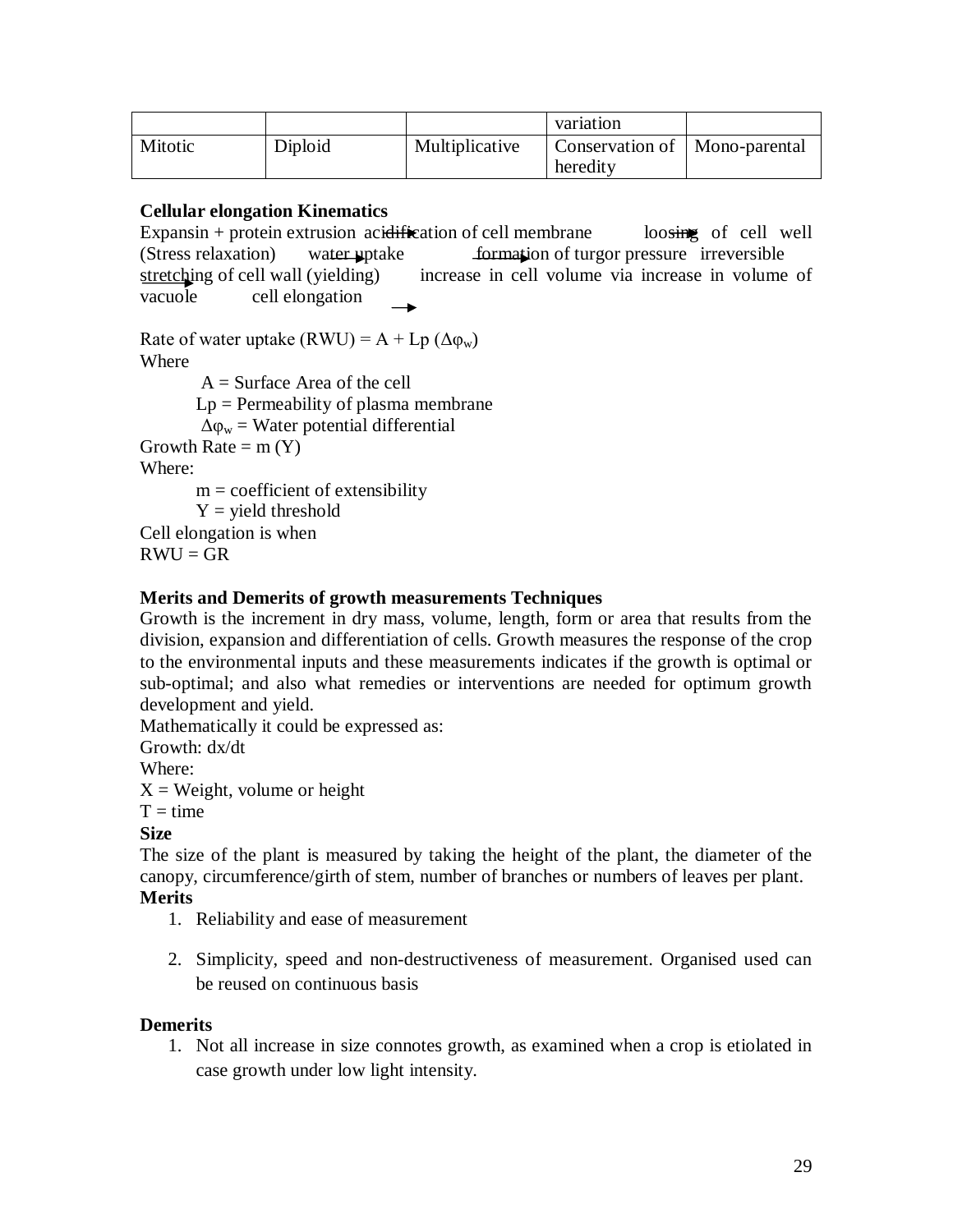- 2. Impracticability of this method for tall and matured tree crops
- 3. This method does not take into account growth in girth, degree of branching and lateral spread

# **Weight**

It measures the total amount of dry matter in the plant and therefore the actual amount of photosynthesis or net photosynthesis. Net photosynthesis is gross photosynthesis less respiration. Weight could either be in fresh or dry. Both are easy to measure except that it must involve destructive sampling. The implication is that the plot size must be increased proportionately so as to be able to accommodate the number of destructive sampling, which involves cutting of the plant at the ground level. Fresh weight is a very good measure of plant growth and as a rule all plant samples must be neatly harvested at ground level.

### **Merit of measuring the fresh weight:**

- 1. The ease of measurement on the field
- 2. It could be carried out without harming the plant

It must be noted that the larger the time interval between harvest, the more the average values of the growth parameters will differ from the instantaneous values if the plant are not growing exponentially.

## **Demerits of measuring the fresh weight:**

- 1. Delayed measurement of sample could lead to non uniform moisture loss, thereby leading to some variability in fresh weight
- 2. The plant must be harvested or subjected to destructive sampling, thus subsequent samples has to be carefully selected to avoid compensatory growth due to absence of previously harvested stand
- 3. Poor sampling can introduce variability in weight measurement, hence, it is subject to errors arriving from variability in the amount of water in a tissue
- 4. It is not a constant and reliable index of growth
- 5. It could be bulky for large sample

Dry weight is a better measure for weight than fresh weight in that variability of fresh weight due to delays in weighing does not apply in measuring dry weight. This is measure of dry matter, mostly representing materials which have been accumulated during growth. This involves drying the sample to a constant weight at the temperature of  $70 - 150$ <sup>o</sup> C for 72 hours in the oven.

#### **Merits:**

1. It provides the actual amount of dry matter in the plants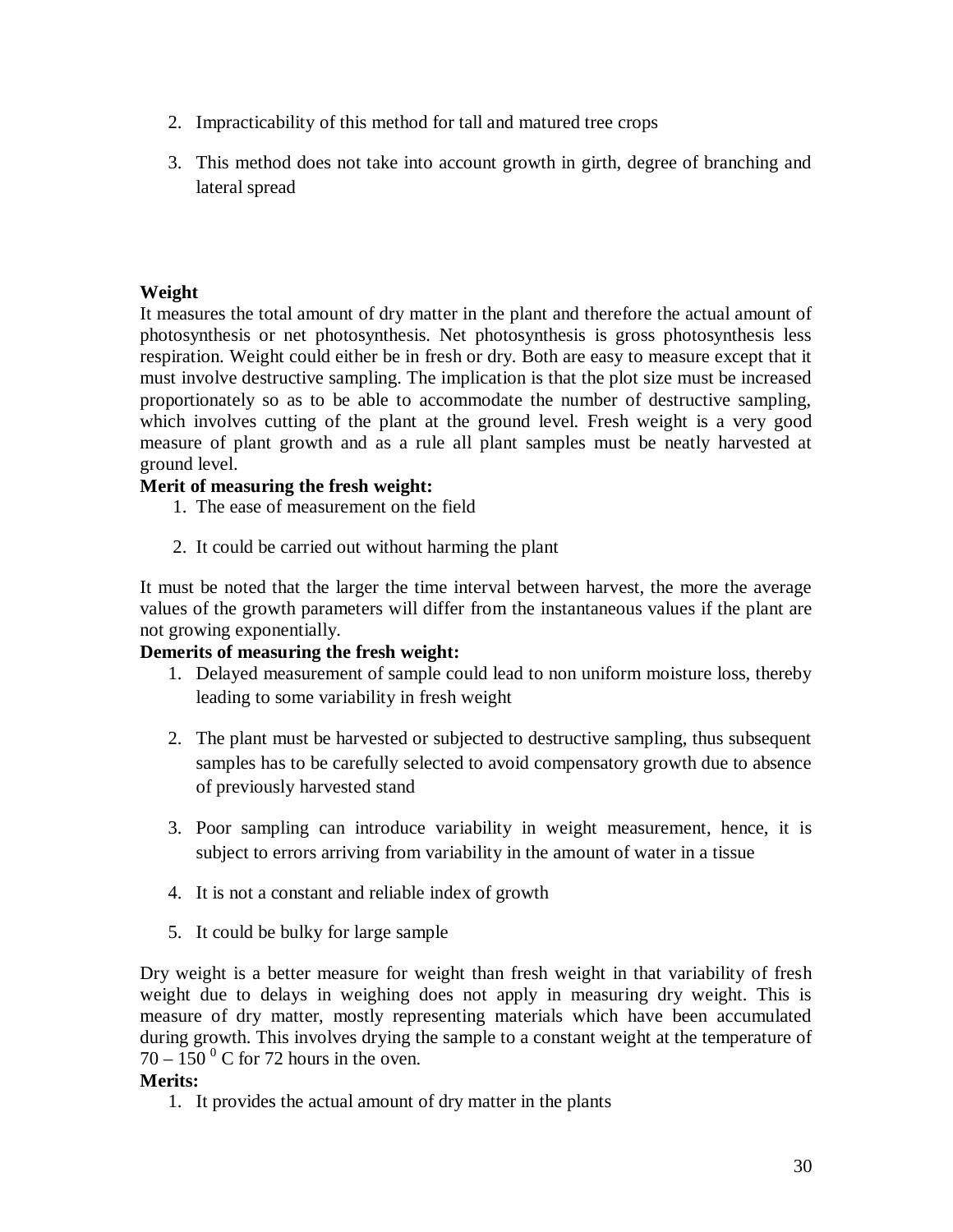- 2. It is a constant and reliable index of plant growth. Since plants have a high composition of water and the level of water in a plant will depend on the amount of water in its environment (which is very difficult to control), using dry weight as a measure of plant growth tends to be more reliable
- 3. It indicated the actual amount of photosynthesis or net photosynthesis

### **Demerits:**

- 1. This can only capture data once as a final measure mostly at the conclusion an experiment
- 2. Interpretation may not be straight forward due to decreasing dry weight of germinating seed or etiolated plant
- 3. It is a destructive sampling technique since it involves drying in an oven to a constant weight
- 4. There could be variability in measurement due to variability in moisture content if sample is not properly dried or ash could be measured
- 5. The act of removing plant from its growing medium could cause trauma and affect the on going growth rate and thus the experiment under consideration

Note that increment in dry mass may not however coincide with changes in each of the components of growth.

#### **Plant Volume**

It is a measure performed by water displacement.

# **Merits:**

- 1. It is appropriate for fruits and similar organs
- 2. It can easily be done for small plots
- 3. It can be used to measure the area of the canopy of a plant
- 4. It is useful in simulating the degree of inter-specific shading in an intercropping system
- 5. It provides good information on the relative competitive abilities of different crops in an intercropping system

### **Demerits:**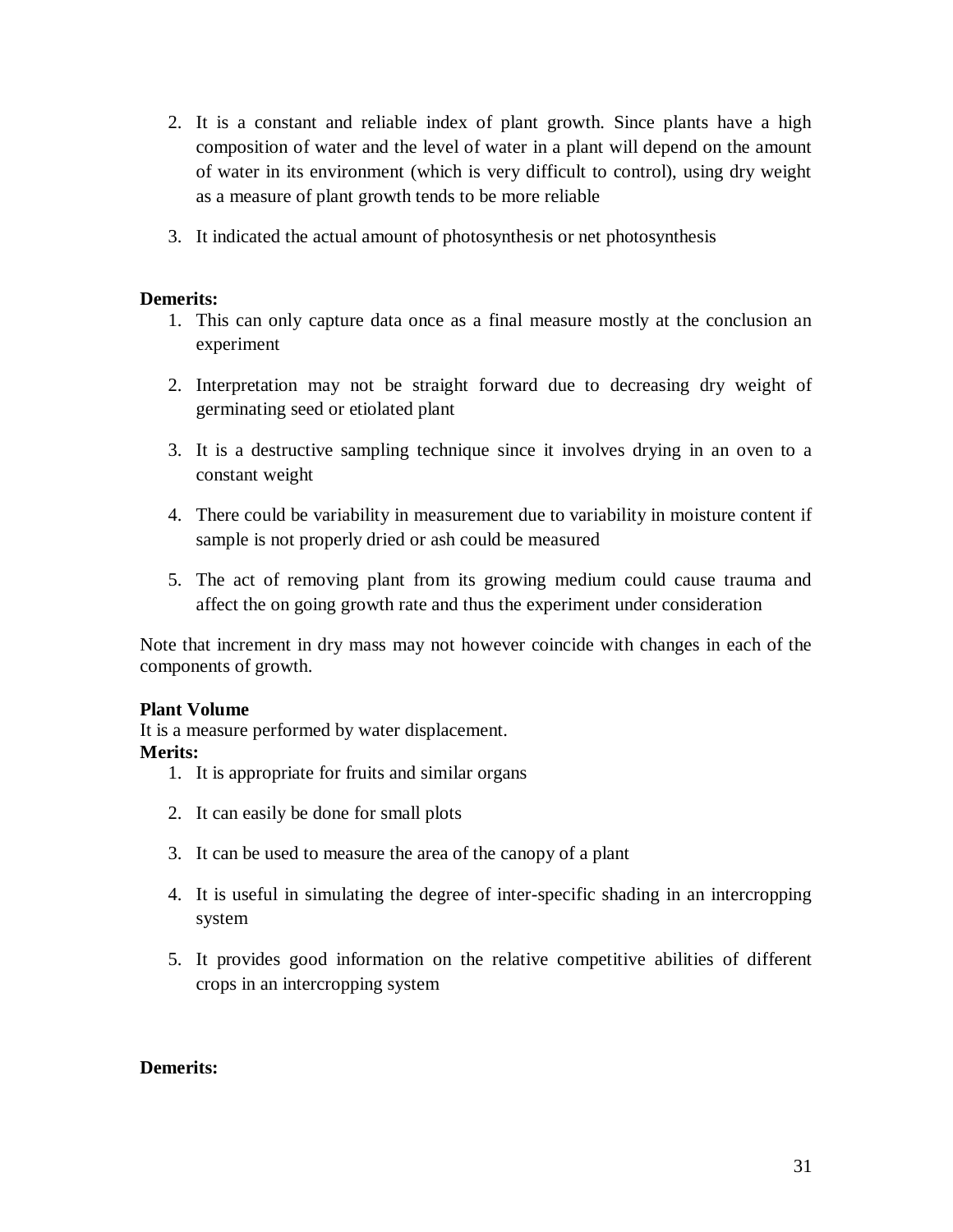- 1. The volume measured may include a lot of intercellular spaces which are not truly part of the organism
- 2. It is not easy to measure for bulky materials since the most accurate measure of volume is through displacement of water.

#### **Growth analysis techniques, merits and demerits**

Growth analysis is a specific mathematical technique for analysing plant growth over period of weeks across areas of 0.1 to  $10m^2$ . This technique was pioneered by F.H. Blackman and extended by Briggs, Kidd and West and also by D.J. Watson. The following ecophysiological variables are employed in the calculation of growth analysis; Relative Growth Rate (RGR), Absolute Growth Rate (AGR), Leaf Area Ratio, (LAR), Leaf Area Index (LAI), Net Assimilatory Rate (NAR), Crop Growth Rate (CGR), Leaf Mass Fraction (LMF), Stem Mass Fraction (SMF), Root Mass Fraction (RMF), Allometric relationship between different plant organs; shoot to root ration, Leaf Area Duration (LAD), Specific Leaf Area (SLA) etc.

Different growth analysis can be carried out, depending on what is considered a key factor for growth. In growth analysis two basic measurements are made, dry weight and leaf area and a large numbers of parameters are derived from these measurements. Some of the important parameters have been listed below:

| <b>Parameter</b>            | Symbol     | <b>Unit</b>                                                        |
|-----------------------------|------------|--------------------------------------------------------------------|
| Crop growth Rate            | CGR        | $g$ (crop)m- $^{2}$ d- $^{2}$                                      |
| Leaf Area Index             | LAI        | $m2$ (leaf) m- <sup>2</sup>                                        |
| Specific Leaf Area          | <b>SLA</b> | $m^2$ (leaf) g- <sup>1</sup> (leaf)                                |
| <b>Relative Growth Rate</b> | <b>RGR</b> | $g(crop) g^{-1}(crop) d^{-1}$                                      |
| Net Assimilatory Rate       | <b>NAR</b> | $\frac{1}{\text{g}}$ (crop) m <sup>-2</sup> (leaf) d <sup>-1</sup> |

Plant growth analysis is an explanatory, holistic and integrative approach to interpreting plant form and function.

There are different approaches to growth analysis; classical and functional. In classical approach, the samples are harvested infrequently, but in large samples, with higher numbers of replicates, without curve fitting. While in functional approach, the course of event in harvest is frequent, with small harvest size and lesser amount of replicates, with curve fitting.

### **Parameters of Growth Analysis**

# **Plant/crop performance = Productive Efficiency X Leafiness**

The crop performance is this case could be expressed as dry matter accumulation indicated as Relative Growth Rate or Crop Growth Rate. Two types of measurements are needed for growth analysis:

- 1) The plant weight; this is usually the oven dry weight (kg)
- 2) Leaf Area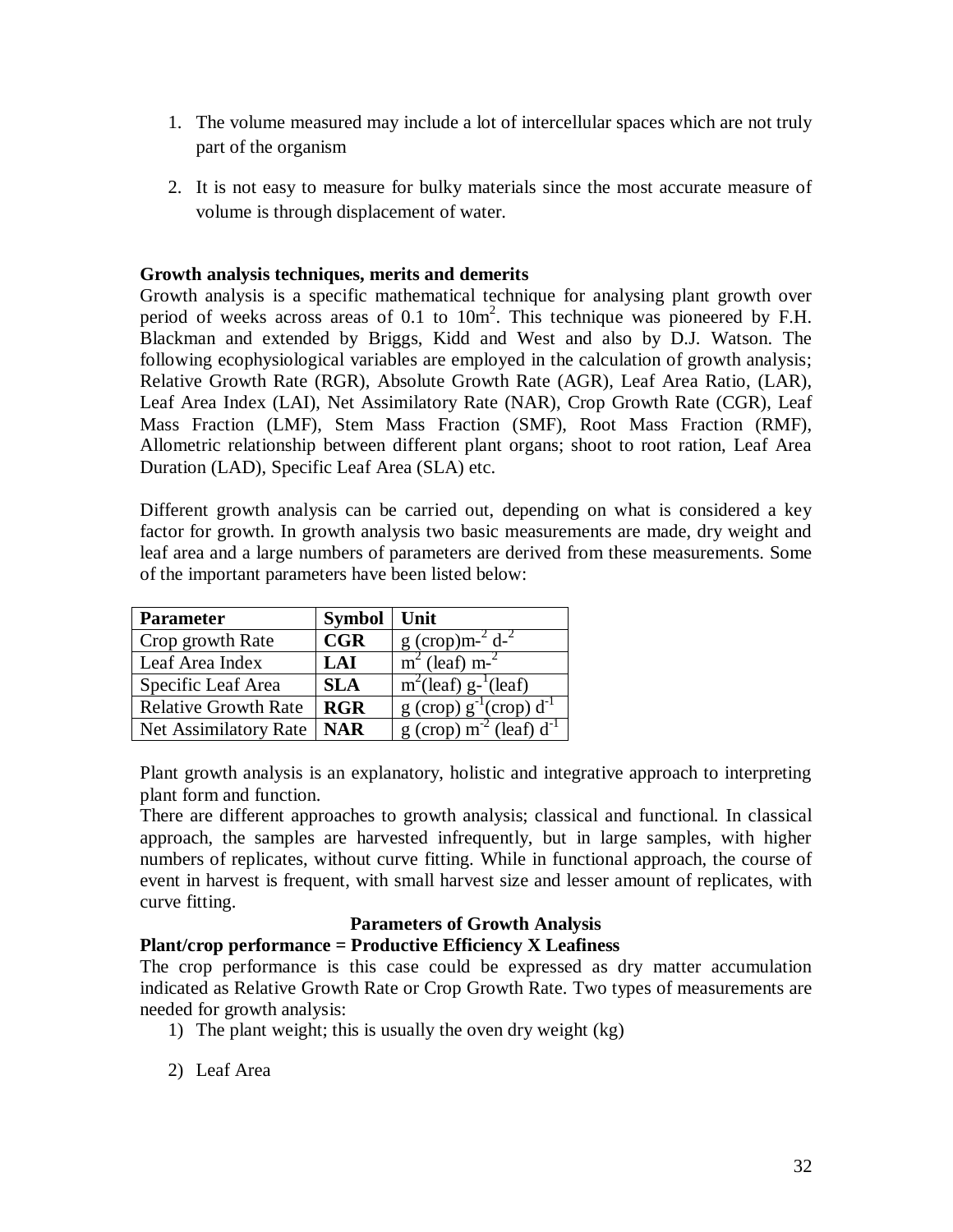#### **Relative Growth Rate:**

It measures the plant capacity to add to its dry matter. An assumption necessary for appropriate application of the relative growth rate procedure is that plant growth follows the compound interest law. The analogy with financial investment was first developed by Blackman (1919). One definition of the compound interest law is: the amount of growth made in a unit of time is a constant percentage of the size of the plant at the beginning of the period and the constant percentage does not change with size (e.g. it is size independent).

 $RGR = Ln W_2 - LnW_1/t_2 - t_1$ 

Where:  $W_1$ : Dry Weight of sample at time  $t_1$  $W_2$ : Dry Weight of sample at time  $t_2$  $t_1$ : Harvest time  $t_1$  $t_2$ : Harvest at time  $t_2$ 

Ln: natural log

Note that the weights of the samples are In-transformed before averaging. This gives a better estimation of the relative growth rate (William A. And Hendrik Poorter 2002) **Merits**

- 1. The calculation is only really useful for short harvest interval where growth is assumed to be linear and for comparisons under similar environmental conditions, i.e. between treatments in a trial
- 2. The main reason for the usage of the RGR is to eliminate growth differences that arise from initial size differences

RGR could be factorised into three components:

**RGR = LAR X NAR LAR = SLA X LMF X ULR** Then: **RGR = SLA X LMF X ULR** Where: **RGR**: Relative Growth Rate **LAR:** Leaf Area Ratio, this expresses the ratio of photosynthesis to respiring material within the plant **SLA:** Specific Leaf Area (m<sup>-2</sup> kg<sup>-1</sup>), measure of leaf density **SLA = Leaf area per plant (cm<sup>2</sup> g-1)**

**Leaf weight per plant (g)**

**LMF:** Leaf Mass Fraction (g  $g^{-1}$ ). Fraction of total biomass allocated to the leaves **ULR:** Unit Leaf Rate  $(g m<sup>-2</sup> d<sup>-1</sup>)$  is the same as NAR

### **Demerits:**

1. Plant species characteristic of favourable environments often have inherently higher maximum relative growth rates  $(RGR<sub>max</sub>)$  than do species fro less favourable environments.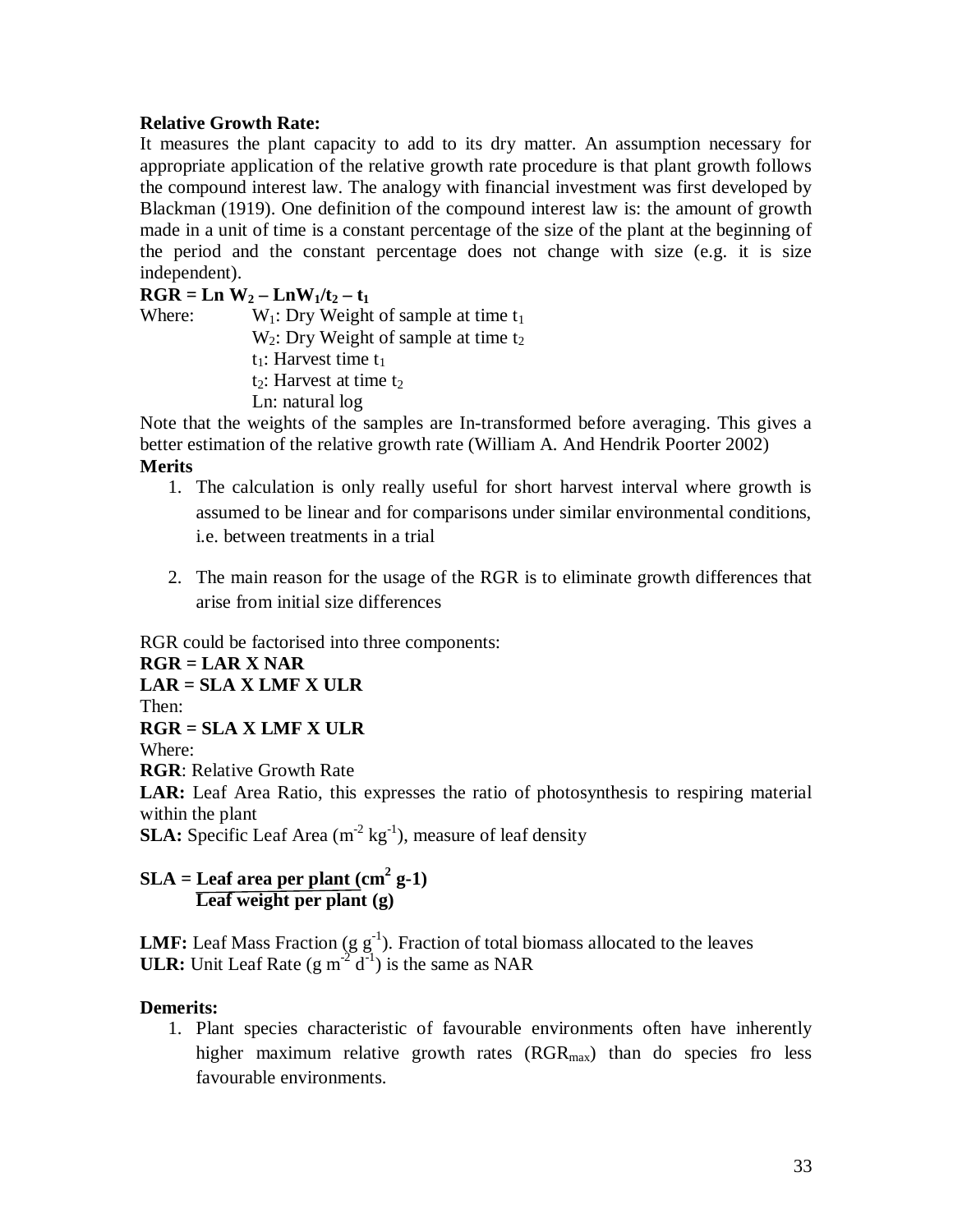- 2. It tends to decline as plant age and care is needed in interpreting comparisons of RGR as plant reaches maturity
- 3. RGR are compared at just one time interval. In this regard, hunt (1990) concluded that the efficiency index is perhaps best reserved for use in the case of population of unicellular organism that are reproducing in an unconstrained environment (i.e. where the interest rate is constant)
- 4. There is the disadvantage of ontogenetic drift, occurring in most tree seedlings. Most tree seedlings grow according to the variable interest law.

### **Crop Growth Rate**

Physiologically, this growth parameter means the rate of dry matter accumulation per unit land area per unit of time in crop stand.

| $\sim$<br>$CGR = LAIX NAR$            | eg.1 |
|---------------------------------------|------|
| $CGR = W2 - W1/(t2 - t1)$ X land area |      |
|                                       | ea.2 |

### **Merits**

- 1. Growth rates can be compared at different times in the season and for different treatments
- 2. It can help to quantify the effect of changes in environmental factors

### **Demerits**

- 1. It is dependent on the area of leaf surface and its efficiency as a producer of dry matter (NAR)
- 2. Yield may be proportional to the efficiency of the leaf surface, NAR and its duration

| <b>Parameter</b> | <b>Physiological meaning</b>                                                  |
|------------------|-------------------------------------------------------------------------------|
| <b>LAI</b>       | Leafiness/crop stand                                                          |
| <b>LAR</b>       | Leafiness/plant                                                               |
|                  | Ratio of photosynthesis/Respiration                                           |
| <b>SLA</b>       | Leaf density or relative thickness of leaf, leafiness expressed on area basis |
| <b>LWF</b>       | Leafiness in weight basis                                                     |
| <b>LAD</b>       | Leafiness of crop growing duration                                            |

Leafiness could be expressed in different forms:

### **Leaf Area Index (LAI)**

This expresses the ratio of leaf area (one side only) to the ground area occupied by the crop, or the leaf area per unit area of land. By convention only one side of the leaf lamina (blade) is measured. The rate of increase of the leaf area determines the rate of increase in photosynthetic capacity of the plant. A LAI of  $4 - 7$  is considered ideal for maximum dry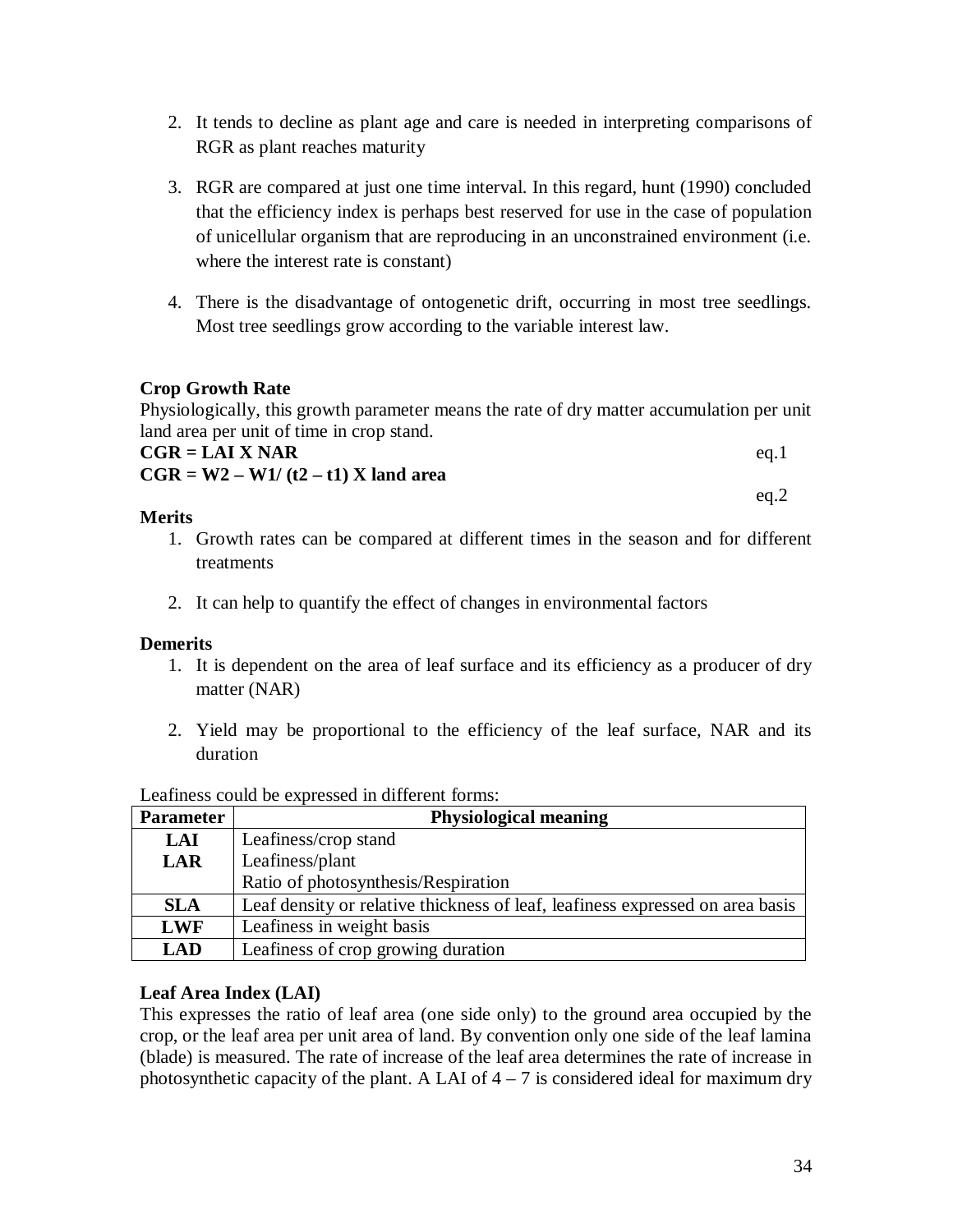matter production of most cultivated crops, as a higher level is desirable where total biomass, not complete economic yield is the objective, e.g. forage grasses. Leaf Area Index is calculated as:

# **LAI = Total Leaf Area Land Area**

Leaf area could be determined manually or automatically using leaf area meter. Manually leaf area could be determined from this relationship

### **Leaf Area: L X W X A**

Where:

L: leaf length

W: leaf maximum width

A: Constant (0.75), in case of maize

For some crops that do not have regular geometrical shape, such as sweet potato, corkborer method could be adopted.

Protocol:

- 1. Measure leaf area of 30 leaf with cork borer with a diameter of 1.5cm
- 2. Oven dry 30 leaf discs and the rest of the leaves at 900C for 72 hours
- 3. Calculate the leaf area using the following formula

# **Leaf Area = (Area of 30 leaf discs) X (dry mass of 30 discs) + (dry mass of the rest of the leaves)**

**Dry mass of 30 leaf discs (g)**

#### **Merits:**

- 1. It indicates crops efficiency use of light energy throughout the season
- 2. It is used as a means of elucidating the causes of variation in the yield

#### **Demerits:**

- 1. The measurement of green leaf area to produce a value of LAI is subject to varied deficiency such as nutritional stressors
- 2. It is often difficult to get accurate estimate of leaf area in practice
- 3. The assumption that all leaves are capable of making equal contribution to growth is not accurate, it has been established that leaves decline in their efficiency of light conversion as they age. Also the arrangement (phyllotaxy) and position of the leaves in the canopy also affects their efficiency
- 4. Crop growth rate is not directly related to it for the whole life of the crop and this limits its usefulness as a tool for explaining variation in crop yield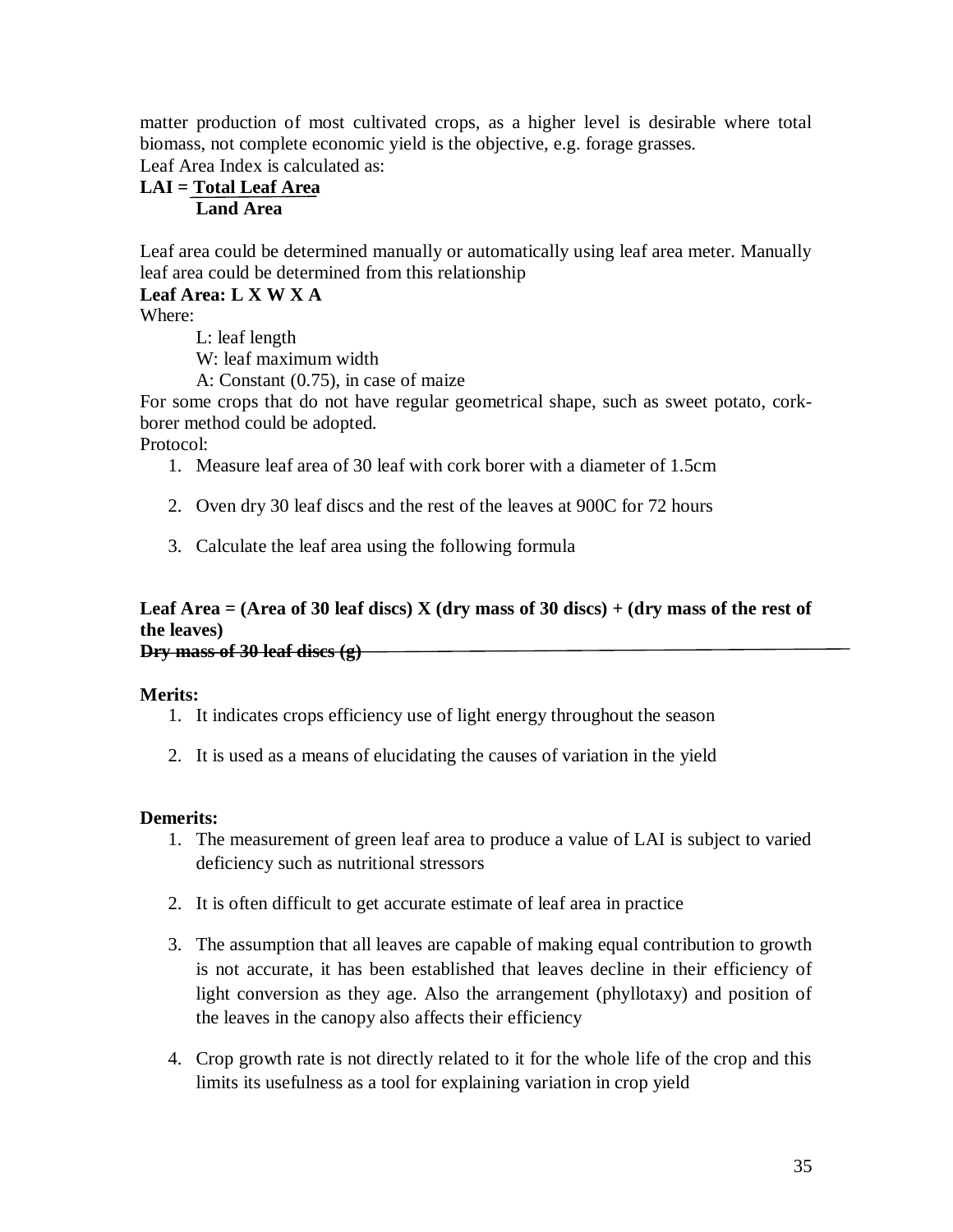5. The efficiency of the leaf area as a producer of dry matter is inversely related to LAI for much of the life of the crop

# **Leaf Area Ratio (LAR)**

It expresses the ratio between the total leaf area or photosynthesizing tissue to the total respiring plant tissues or total plant biomass.

### **LAR = Total Leaf Area/Total Plant Weight**

#### **Merits:**

- 1. It reflects the leafiness of a plant
- 2. It measures the efficiency of the leaf surface in producing dry matter

#### **Demerits:**

- 1. Its value declines as the crop increases in dry weight when leaf area remains relatively constant
- 2. It decreases with age of the plant because of the reduction in leaf area

### **Net Assimilatory Rate (NAR)**

Net rate of dry matter accumulation per unit leaf area of crop community per unit of time, is usually expressed in  $g m^{-2}$  day<sup>-1</sup>

NAR physiologically means the carbon assimilatory capacity or productive efficiency of the crop or plant within a time frame. It expresses the difference between carbon gain and loss from the plant or crop stand. If one is to examine the plant performance from this relationship;

#### **Where the productive efficiency = Carbon gain – Carbon Loss**

NAR is computed from the following relationships: **NAR** =  $W_2 - W_1 / t_2 - t_1 X$  1/leaf area eq. 1 **NAR** = means of  $W_2$  – means of  $W_1$  (Ln means of  $A_2$  –Ln means $A_1$ )/( $A_2$  –  $A_1$ ) ( $t_2$  – $t_1$ ) eq. 2

**NAR** =  $A_a$  –  $LR_a$  –  $SRX$  **SMF/LAR** –  $RR$  –  $RMF/LAR$  / [C] eq.3 Where:

 $A<sub>a</sub>$  - Rate of Co<sub>2</sub> assimilation per unit leaf area per unit of time LRa – Rate of leaf respiration per unit leaf area (or mass) SR – Rate of stem respiration per unit mass per unit of time SMF – Stem mass fraction LAR – Leaf Area Ratio RR – Rate of root respiration per unit mass per unit of time RMF Root Mass Fraction

[C] – Carbon concentration per unit mass

### **Merits**

1. It is used to analyse the response of plant growth to environmental conditions, e.g. fertiliser response in sole and intercropping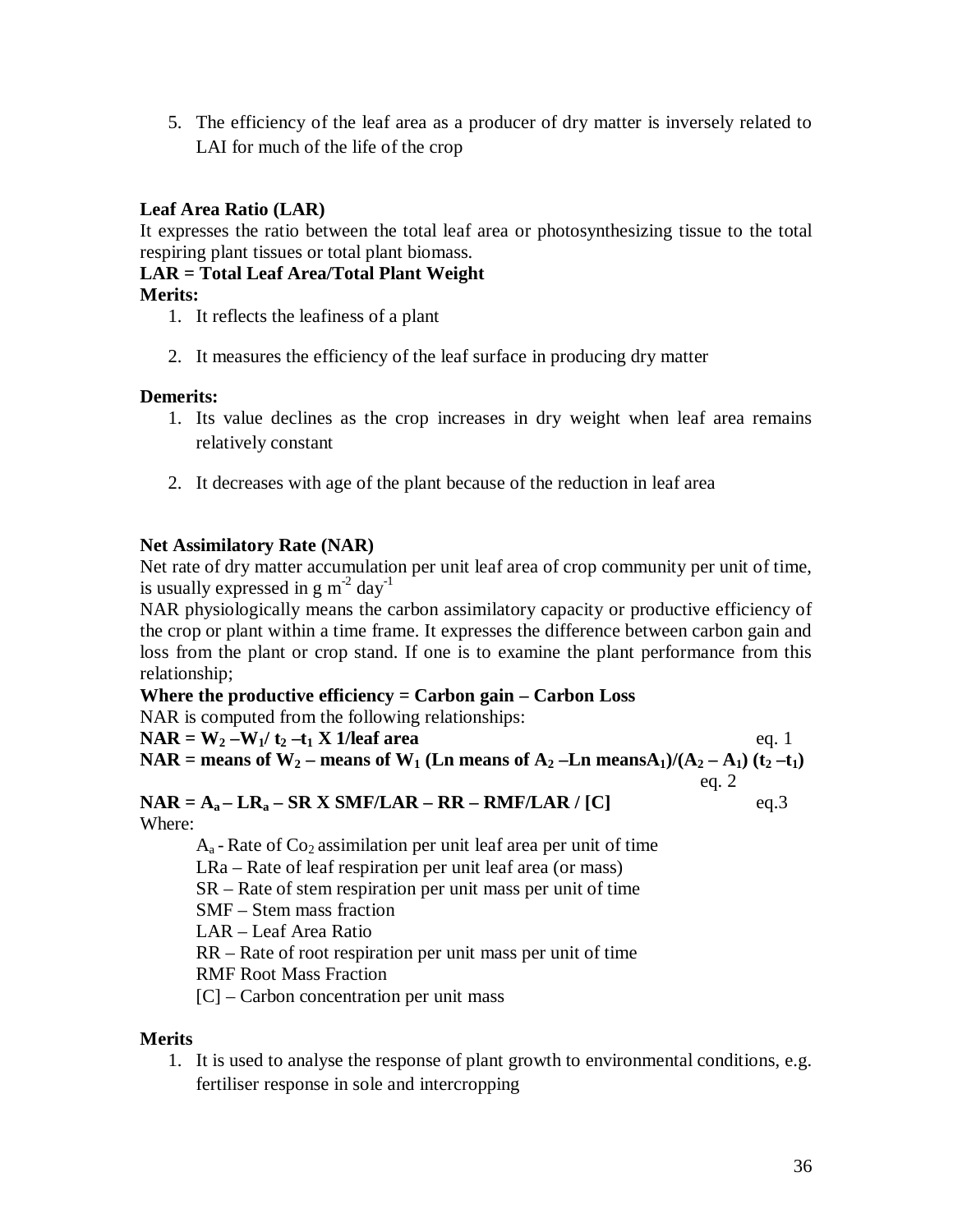- 2. It measures plant efficiency in producing dry matter
- 3. It measures the capacity of the plant to add dry weight in relation to the area of the assimilatory surface, in other words it is a measure of photosynthetic efficiency

# **Demerits:**

- 1. It varies with time for a number of agricultural crops and if the season trends is smoothed, has a low values in the dry season and increases in the rainy season to reach maximum values in June and July
- 2. It is important to have adequate leaf surface to benefit from the higher potential rates of evapotranspiration
- 3. It is affected by temperature, light intensity, water and nutrient supply
- 4. It values differ between and within crop species and decline with increasing plant maturity
- 5. Calculating NAR after vegetative growth in meaningless since most of the dry matter produced will be exported as food reserve
- 6. Although NAR is relatively easy to estimate from harvest data, it is not really an appropriate parameter to gain insight into the relation between physiology and growth. It shifts concentration from the underlying processes: photosynthesis, respiration and assimilate allocation

### **Leaf Area Duration (LAD)**

It expresses the magnitude and persistence of leafiness during the period of crop growth.  $LAD = (A2 - A1)(t2 - t1)/(ln A2 - Ln A1)$ 

### **Where:**

LAD – Leaf Area Duration

A – Leaf Area

There are other growth parameters measured such as:

- 1. Shoot/root
- 2. Fresh weight
- 3. Dry weight
- 4. Dry matter content  $=$  Dry weight/Fresh weight
- 5. Allometric relationship

With respect to the trajectory of the dry matter accumulation, growth parameters most appropriate during the following ontological drift:

### **Appropriate growth parameters during plant ontological drift**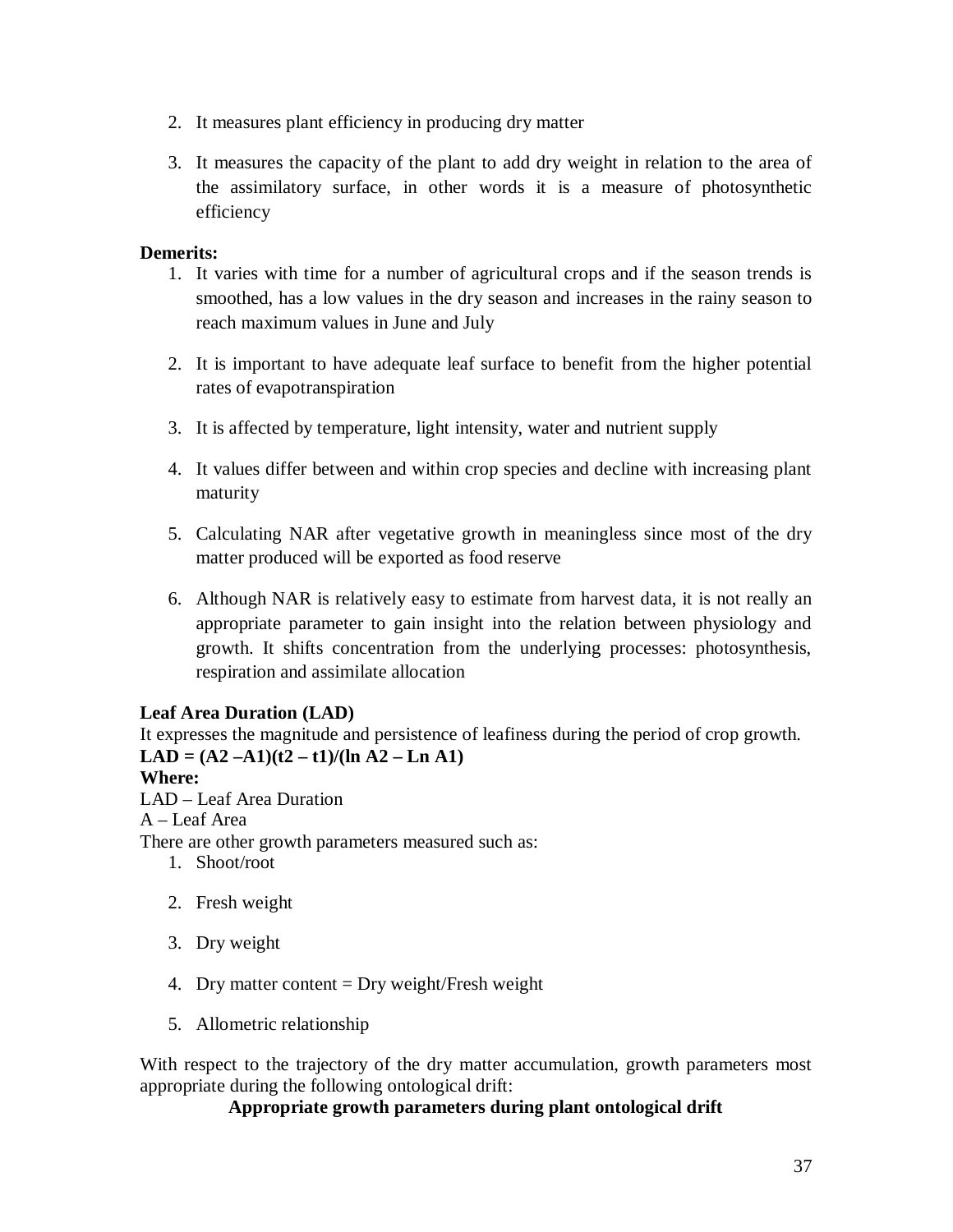| <b>Stage of dry matter accumulation</b> | <b>Appropriate Growth parameter</b>    |
|-----------------------------------------|----------------------------------------|
| <b>Exponential</b>                      | RGR, NAR, LAR, SLA and LMF             |
| <b>Constant</b>                         | CGR, LAI and RUE                       |
| <b>Levelling off</b>                    | LAD, LMF, SMF, RMF                     |
| <b>Decline</b>                          | HI, Shelling percentage, Stover weight |

#### **Sampling method:**

**Sampling time**: This depends on the growth parameter in question. Please see above table for decision with respect to the sampling time.

**Harvest frequency:** It dependent on the approach adopted in measuring growth parameters and the parameter in question. Classical approach or the non-curve fitting method envisages infrequent course of event with large harvest size and more numbers of replicates. While functional or curve fitting approach envisage frequent course of event with small harvest size and lesser numbers of replicates.

Harvest interval: Is dependent on the growth parameter in question. See above table.

Harvest size: It is dependent on the approach adopted, in the classical method 5 plants per plot is usually adopted.

The plant parts to be investigated like leaves stem and flowers must be separated and kept in an oven at  $80^{\circ}$ C for 24 hours to determine their dry matter.

**LECTURE 2: Plant development and roles of plant organs Learning Objectives:**

- **1. Defining the concept of development**
- **2. Dimensions of development**
- **3. Phasic theory of development**
- **4. Phenological phases in annual crop plant**
- **5. Dimensions of development, quantification of development in crops and factors affecting it (Temperature and Photoperiod)**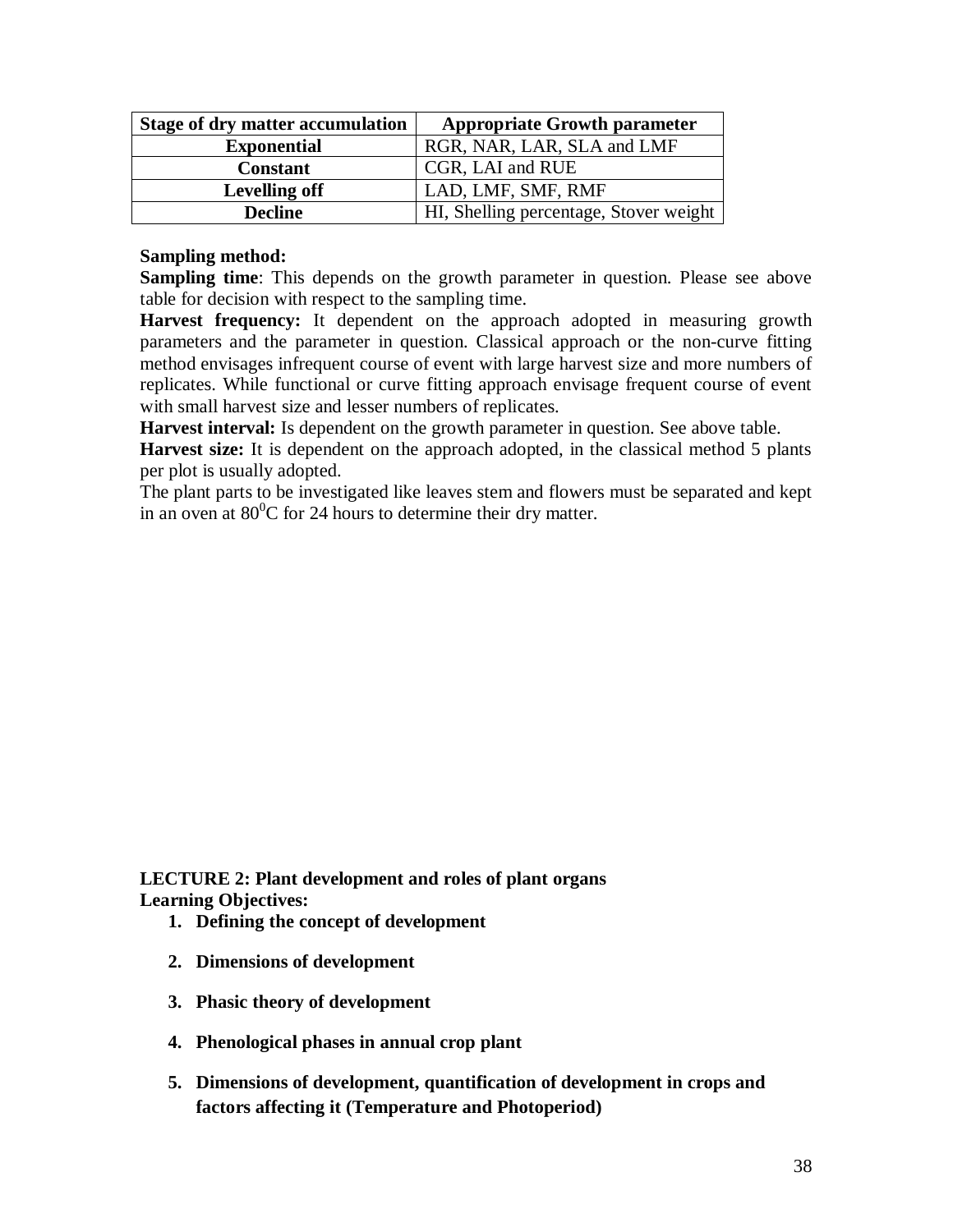#### **6. Roles of plant organs**

#### **a. List and describe the major plant organs their structure and function**

#### **Development**

Morphogenesis as a transformational biological process; qualitative and quantitative is divided into growth and development (differentiation). Development is a qualitative change in plant over time. The qualitative aspect of development involves morphological changes and different stages of development over time-phenology. The stages of development are classified as:

- 1. Vegetative/ Reproductive
- 2. Exponential, stable and decline, based on the trajectory of dry matter accumulation
- 3. Functional classification that takes into cognizance the stages of leaf formation, seed/grain set and seed/grain fill

Quantitatively, development is measured as duration; Days-to-harvest-maturity, days-toflowering, days-to-actual-accrual-of-yield. The inverse to duration of development is the rate of development. The rate of development is controlled by genetic factors but modulated by environmental influences. The predominant environmental influence is temperature and photoperiod. The rate of development to these environmental factors at the sub-optimal level is first linear, reaching a plateau at the optimal level, eventually declining at supra-optimal level.

The predominant model proposed concerning development in plant is **phasic theory of development.** The basic assumptions underlying this process are:

- a. Development is phasic in nature, i.e. progression from one physiological system state of the meristerm to another
- b. Identified are two phases; vegetative and reproductive phases
- c. Plant system possesses the capability of development to progress autonomously
- d. The identifies phases of development are irreversible
- e. Development process is controlled by various environmental and genetic factors, mainly; temperature and photoperiod (G X PX T)
- f. Photoperiod gene and vernalisation genes possesses delaying impact on the process of development
- g. Temperature effect is through  $Q_{10}$  effect on the activities of the enzymes and ultimately on the biochemical reaction

Developmental process is controlled by genetic factors and modulated by the environment. The predominant environmental factor is temperature and photoperiod.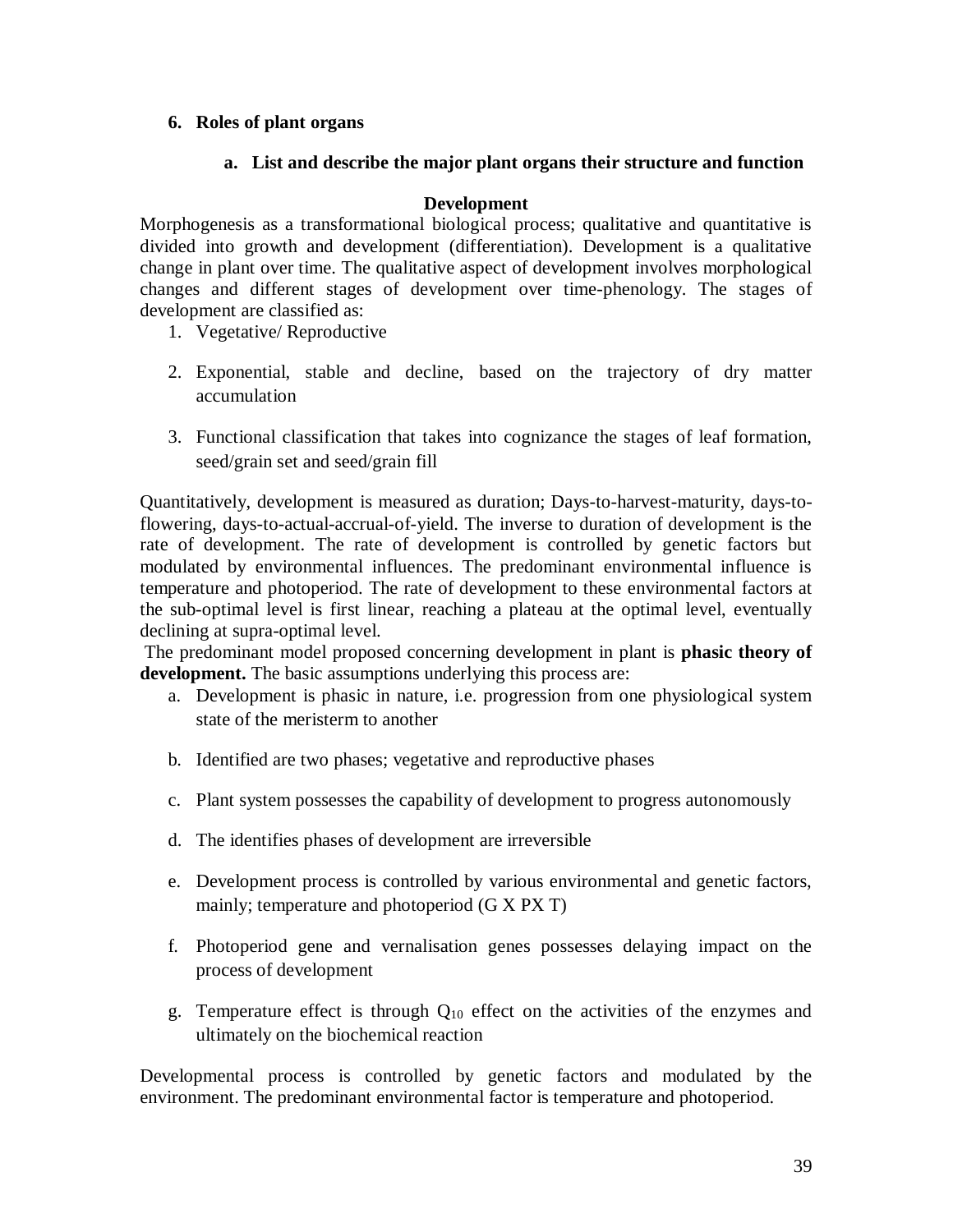Find below photothermal response of crops and their effect on days to flowering (DTF) DTF<sup>+</sup>



At reduced temperature, the delaying effect of photoperiod genes and vernalisation genes is reduced, hence the vernalisation response,; reduction in days to DTF at low temperature, with increasing temperature due to  $Q_{10}$  effect, the delaying effects of those genes becomes pronounced, leading to late DTF, beyond the base temperature effects of photoperiod genes becomes predominant. There are distinctive morphological characteristics of the activities of these genes on the phenology of crops, these are listed below. One could infer that for proper development crops possesses vernalisation requirements; duration of days at low temperature to inhibit the activities of vernalisation genes, while the vernalisation response is the reduction in days to flowering due to the thermal effect at low temperature. Vernalisation responsiveness is inversely proportional to the age of the crop, but directly proportional to the duration of exposure to low temperature. Photoperiod responsiveness is directly related to the period of vernalisation and age of the crop.

Temperature effect on the rate of development in crops is expressed quantitatively as the air temperature, in Heat Units (Crop Heat Unit or Growing Degree Days) and as growing points. Quantitatively, the GDD is expressed as:

| Comparative analysis of yield components compensation |                         |                |  |
|-------------------------------------------------------|-------------------------|----------------|--|
| <b>Parameters</b><br><b>Organs</b>                    |                         |                |  |
|                                                       | <b>Vegetative organ</b> | Reproductive   |  |
| P-T combination control                               | Yes                     | N <sub>0</sub> |  |
| Genotype sensitivity to photoperiod gene              | Yes                     | N <sub>0</sub> |  |
| <b>Accumulated Biomass</b>                            | High                    | Low            |  |
| Net Rate of Biomass accumulation                      | High                    | Low            |  |
| Days to Harvest Maturity                              | Late                    | Early          |  |
| Days to Flowering                                     | Late                    | Early          |  |
| Duration of actual accumulation of yield              | Late                    | Early          |  |
| Harvest Index                                         | Low                     | High           |  |
| Rate of partitioning                                  | Low                     | High           |  |

**GDD: (TMAX – TMIN) -TBASE**

 **2**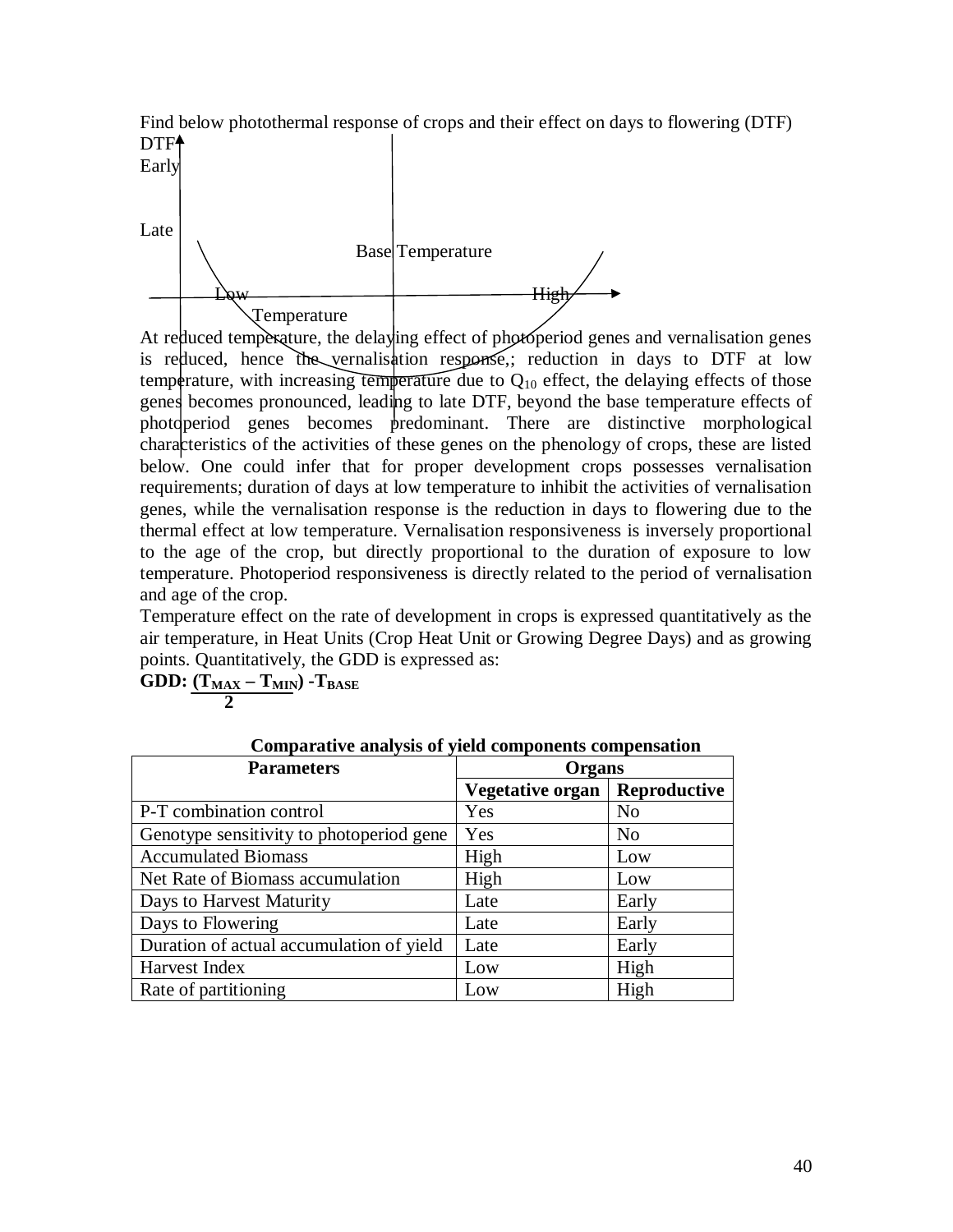Flowering plants possess three kinds of vegetative (non-reproductive) organs:

- 1. Roots
- 2. Stems
- 3. Leaves.

Shoots consist of stems and leaves. The shoot system of a plant consists of the stems and the leaves, as well as flowers.

- **Leaves** are the main sites of photosynthesis in plants.
- **Stems** hold and display the leaves to the sun and provide connections for the transport of materials between roots and leaves. It may also serves as an area of storage.
- A **node** is the point where a leaf attaches to a stem.
- Regions of stem between nodes are the internodes.

The functions of these organs are

- 1. Photosynthesis,
- 2. Support
- 3. Transport

The functions of the root are:

- 1. Anchor and absorb water and minerals
- 2. Provides nutrients for the shoot and
- 3. Acts as organ of storage

The flower is the reproductive organ of the Angiosperms. Flowers are modified leaves structure which support the microsporangia and megasporangia gametophyte generations and are involved in plant sexual reproduction. Flowers are usually located apically or a the end of a stem.

See below a pictorial representation of plant organ parts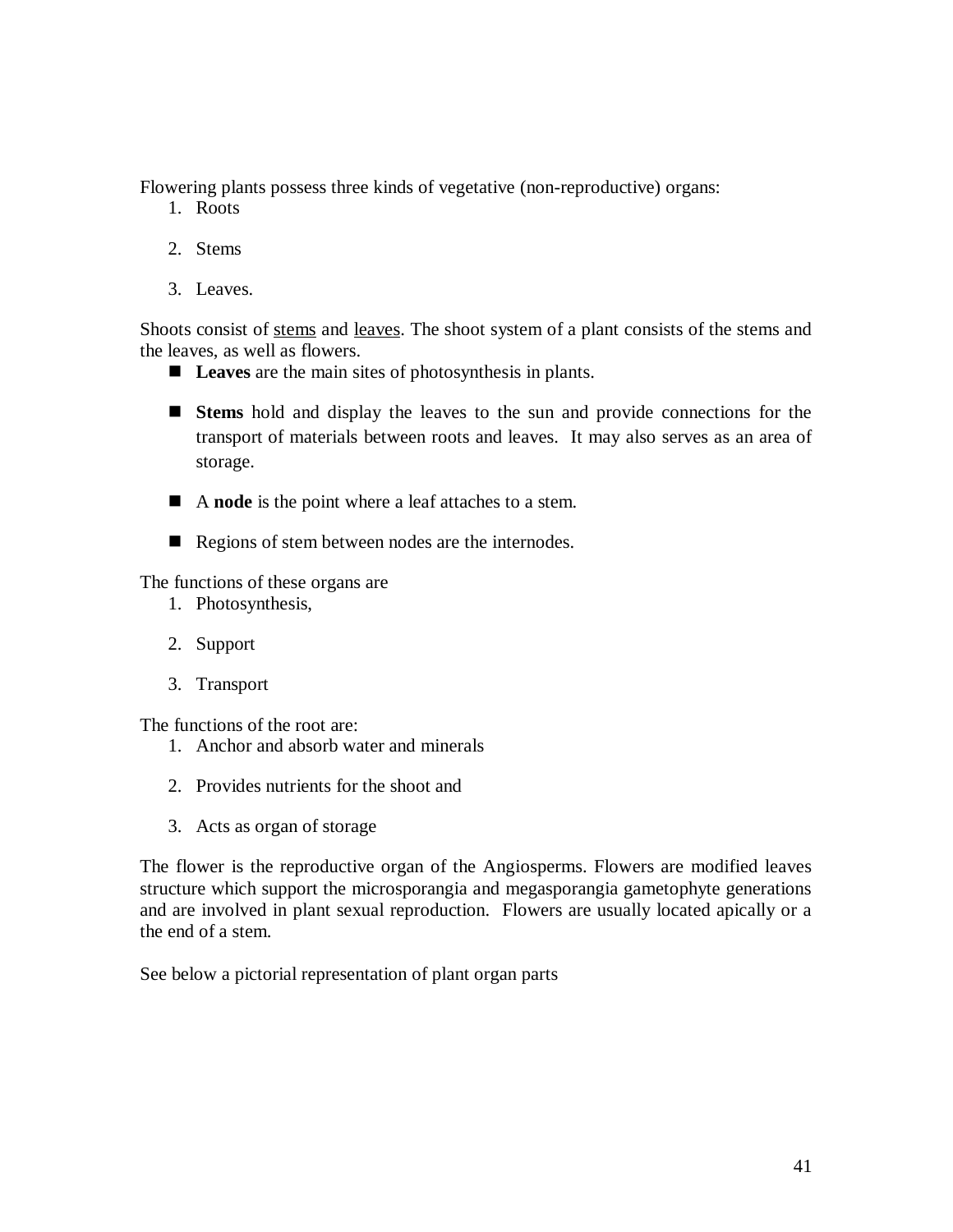

LIFE: THE SCIENCE OF BIOLOGY, Seventh Edition, Figure 35.2 Vegetative Organs and Sy

**NOTE:** Phenological phases of annual crops shall be discussed in the class.

# **Topic: PLANT HORMONES**

# **Learning objectives:**

- 1. Understanding the concept phytohormones and their roles in growth and development of crop plant
- 2. Classification of phytohormones
- 3. Hormonal balance, growth and development in plant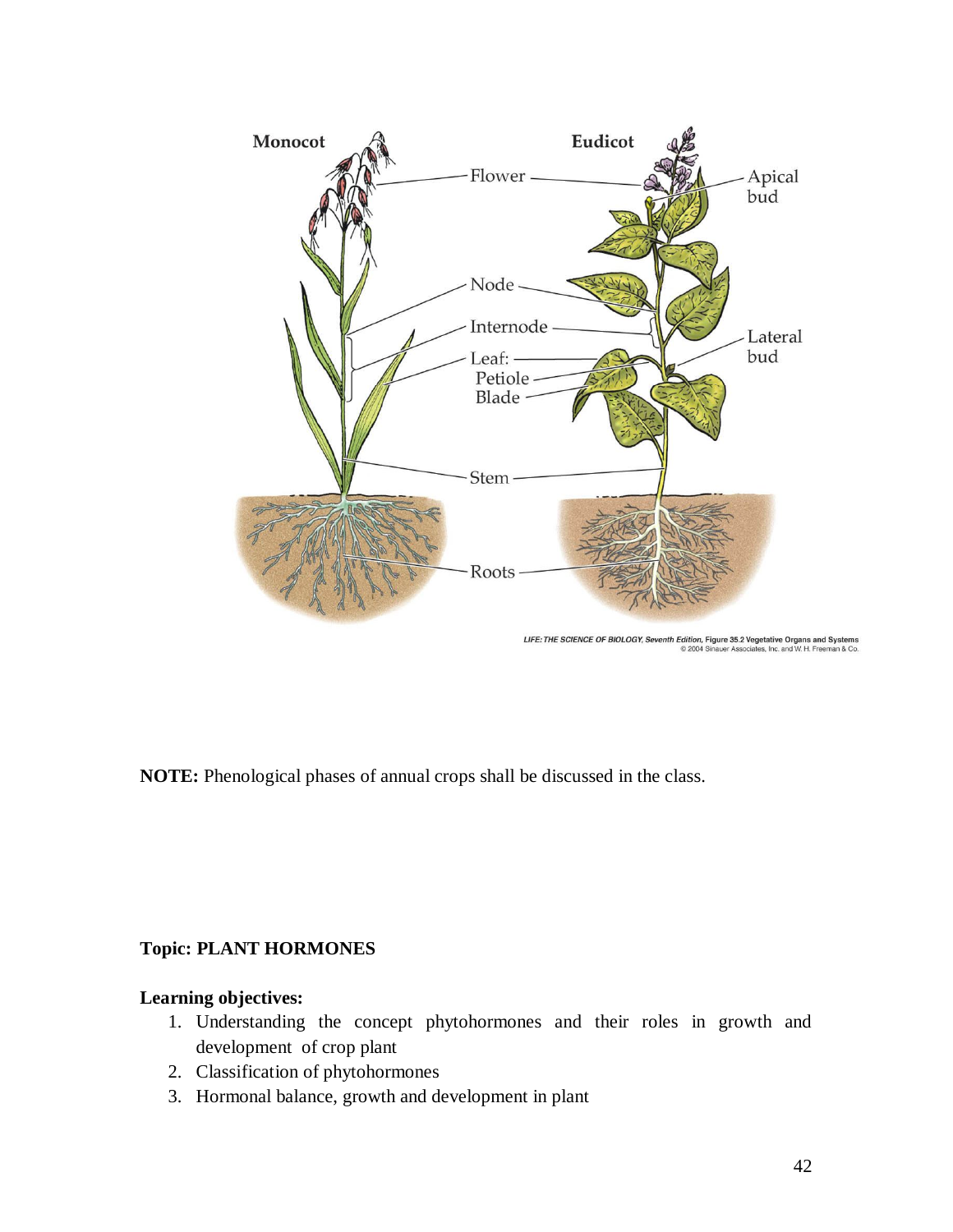#### **Theoretical background:**

Phytohormones are physiologically active substances that affect plant growth and development. They act as chemical messengers or plays signalling role in plant; hence they are functionally integrators and regulators of physiological processes in living organisms. Unlike the animal hormones, plant hormones are fewer in number, they affect most cells in the plant, the response of plants to them is diverse (pleiotropic effect) and they are modulated by environmental, developmental and other hormones through crossregulation of their actions that could be antagonistic or synergistic in nature. They are required in small quantity, transported from the site of synthesis to mediate physiological response in other parts of the plant.

Recognised over the years are classical phytohormones; Auxin, Gibberellin, Cytokinin, Abscissic Acid and Ethylene and newer ones; Jasmonic Acid, Salicylic Acid, Brassinosteroid and Strigolactones. Apart from the aforementioned substances there are other substances in plant that play signalling role , though they cannot be classified as hormones, such as polyamines, Reactive Oxygen Species (ROS), Signalling Peptides and Nitric Oxide. Among the classical hormones are growth promoters (Auxin, Gibberellin and Cytokinin) and growth inhibitors (Abscissic Acid and Ethylene).

The mechanism of hormonal action is quite complex and attempts had been made to elucidate its action. After synthesis and accumulation of hormones it is transported to the site of action through the phloem or xylem stream or via diffusion. It it sometimes transported by regulated transport proteins. Perception of environmental perturbation is mediated through binding of hormones to transmembrane or intracellular receptors. Signal transduction or amplification is mediated by the activation of kinase activities through the process of phosphorylation where ATP molecules bind to protein through protein kinase eventually leading to signal amplification. The reverse process of inactivation is through the action of phosphatise. Other elements of signal transduction include the allosteric changes of protein, phophorelay system and regulated protease.

The downstream effect involves:

- 1. Alternation of gene expression pattern via transcription proteins
- 2. Non-genomic function

In crop production, most cultivated crops are subjected to actions of various stressors; biotic and abiotic. In the case the crop plant is subjected to both stressors, priority is given to amelioration of the actions of abiotic stressors at the expense of biotic stressors. In all instances of abiotic stressors, there is increased synthesis of ABA, production of induced proteins and other osmoprotective and regulatory substances like Heat Shock Proteins, Proline, Glycine Betaine etc.

Biotic stressors, depending on the nature of the biotic stressors leads to production of salicyclic acid if biotrophic or Jasmonic acid or Ethylene if necrotrophic. The production of these hormones interferes with GA/Auxin induced growth pathways. The non-genomic function leads to the production of antiherbivory function, anti microbial function i.e.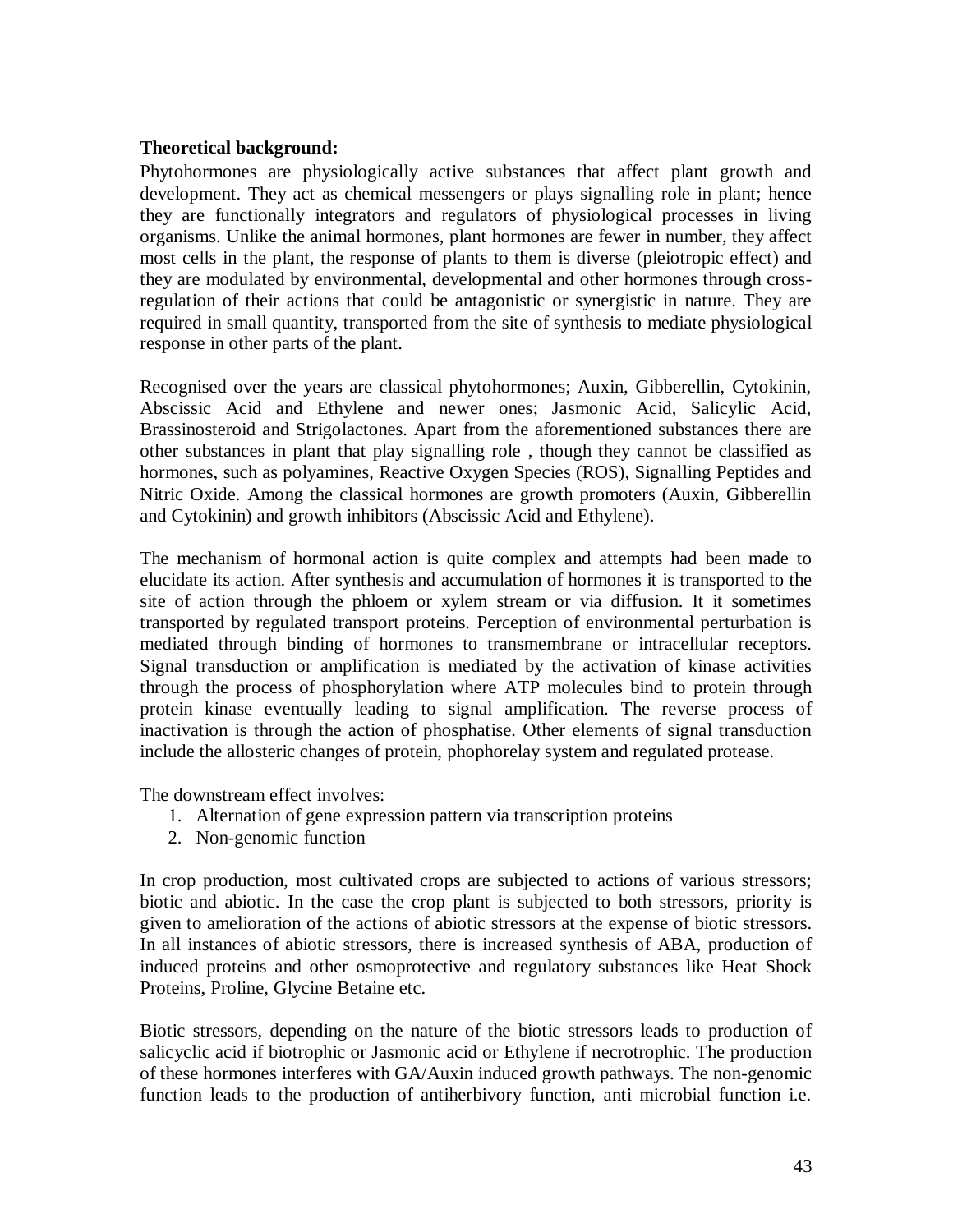defensin protein and the production of plant volatile to suppress the incidence of biotic stressors.

Hormonal actions vary throughout the phenological phases. At juvenile or vegetative phase, growth promoters are more predominant in their actions. Auxin aids cellular division and elongation. Cytokinin controls stomatal aperture and water potential of the leaf, while GA is responsible for the protection of chlorophyll, RNA and degradation of protein. With transition to reproductive phase, though genetically controlled and mediated by environmental factors, hormonal actions equally mediate this process, with growth inhibitors; ABA and Ethylene affecting rate of senescence and maturation, both physiological and harvest. Maturation referred to here is the expression of full reproductive potential, while at physiological maturity; there is a cessation of sexually induced reproductive growth.

Refer to the attached table for comparative analysis of phytohormones.

**Classification of signalling Molecules**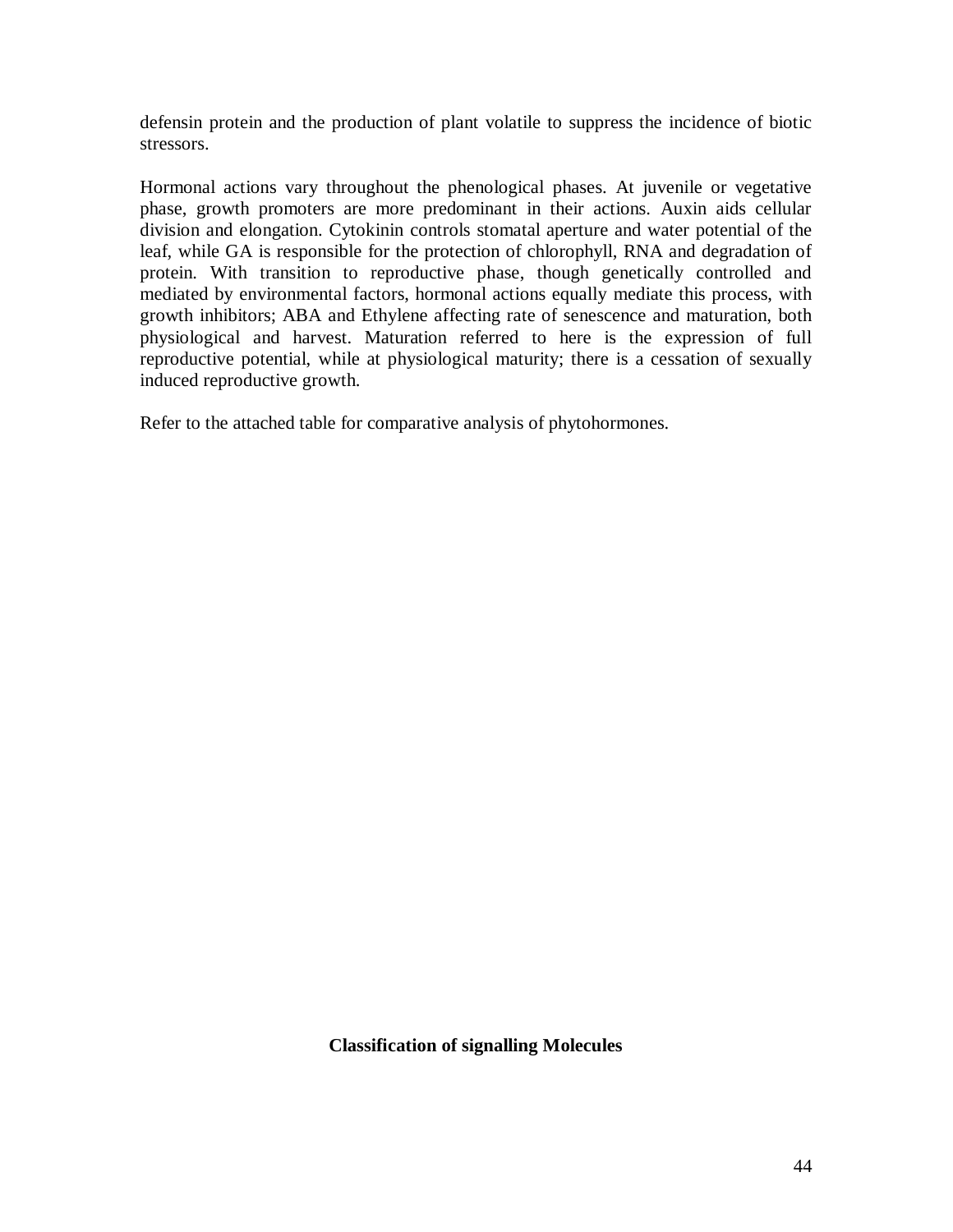

Find below Mechanism of hormonal action under different stressors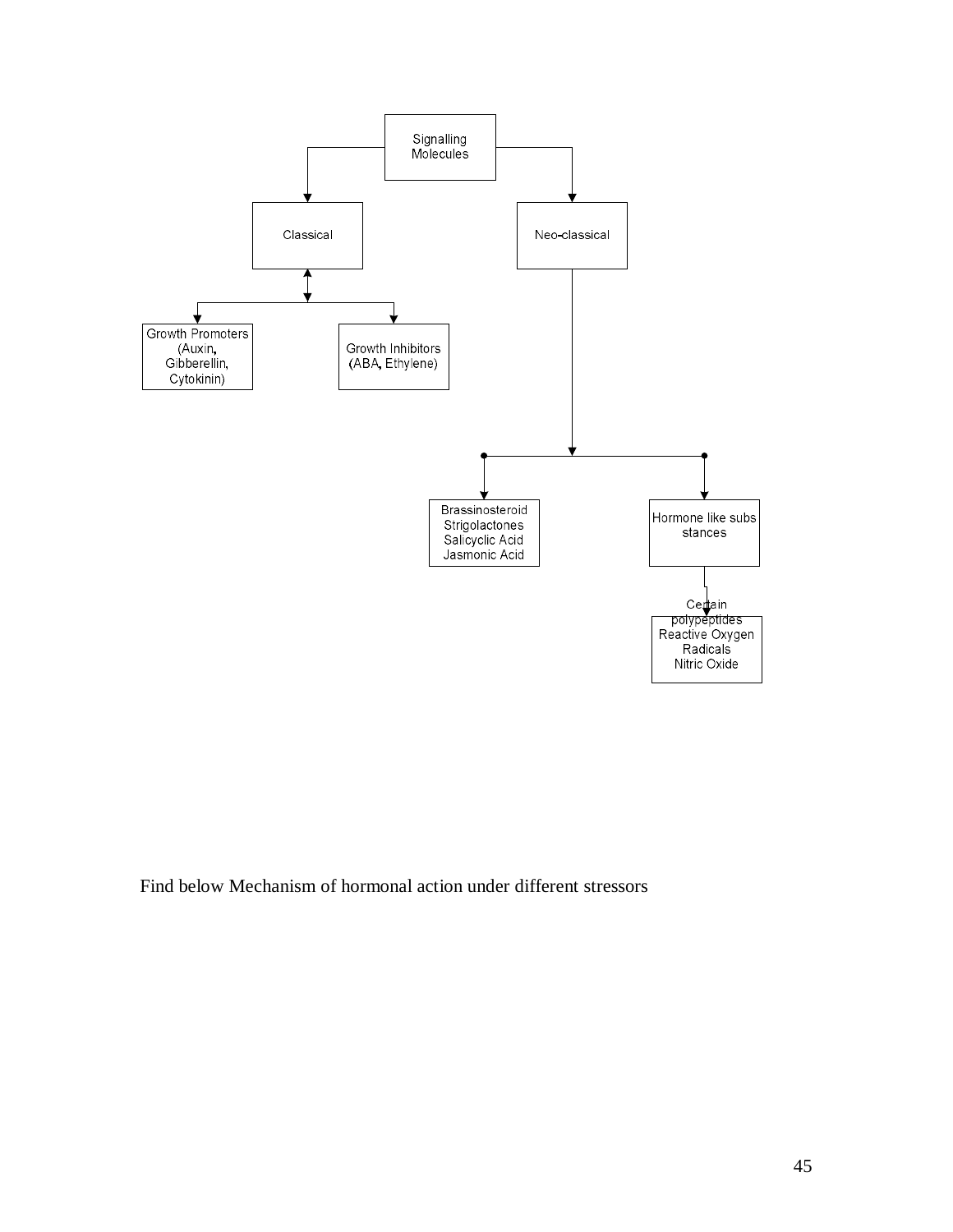